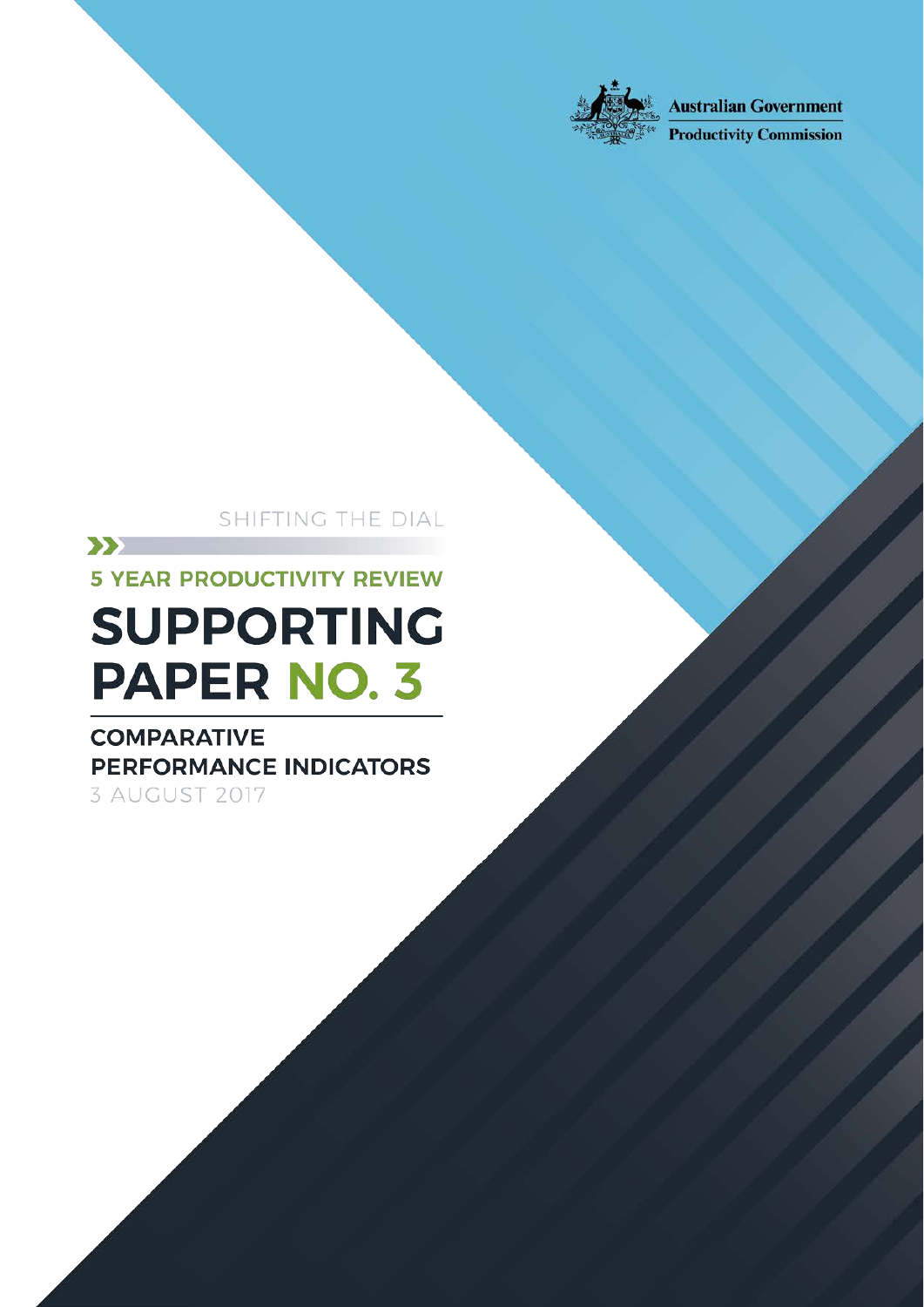#### **Commonwealth of Australia 2017**

**ISBN 978-1-74037-628-0 (PDF)**



Except for the Commonwealth Coat of Arms and content supplied by third parties, this copyright work is licensed under a Creative Commons Attribution 1.0 Australia licence. To view a copy of this licence, visit http://creativecommons.org/licenses/by/1.0/au. In essence, you are free to copy, communicate and adapt the work, as long as you attribute the work to the Productivity Commission (but not in any way that suggests the Commission endorses you or your use) and abide by the other licence terms.

#### **Use of the Commonwealth Coat of Arms**

For terms of use of the Coat of Arms visit the 'It's an Honour' website: http://www.itsanhonour.gov.au

#### **Third party copyright**

Wherever a third party holds copyright in this material, the copyright remains with that party. Their permission may be required to use the material, please contact them directly.

#### **Attribution**

This work should be attributed as follows, *Source*: *Productivity Commission, Comparative Performance Indicators, Shifting the Dial: 5 year Productivity Review*, Supporting Paper No. 3.

If you have adapted, modified or transformed this work in anyway, please use the following, *Source*: *based on Productivity Commission data, Comparative Performance Indicators, Shifting the Dial: 5 year Productivity Review*, Supporting Paper No. 3.

#### **An appropriate reference for this publication is:**

Productivity Commission 2017, *Comparative Performance Indicators,* Shifting the Dial: 5 year Productivity Review, Supporting Paper No. 3, Canberra.

Publications enquiries

Media and Publications, phone: (03) 9653 2244 or email: [maps@pc.gov.au](mailto:maps@pc.gov.au)

#### **The Productivity Commission**

The Productivity Commission is the Australian Government's independent research and advisory body on a range of economic, social and environmental issues affecting the welfare of Australians. Its role, expressed most simply, is to help governments make better policies, in the long term interest of the Australian community.

The Commission's independence is underpinned by an Act of Parliament. Its processes and outputs are open to public scrutiny and are driven by concern for the wellbeing of the community as a whole.

Further information on the Productivity Commission can be obtained from the Commission's website [\(www.pc.gov.au\)](http://www.pc.gov.au/).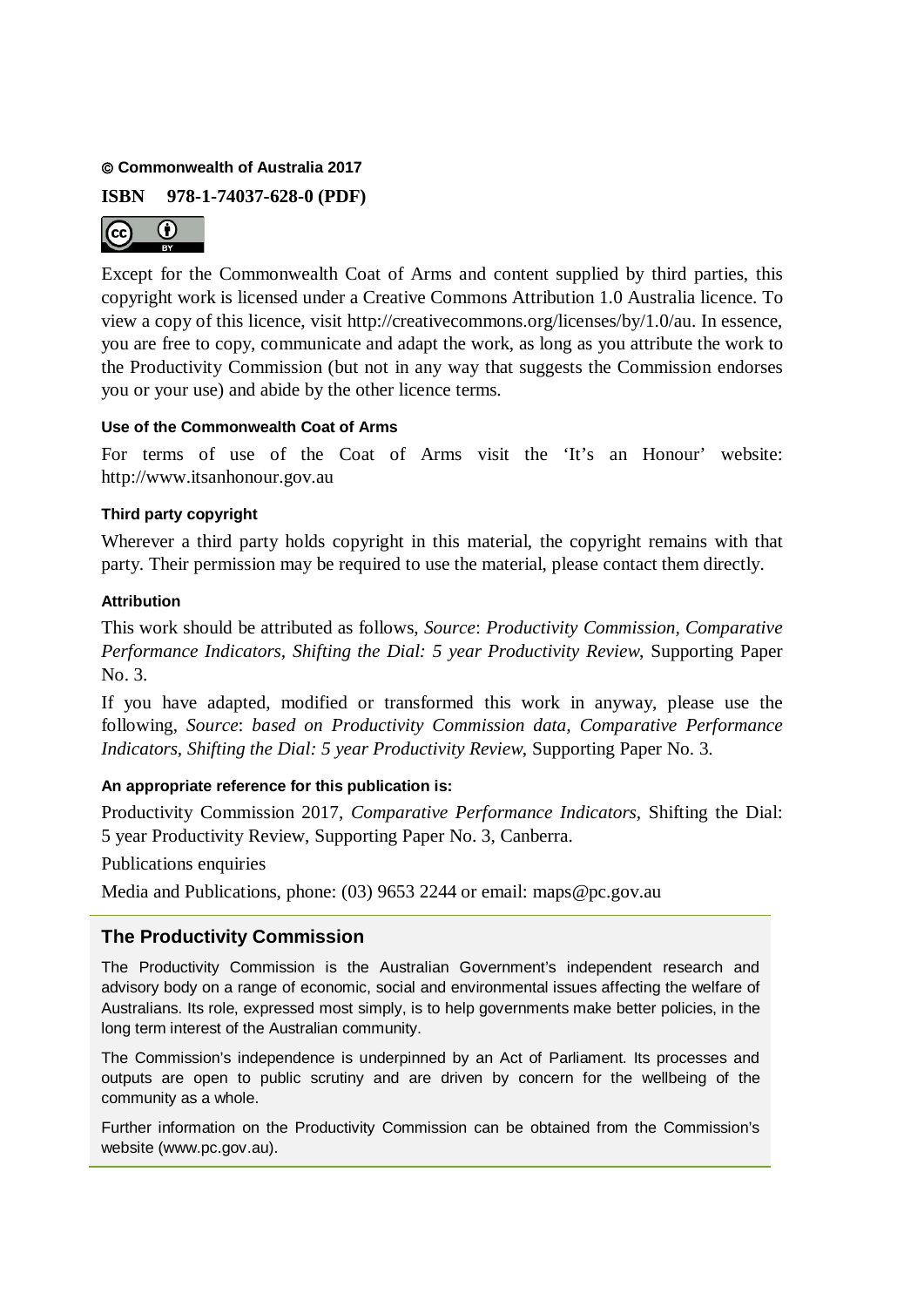# **Contents**

| <b>Key points</b><br><b>Comparative performance indicators</b> |                                                           | $\mathbf{2}$<br>3 |
|----------------------------------------------------------------|-----------------------------------------------------------|-------------------|
|                                                                |                                                           |                   |
| $\mathbf{2}^{\prime}$                                          | A basis for developing comparative performance indicators | 12                |
| 3                                                              | Data availability and accessibility                       | 22                |
| 4                                                              | Links to financial incentives                             | 26                |
| <b>References</b>                                              |                                                           |                   |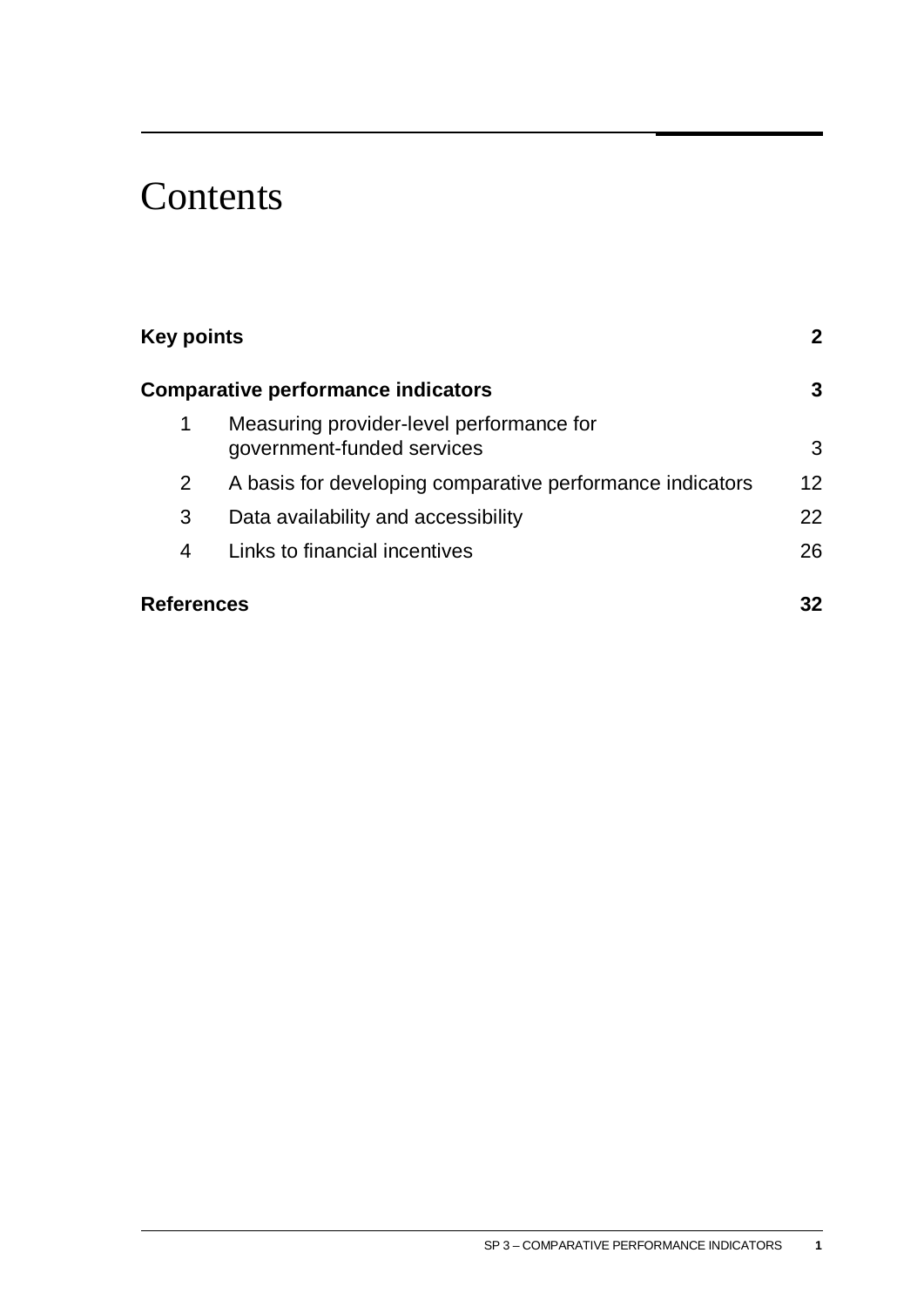#### <span id="page-3-0"></span>**Key points**

- Although many government-funded service providers report their performance against internally-established benchmarks, the use of provider-level comparative performance reporting as a tool to inform and better incentivise performance is in its relative infancy.
- Comparisons between like providers can enhance competition, help consumers make more informed choices and, by identifying better performers, help providers to recognise best-practice methods and aid governments in dealing with poor performance.
- There has been some effort to develop comparative performance platforms in major service delivery areas, for example, the *My Hospitals* and *My School* websites. Experience here and overseas suggests the following lessons:
	- while the jurisdiction that collects the performance data depends on the role of different levels of government in different sectors, having a single national authority publish the data enhances accessibility and discoverability.
	- more granular data (down to specific facilities or individual professionals) is better, but only where performance can be reasonably attributed to that level.
	- the potential benefits of performance data are difficult to know ex ante, so should be made public by default, with other arrangements (including 'trusted-user' provisions or private feedback) where there are strong privacy or confidentiality concerns.
	- as the client base for services varies greatly between providers, risk-adjustment (or value-added) treatment of performance data is needed for valid comparisons.
	- to measure performance comprehensively, it is necessary to include qualitative factors among the reported indicators (not just quantitative factors), such as self-appraised consumer outcomes.
	- the fewest possible easily-understood performance indicators would have the most value, but care is needed to ensure indicators actually relate to government objectives and that they do not distort provider behaviour.
	- publishing provider prices (costs) alongside other performance indicators would also add value where prices are opaque and can differ substantially within the sector.
	- utilising data from existing sources (such as administrative data) helps to reduce costs, although new data sources (such as improved consumer surveys) may be needed where there are clear and important gaps in information.
	- while performance-based financial incentives (such as performance pay for teachers, activity-based funding for hospitals or social impact bonds) can be used, they have had mixed results in the past, generally depending on their context and design.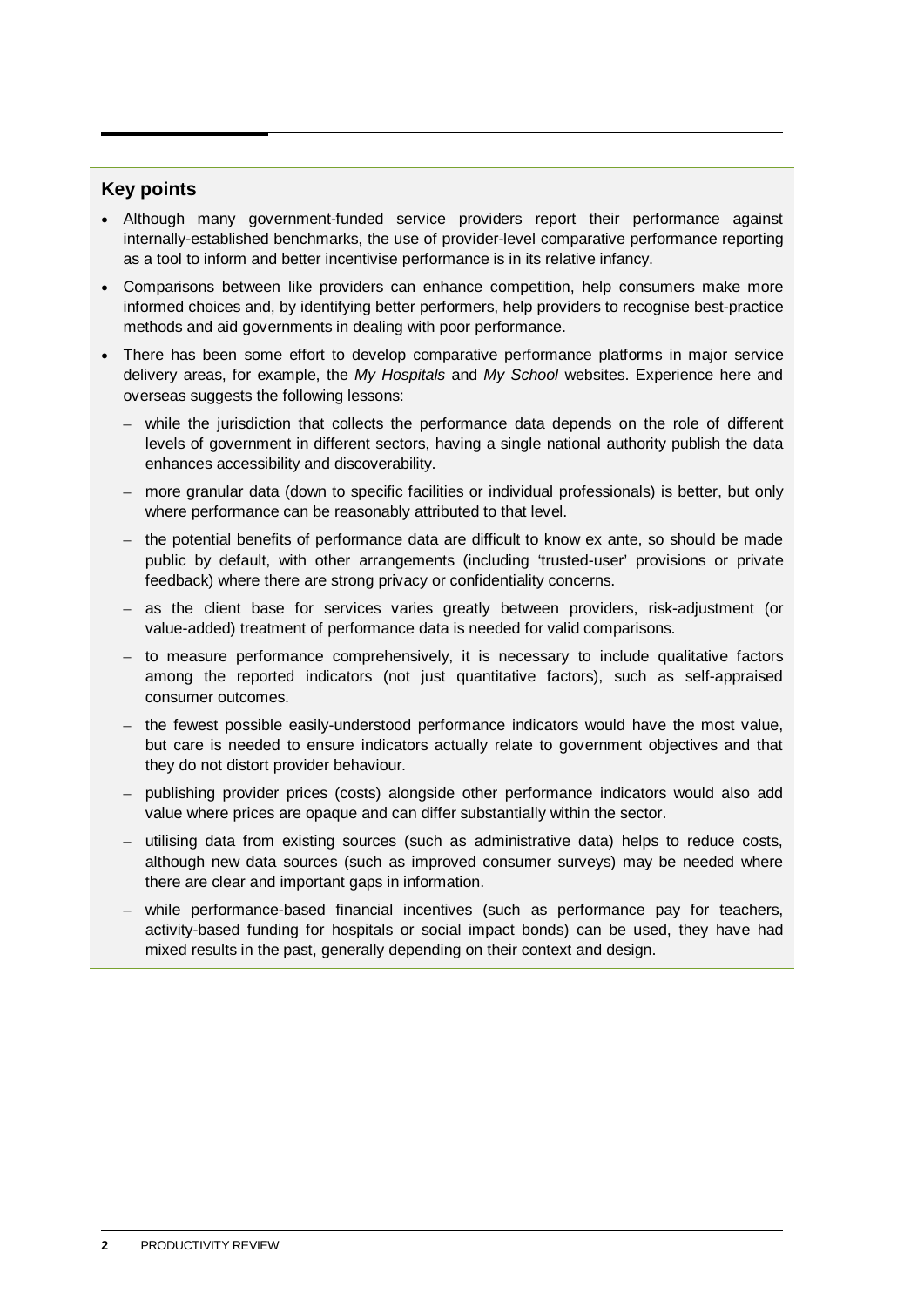# <span id="page-4-0"></span>Comparative performance indicators

## **1 Measuring provider-level performance for government-funded services**

Historically, much of the analysis of Australia's productivity performance has been focused on macroeconomic measures of productivity, reported as part of the national accounts. These accounts help to provide a summary of economic events and a stocktake of an economy's production and wealth (and the component factors). They are important for understanding the economy before formulating macroeconomic policy — including, for example, the Reserve Bank's interest rate decisions or broad fiscal policy settings.

However, in some areas of the economy, productivity is difficult to measure. In particular, multi-factor productivity (MFP) estimates are not available for industries in the 'non-market' sector — health care and social assistance, education and training and public administration and safety. Government provision, consumer subsidies and sometime mandated consumption (as in school education) mean that there are no market determined prices and quantities for most of the services in these industries. This means there is a computational barrier to estimating MFP in these industries and hence across the whole economy (see SP 2).

To ensure the national accounts provide a more complete picture of how the entire economy is performing (not just part of the economy), the Australian Bureau of Statistics (ABS) is currently developing measures of non-market MFP for the national accounts. This work is beyond the timeline for this inquiry, but will help to provide a more accurate picture of Australia's productivity performance, and guidance on how government-dominated industries are performing over time and whether taxpayers are getting improved value for their money. More importantly for government, these macro-level measures of an industry's productivity can act as a 'canary in a cage', detecting manifest failures in the performance of government services.

However, such aggregate data are not very useful for consumers, providers, funders or policymakers concerned about individual services. The information they seek on performance requires more granular data on the costs, outputs and outcomes of individual providers and the systems they operate in. More specifically, additional granular data on the nature of resources used by firms (inputs), their rates of change, the resulting goods and services produced (outputs) and their value to consumers (outcomes) can provide a basis for:

• improving information to support consumer choice and provide feedback to providers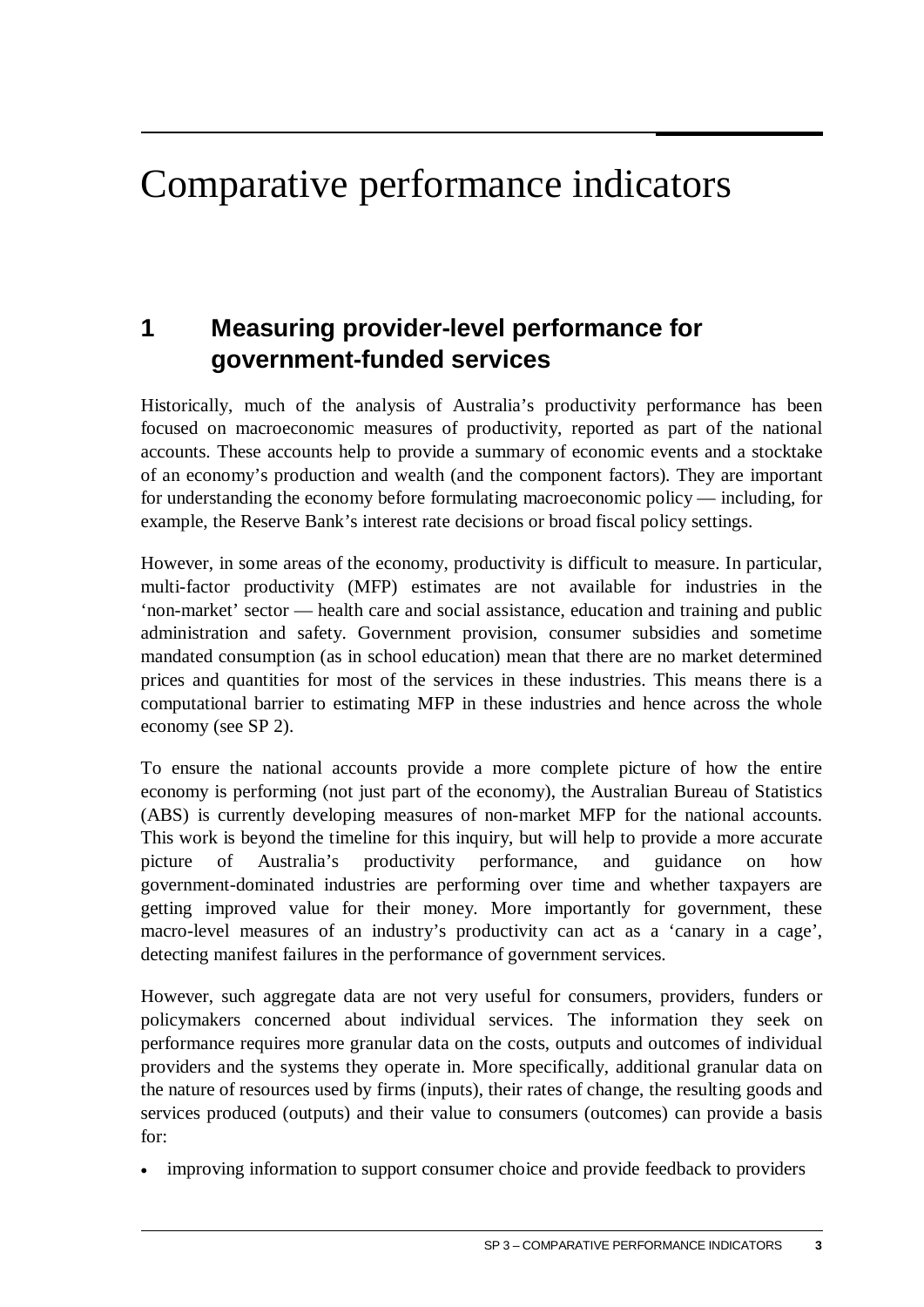- reviewing and assessing government programs
- designing government policy
- managing government contracts and external service providers
- identifying influences on productivity, which along with performance data feed into improving policy and program design.

The value of disaggregated, provider-level productivity analysis has already been widely recognised for industries outside the non-market sector, with a range of recent international studies using firm level data to provide distributional analyses of firm productivity in the market economy (see Andrews, Criscuolo and Gal 2015; Conway 2016; McGowan, Andrews and Millot 2017). Although none of this work has yet been widely replicated in Australia,<sup>[1](#page-5-0)</sup> the analysis has nonetheless provided useful insights on market dynamics in other economies, including the characteristics of the most and least productive firms and the level of competition within industries.

Information on provider-level productivity in the non-market sector would allow similar insights about the drivers of firm-level productivity in the sector. Importantly, it would also enhance government accountability and transparency, as most of the non-market sector is funded (at least in part) by taxpayers, and its outputs (the services to be delivered, and the price, quality and/or quantity of those services) are substantially regulated by governments. That is, the public has a right to know details of where their money is going, whether it is achieving meaningful results, and if they are getting the best possible value (DoF 2016).

This principle applies not only to services that are directly provided or (effectively) guaranteed by government (such as public hospitals, emergency services, public transport, and water and sewerage services). It also applies to services that are delivered and funded *indirectly* by governments, such as through the use of grants, subsidies or contracts to private sector organisations — examples include subsidised private education and health care, contracted employment services, and grants for creative and performing arts activities. Although none of these services are conducted directly by government, they are still funded by taxpayers. Some of these taxpayer-funded services are also in the market sector, rather than non-market sector. As such, indicators of government-funded performance are important for both the market and non-market sectors.

In addition, detailed information on the productivity of different service providers can help guide the development of productivity-enhancing reforms. Many of the most effective policy levers available to governments are microeconomic, relying on an understanding of the structure and dynamics of markets (such as regulations, individual tax and transfer policies and specific government programs) (Atkinson 2005; Schreyer 2010). As such, more detailed indicators of performance can help to identify patterns in underperformance

<span id="page-5-0"></span><sup>&</sup>lt;sup>1</sup> The ABS and the Department of Industry, Innovation and Science have developed a firm level database (BLADE) that will allow such analysis to be undertaken in the future (see chapter 5 in the main report).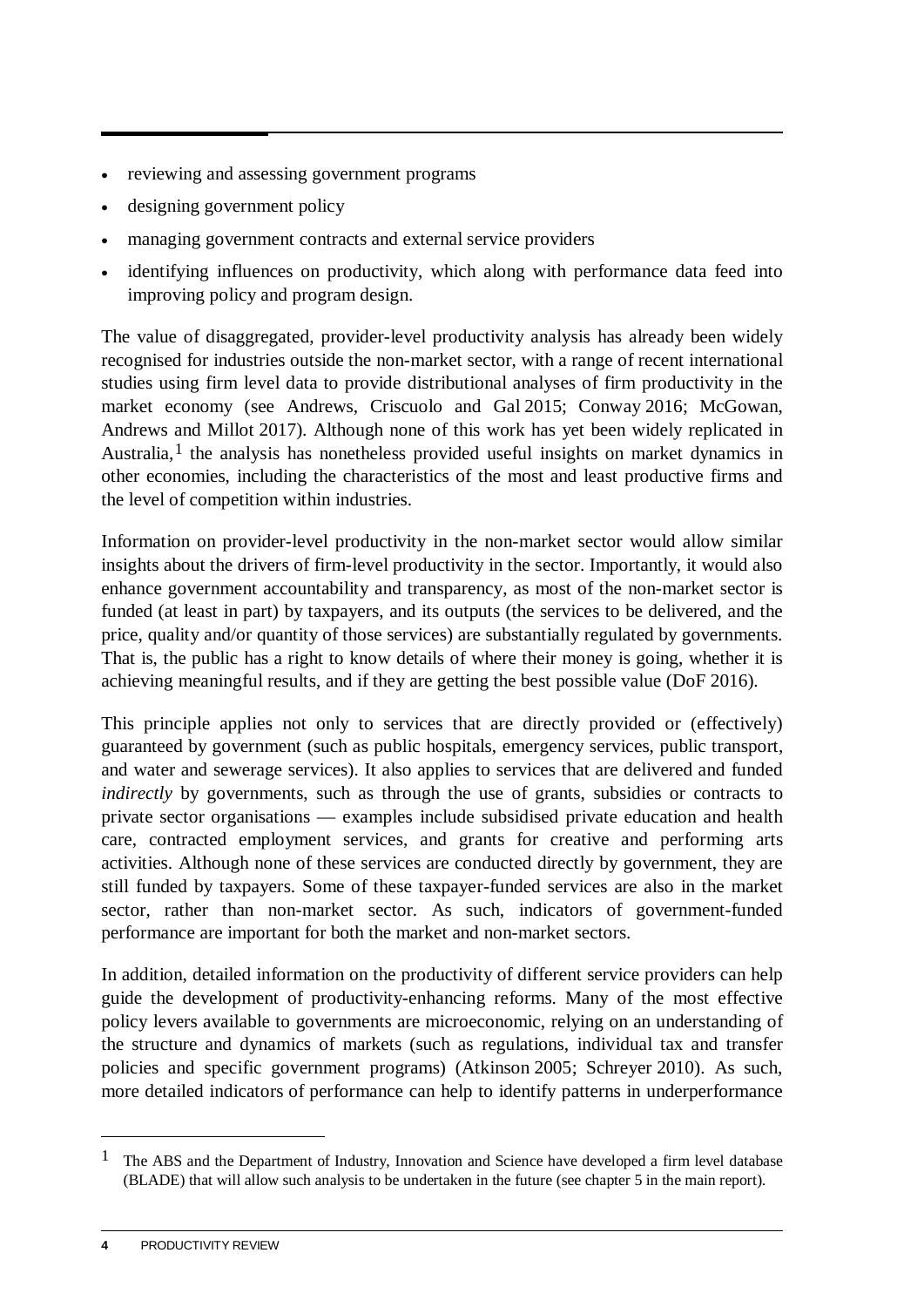and high performance, providing insights for policies that encourage the latter and discourage the former.

Taxpayers and policy makers are also interested in performance metrics beyond strict estimates of productivity, so they can better assess whether governments are achieving their broader policy goals. In part, this reflects the difficulty in capturing improvements in service quality in the measured productivity of government-sponsored activity (given the absence of or small role played by price signals). To form a more complete picture of government performance, productivity indicators should be considered alongside other measures, such as whether quality, equity and access standards have been met, consumer perceptions of quality, and financial indicators.

#### **Absolute and comparative performance indicators**

Many indicators of the performance of government-funded service providers are already collected and reported on a regular basis — primarily to improve their accountability and transparency. Much of that performance reporting focuses on changes over time in a particular entity's performance and the degree to which they meet internally-established goals. For instance, at the Commonwealth level, the *Public Governance, Performance and Accountability Act 2013* aims to improve the line of sight between what was intended and what was delivered by Commonwealth government-owned entities, requiring Annual Performance Statements from each entity in their annual reports (DoF 2016). The States and Territories generally operate similar systems. For example, Western Australia requires each agency to report annually against a range of Key Performance Indicators (KPIs) under their Outcome Based Management system (WA DTF 2004).

Similar levels of reporting are often also required from contracted private providers of government-funded services. For example, Transport for NSW (TfNSW) publishes a Guideline for Construction Contractor Performance Reporting to 'enhance contractor performance via a continuous improvement process and recognition of good performance' (TfNSW 2014).

While such reporting frameworks are valuable in assessing some aspects of an entity's *absolute* performance, they do not provide consumers or taxpayers with any measure of its performance relative to its peers. For example, consider the different management imperatives that would be triggered by information indicating that a hospital's unplanned readmission rates had been improving (suggesting a good outcome), and information that demonstrated that its readmission rate was still more than twice as high as other comparable hospitals (an indicator that performance needs further improvement).

#### **The value of performance comparisons**

The analysis of comparative measures of performance between providers of government-funded services plays an important role in informing and incentivising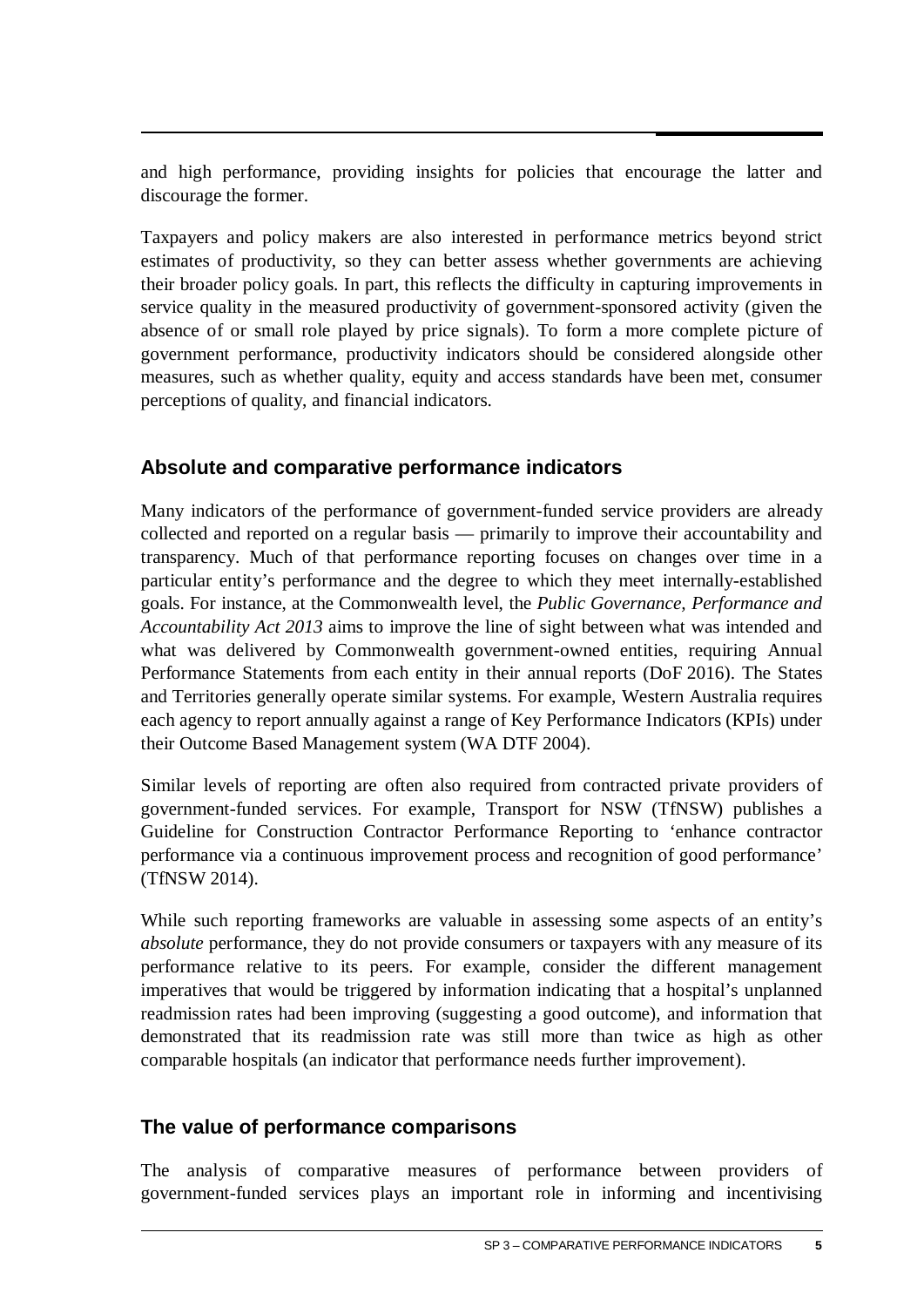performance. Beyond the benefits of better policy development and enhanced taxpayer accountability and transparency, comparative performance measures can help to overcome a lack of adequate market information, which in turn drives improved outcomes for consumers.

#### Improving outcomes for consumers

#### *By encouraging individual choice …*

The publication of comparative performance indicators for government-funded services allows individual consumers to make better-informed choices between services and service providers if they choose (and are able) to exercise choice. In turn, this creates competitive pressures on suppliers to improve their services, to the potential advantage of all consumers (Berwick, James and Coye 2003).

In the health care area<sup>[2](#page-7-0)</sup>, there are, however, some subtleties in linking the availability of (high quality) performance indicators, choice and outcomes:

- The evidence that public divulgence of performance metrics *per se* makes a significant difference is relatively weak. In the United States, provision of high quality information to consumers has been identified as a strong determinant in the choice of high quality-rated health plans (Faber et al. 2009). However, a review of the few rigorous trials of the outcomes from public divulgence of performance data did not find substantial effects (Ketelaar et al. 2011).
- The existence of better performance indicators and a capacity to choose does not necessarily result in many people deciding to exercise that choice. In the case of health care, there is some evidence that proximity is a major basis for choice, and that published information has secondary impacts over advice from their GP or friends and family (Barratt 2011). Nevertheless, the international evidence suggests that patients strongly support the option of choice, and appear more likely to exercise it when it is likely to affect the outcomes of care (Dixon et al. 2010). For example, people tend to shift away from what they perceive as a poor local hospital for elective surgery. There is some evidence that people exercising choice have had better outcomes, at least in waiting times (Jones and Mays 2009; Ringard and Hagen 2011; Ringard, Saunes and Sagan 2016; Vrangbaek et al. 2007).
- There should be no presumption that choice only relates to the selection of a provider. Performance indicators that measure the efficacy and impacts of different treatment choices are also important, and some believe far more so than the choice of practitioner (Coulter 2010).

<span id="page-7-0"></span> $2$  Of the three industries in the non-market sector, considerably more research and experience on performance indicators has been accumulated in health care than in education or public administration. As such, much of this paper is reliant on insights from the health care industry.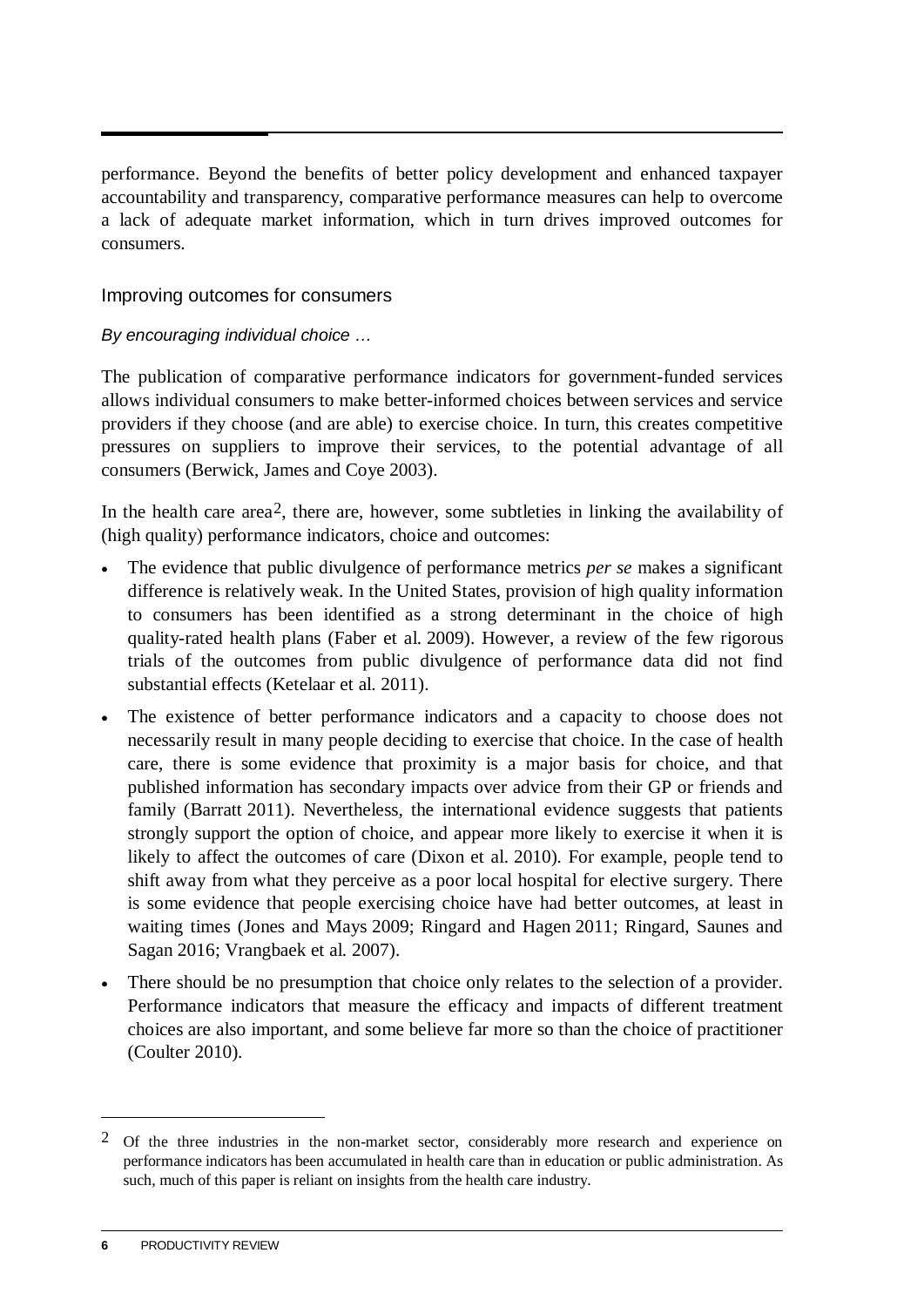- Patients need sufficient health literacy (as noted in chapter 2 of the main report), and it can take time for people's behaviour to change.
- If supply constraints are high, then suppliers face lower risks from a failure to improve as patients may be unable to find alternative suppliers with spare capacity.
- Health practitioners' behaviours and assumptions about patient capabilities can encourage or thwart choice (Harding et al. 2014).
- Weak governance arrangements that bail out underperforming providers or that fail to discipline senior decision-makers reduce the potential impacts of information provision and choice on improving consumer outcomes.

#### *… revealing comparative performance issues …*

Although comparative performance indicators can improve competitive incentives, there are limits to how much competition can be introduced into many areas of government-funded services. This is especially true in areas where there are artificial or natural barriers to consumer choices. For example, choice between government schools can be hindered by artificial regulations restricting students to the school district they reside in, as well as natural barriers (such as poor transport links) between districts. There are also limits on competition where there are government-run monopolies that do not have to compete.

In cases where competition between providers is impractical, it is still possible to use comparative information to create pressures similar to those that might exist in a competitive environment. More specifically, relative performance indicators can make providers more accountable to the communities they operate in and give them incentives to improve (AIHW 2017; Berwick, James and Coye 2003). In addition:

- Funders and regulators already use benchmarking to determine efficient prices for services in utilities and in hospitals (under activity-based funding).
- Poorly performing entities may be forced to remove their CEOs or boards.
- There may be circumstances where there is sequential competition *for* a regional market (such as through an infrequent tender for monopoly provision of services in a given area), which still provides scope for benchmarking against other regions to determine value for money in service tenders and, hence, whether an entity should be allowed to extend its temporary monopoly over government-funded services.

Indicators can also reveal to providers areas of poor performance, which may have been previously unknown. Many of the professions that dominate government-funded services — including nurses, doctors, teachers, police officers, magistrates, firefighters and policy advisers — are characterised by high levels of altruism and considerable regard for community service, so publication of comparative information may provide, in some cases, a sufficient prompt and pointers toward improvement. Of course, the incentives for and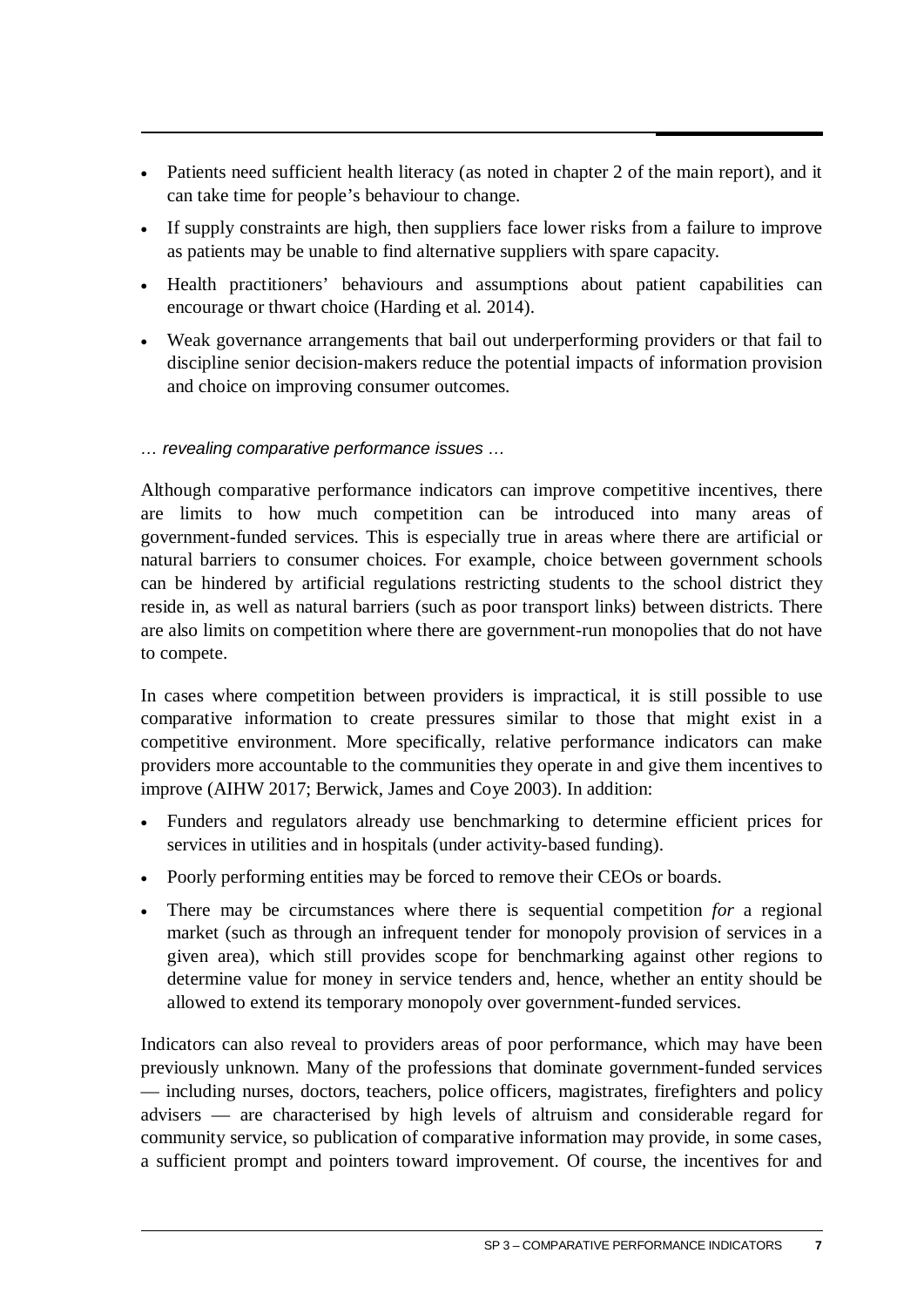extent of actual improvement may be affected by other constraints on change, whether these are resource, time, political or regulatory constraints.

#### *… assisting the diffusion of best-practice services …*

In the market economy, the diffusion mechanism generally occurs organically, as firms on or near the frontier of productivity attract more resources and expand, while lagging firms are forced to improve, lest they shrink or exit.<sup>[3](#page-9-0)</sup> However, the diffusion of best-practice service delivery in areas where governments fund or provide services is often more problematic. This reflects the lack of price signals and that governments often cannot close or reduce the size of a poorly performing entity because they must guarantee supply. The lack of any market-based diffusion mechanism therefore has to be addressed through policies that encourage — and allow — service providers to continually improve consumer outcomes.

Transparent provision of performance indicators that identify leaders and laggards on a like-for-like basis can assist the diffusion of best-practice service delivery. Absent transparent indicators *and* incentives to act, large-scale inefficiencies can persist (AIHW 2017). Decision-makers can also use indicators to estimate the net gains from lifting the performance of laggards, which can prioritise the areas of reform.

Comparative indicators are only one component of creating performance disciplines and diffusion. Equally important is the diagnosis of *why* some entities perform much worse or better than others — because that information is the basis for providing specific advice on what must be diffused to lift performance. Handwashing in hospitals to manage avoidable infections is an exemplar (OECD 2017). Another well-known example is the use of surgical safety checklists to avoid adverse outcomes (such as 'Wrong-Site Surgery') (Bergs et al. 2014; Haugen et al. 2015; Lyons and Popejoy 2014; Panesar et al. 2009). Yet adoption across hospitals in Australia and other countries of checklists has been variable (Ragusa et al. 2016; Rajendram 2016; Swan 2015), suggesting that its effective diffusion should be a target for policy. Although it may not be ideal to force this through mere administrative fiat, in National Health Service (NHS) hospitals in the United Kingdom, uptake was improved by administrators refusing to allow surgery teams to take a patient to a recovery room after surgery unless the full World Health Organisation (WHO) Safe Surgery Checklist had been completed.

The 'checklist' example highlights why information about comparative performance is a necessary, but not sufficient, basis for achieving diffusion. This is apparent in widespread (and persistent) deviations from best practice in the health care industry (box 1).

<span id="page-9-0"></span><sup>3</sup> Although there are indications that the market sector diffusion mechanism may have weakened in many OECD countries — see Andrews, Criscuolo and Gal (2015) and Conway (2016).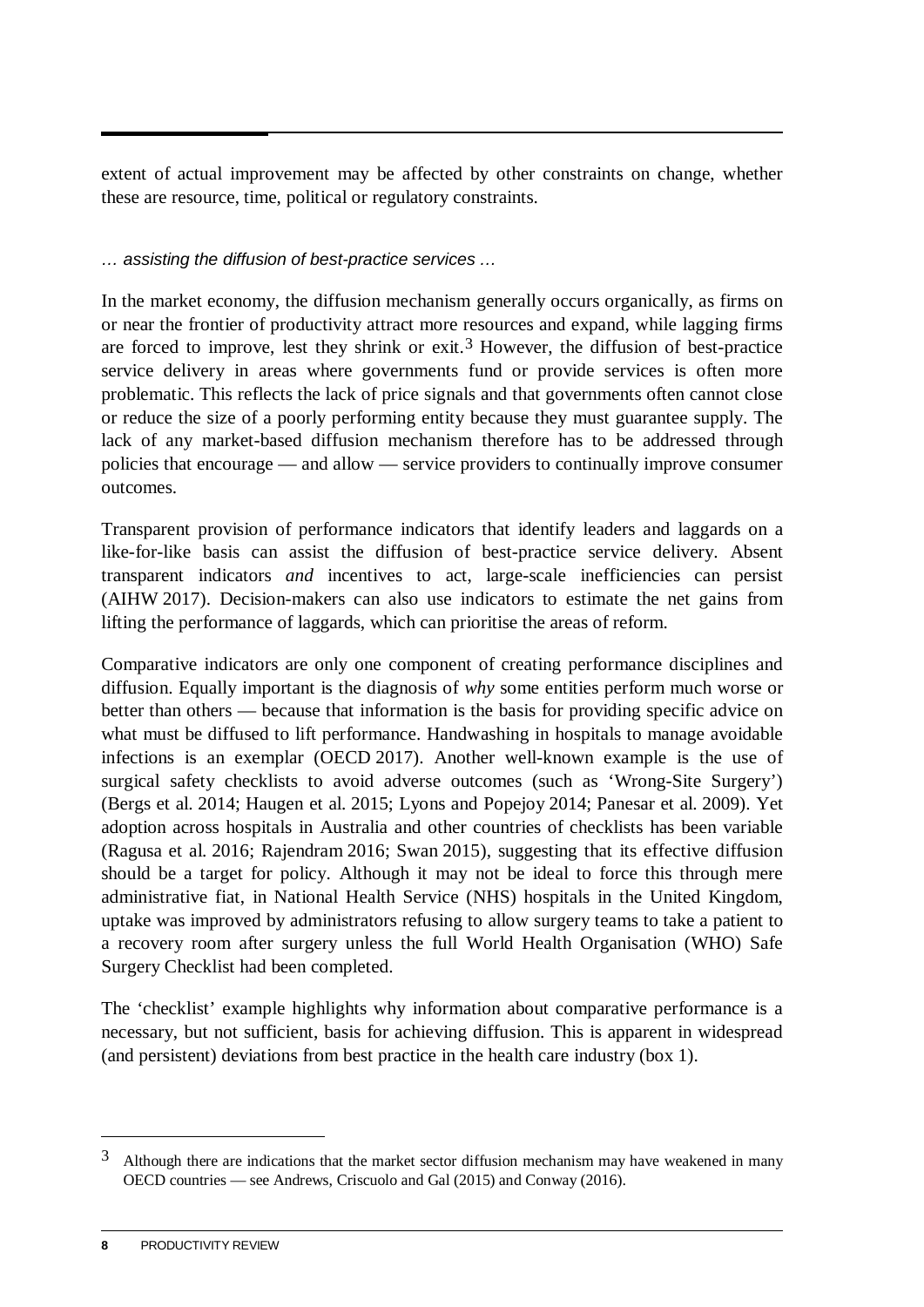*… and providing a basis for the selective use of financial incentives*

Performance indicators are a prerequisite to using financial incentives to improve provider performance — and indeed the development of indicators is often motivated by this function. Financial incentives can either involve payments (or provider retention of financial savings) if a provider achieves a higher level of performance or involve the withdrawal of funding or the imposition of penalties if the provider deviates too far from some acceptable benchmark. Although there are concerns about the adequacy of some performance metrics and the environment in which they are used (see discussion in section 4 below), a necessary precursor to establishing any financial incentives is to create informative performance metrics.

#### Box 1 **Evidence of diffusion problems in health care**

A broad array of research provides evidence that the adoption of best-practice methods in the health care sector is less extensive than it could be:

- Runciman et al. (2012) found that 43 per cent of a sample of Australian adults had received inappropriate care in their recent health care encounters, according to evidence-based and consensus-based guidelines.
- The Australian Commission on Safety and Quality in Health Care's 2015 *Atlas of Healthcare Variation* showed dramatic unexplained variations in procedures and prescribing, and the use of procedures for which there is no favourable clinical evidence (ACSQHC 2015).
- A 2007 study by the Commonwealth Fund found that 15 per cent of Australians reported undergoing unnecessary repeat imaging (Russell and Doggett 2015).
- Western Australian researchers found that 23 of 47 medicines commonly dispensed to over 100 000 different pregnant women from 2002 to 2005 were associated with some form of birth defect (Colvin et al. 2010).
- The former National Institute of Clinical Studies (2003, 2005) identified gaps between evidence and practice in areas such as advising on smoking cessation, screening for lung cancer, and vaccinating against influenza.
- In 2013-14, about 30 per cent of people presenting to general practitioners in Australia for acute upper respiratory tract infection — the 'common cold' — were prescribed antibiotics, even though antibiotics are ineffective for treating viral infections (SCRGSP 2015).
- Paracetamol is commonly recommended and prescribed for back pain in Australia. However, a recent randomised trial of paracetamol for the treatment of acute lower back pain found no benefit versus a placebo (Carpenter et al. 2014).
- Approximately 6.5 per cent of separations in public hospitals in 2012-13 were associated with 'adverse events' — where patients are harmed during hospitalisation — in part due to poor practice methods, including injuries from falls, adverse drug effects and surgical errors (SCRGSP 2015).

*Sources*: PC (2013, 2015).

Social impact bonds are an example where the development of performance measures — at the outcome level — is essential. These bonds aim to attract finance to fund human services on the bases that the bond holder receives a bonus if the service achieves a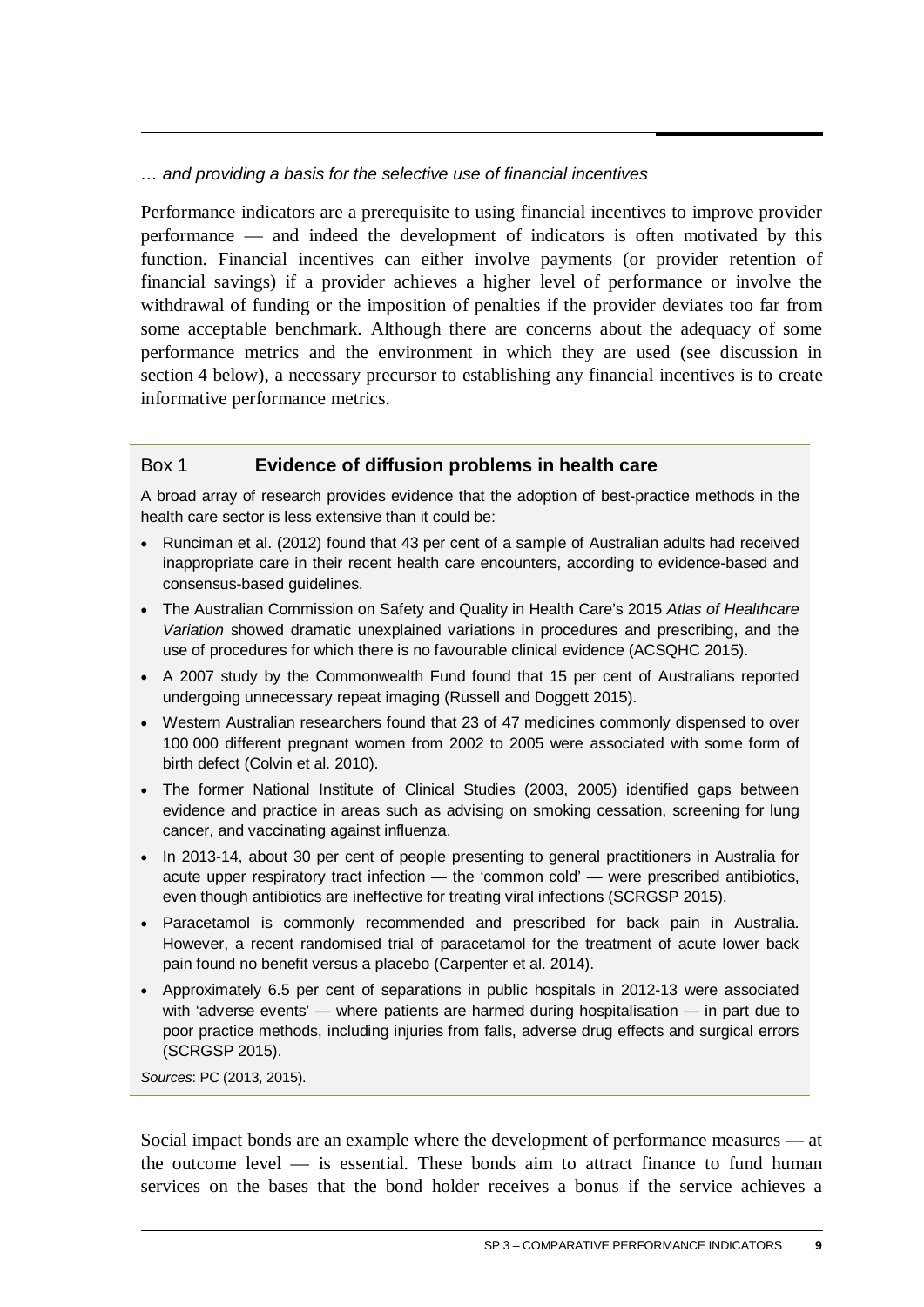specified set of outcomes. The aim is to create incentives for the service provider to deliver real improvements over an agreed baseline, with the bondholders providing oversight of performance. Several social impact bonds have been undertaken in Australia in recent years, including a bond to tackle homelessness in South Australia, one focusing on drug and alcohol treatment programs in Victoria, and one to reduce recidivism in New South Wales.

The structure of social impact bonds requires agreement on the outcome measures — the baseline and the expected improvement required to trigger the returns. As measurement is central to the success of such bonds, efforts have gone into developing reliable and accepted measurement frameworks (see for example, Deloitte Access Economics 2016). However, such outcome measurement can also become excessive, with concerns recently that the reporting and measurement requirements of some social impact bonds are preventing take-up and hindering their benefits (Edmiston and Nicholls 2017).

#### Overcoming information gaps

In conventional (reasonably competitive) markets, prices often convey quality. However, such price signals are typically not present for many government-funded services as they are either provided free of charge or heavily subsidised. Equally, there is no equivalent in most government services of 'warranties', which, in the commercial sphere provide signals about the qualities of services.

This creates a greater imperative for information provision to consumers that provides them with some understanding of the variation in the quality of providers/services. Consumers can express their satisfaction or dissatisfaction with services formally (such as through complaint lines) and informally (such as through online forums), but these may not be representative of all users' views or provide clear or very useful information. Provision of meaningful information that genuinely gives consumers some agency is non-trivial. This reflects that many governments services have effects that take years to surface (for example, there is considerable uncertainty about future earnings and employment prospects from different types of education) or involve complex technical matters (for instance, in making choices between various clinical procedures).[4](#page-11-0) As such, well-curated comparative information is needed, although, as discussed below, governments need not always themselves provide the curation service.

#### **Examples of existing performance reporting**

The Productivity Commission undertakes annual comparative performance reporting of many government services — on behalf of the Steering Committee for the Review of Government Service Provision (SCRGSP) — through the Report on Government Services (ROGS). These

<span id="page-11-0"></span><sup>4</sup> Moreover, people often need sufficient technical capability ('literacy') in a given service area to make use of much of the information provided. For example, as discussed in chapter 2 of the main report, most Australians have poor health literacy, so may struggle with some measures of health care performance.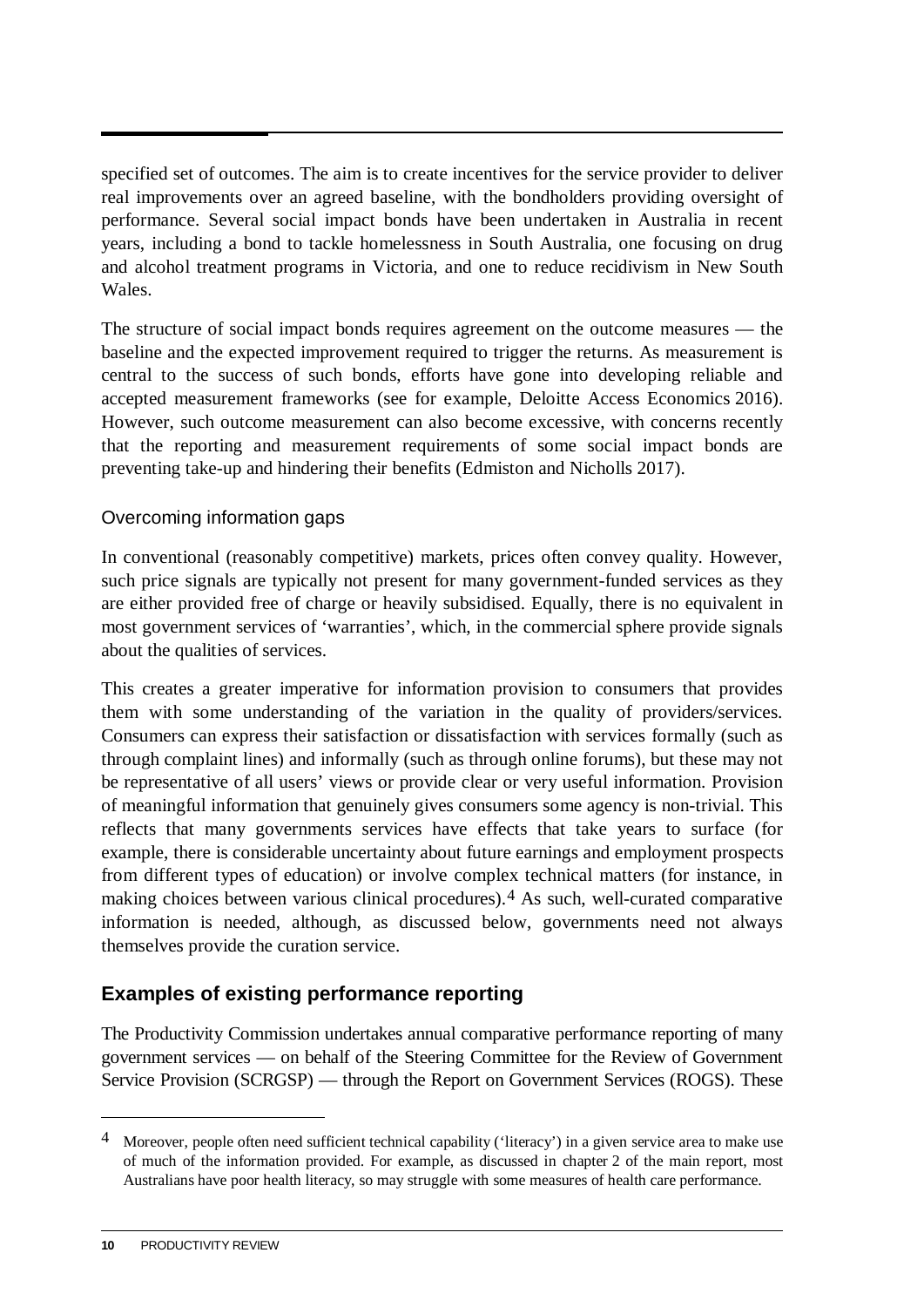reports include performance indicators for services funded by the Commonwealth, States and Territories (such as emergency management, health, justice, community services, education and housing and homelessness) and measure their equity, effectiveness and efficiency across different states and territories (SCRGSP 2017).

Commonwealth, State and Territory governments have also progressed a range of different platforms for reporting and comparing the performance of different government-funded service providers (box 2).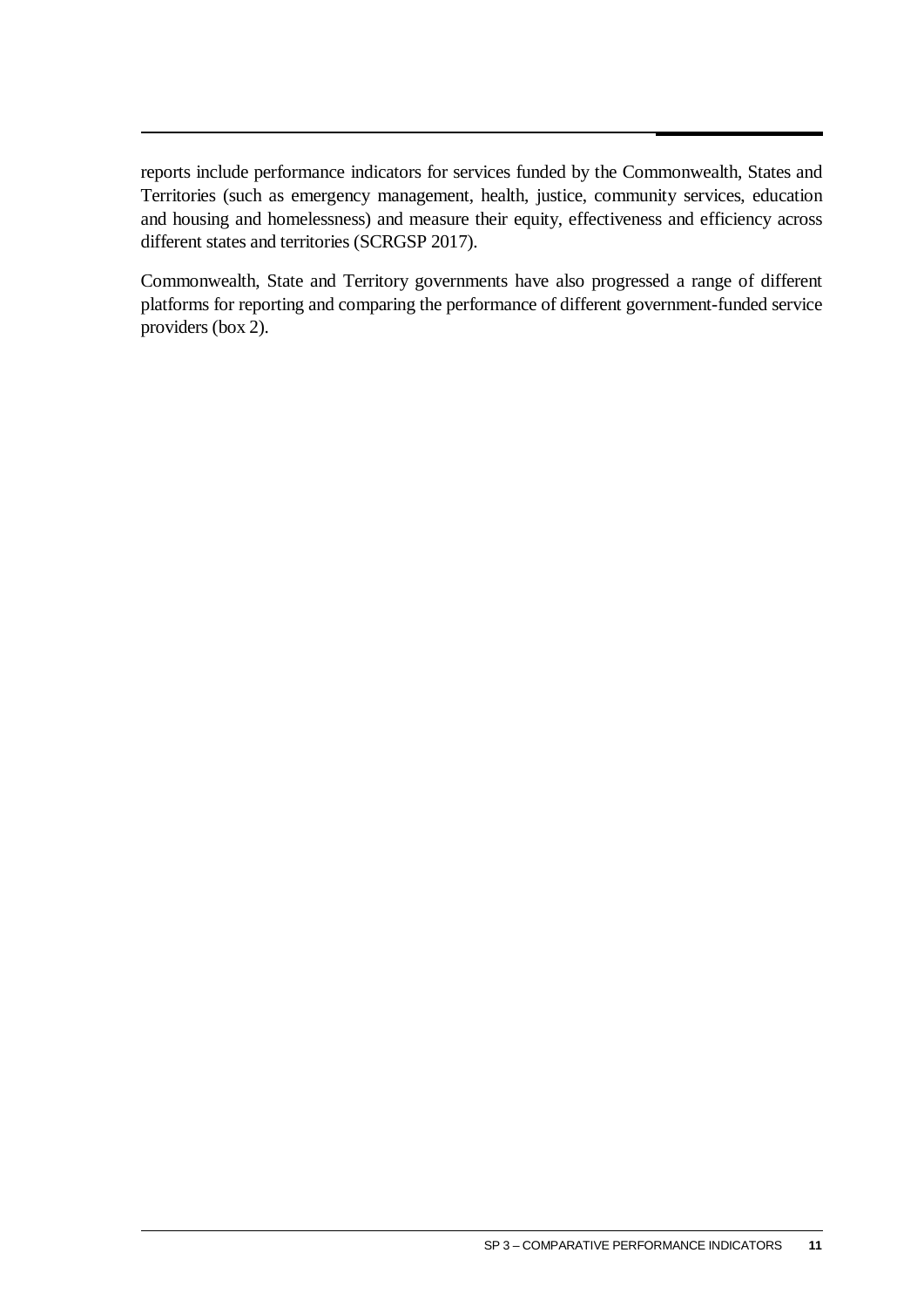#### Box 2 **Existing performance reporting platforms**

- *My Hospitals* The *My Hospitals* website, currently managed by the Australian Institute of Health and Welfare (AIHW), was established in 2010 to ensure easy access to nationally consistent and comparable performance information for individual public and private hospitals. Examples of the types of performance indicators that are currently published for hospitals on the *My Hospitals* website include emergency department waiting times, the number of admissions by type, surgery length of stay and waiting time by different surgery types, the number of healthcare-associated *Staphylococcus aureus* infections, and expenditure per National Weighted Activity Unit (a common unit of hospital activity that accounts for differences in the complexity of conditions or procedures) (AIHW 2016c).
- *My School* Launched in January 2010, the *My School* website contains performance data and other information on approximately 9500 public and private schools and is managed by the Australian Curriculum Assessment and Reporting Authority (ACARA). School-level information available on the site includes the type of school, student and staff numbers, student attendance rates, results from national literacy and numeracy tests, student demographic profiles, and school-level financial information (ACARA 2016; DET 2016a).
- *Quality Indicators for Learning and Teaching (QILT)* The QILT website, maintained by the Social Research Centre and funded by the Commonwealth Government, provides prospective tertiary education students with information about Australian higher education institutions through the use of survey data from recent students and graduates. This includes surveys on student experiences (engagement, support, teaching quality, skills development), graduate employment (employment rates and median salaries) and graduate satisfaction, with surveys of employer satisfaction currently being trialled (DET 2015; SRC 2016).
- *My Healthy Communities* Launched in 2013 and managed by the AIHW, the *My Healthy Communities* website compares a variety of health indicators between geographic areas around the country. Depending on the level of geographical detail chosen (from Primary Health Networks, to Medicare Local areas, Level 3 Statistical Areas (SA3) or individual postcodes), local data are available on life expectancy at birth, immunisation rates, GP attendance rates, the proportion of bulk-billed GP attendances, primary health expenditure per person and survey results of GP treatment quality (AIHW 2016b).
- *My Child* The *My Child* website, run by the Commonwealth Government, can be used to find local child care service providers and shows information on their fees, available services, vacancies and quality — including educational practices, children's health and safety, the physical environment, staffing arrangements and more, as determined by the Australian Children's Education and Care Quality Authority and the National Quality Standard (Australian Government 2015; DET 2016b).
- *Know Your Council*  The Victorian Government established the *Know Your Council* website to improve the transparency and accountability of council performance to ratepayers through the regular reporting of 66 measures of service performance, including on animal management, waste collection, financial performance, library services and many others. Users can benchmark and compare each of Victoria's 79 local councils to councils that are similar in size and scope (Local Government Victoria 2015).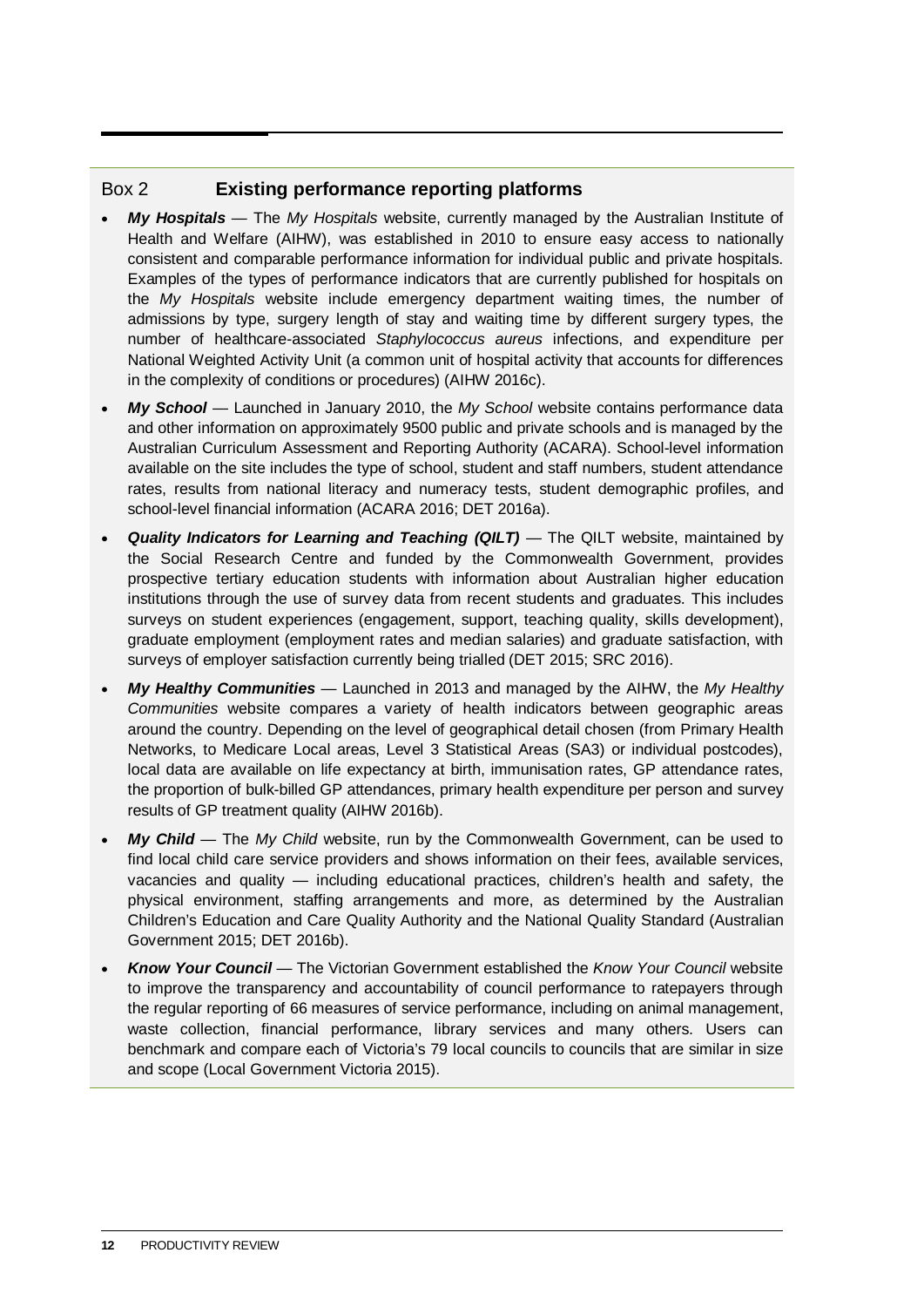<span id="page-14-0"></span>Although the considerable progress that has been made on many of these 'My Service' type sites is promising, most of them remain incomplete, with new data sources, performance indicators and providers still planned to be added by their managing organisations, as well as ongoing enhancements to the user interface.

The existing comparator sites are also not comprehensive in their reach across government-funded services, with significant gaps in public administration (particularly in the justice and emergency services sectors), primary health care and local government (outside Victoria).[5](#page-14-1)

## **2 A basis for developing comparative performance indicators**

The old computer adage 'garbage in, garbage out' equally applies to comparative performance data. Useful performance measures have seven characteristics: they should be relevant, valid, reliable, accurate, interpretable, accessible and cost-effectively collectable and storable. An exhaustive treatment of all of these aspects is beyond the scope of this paper, but there are several important general observations worth making, particularly in light of the ongoing development of comparative indicators in Australia.

#### **Comparisons work best across the widest possible sample**

Since a provider's performance is relative, the most valuable performance indicators would cover the widest possible sample of comparable providers. This means comparative performance indicators should ideally seek to cover all comparable service providers across the widest catchment practicable (such as all public and private hospitals in Australia, as in the case of the *My Hospitals* website). This facilitates benchmarking and ensures that all consumers will have access to data that are relevant to their choice set.

There are several models that can support a national evidence base for government services, which will vary according to the context:

- collaborative models between jurisdictions or entities that use common definitions, consent provisions, methodologies and collection methods to assemble a national database
- a single body most likely a Commonwealth agency that collects the data (from the jurisdictions or directly) and builds it into an accessible database.

The desirable holder and disseminator of the data will also vary, depending on the form and nature of the use of the data. In many instances, comparative performance information

<span id="page-14-1"></span> $\overline{a}$  $5$  See SP 16 on local government administration.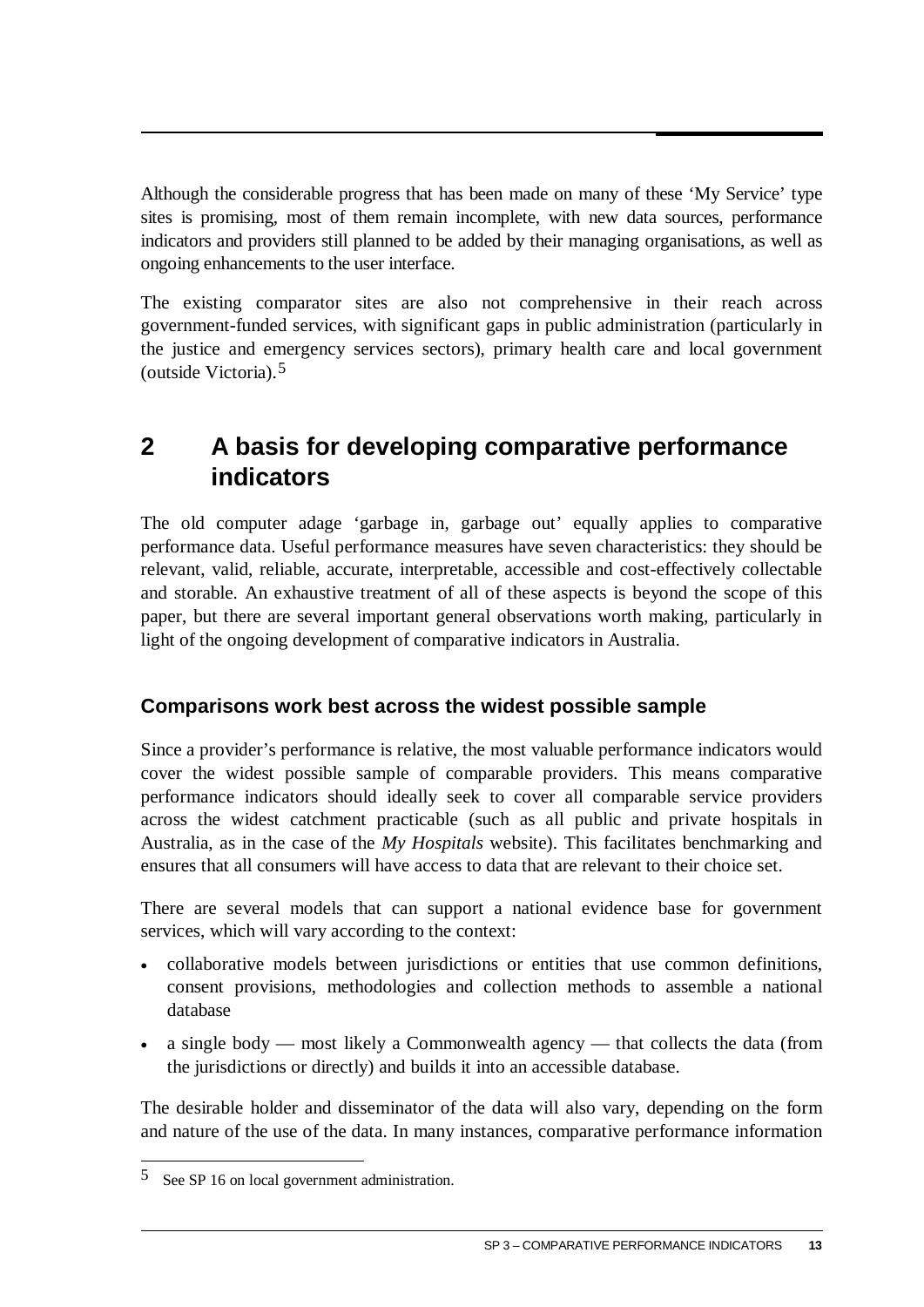is built up from micro information that should not be publicly available in an identified form. For example, data on comparative school performance needs to take account of the characteristics of students, since much of the variation in performance across schools reflects factors outside the school's control (PC 2016b). Such information — combined with other information about schools (their teaching methods, links to the community, teacher quality, and facilities) — can inform 'what works' to improve school performance, which is one of the key goals of gathering comparative information. Such micro data cannot be available publicly because of the need to protect privacy, but should be available to any research institution that has the capabilities to protect the data (see below).

There is a distinction between a database that contains all the comparative information and the platform that disseminates information to *consumers*. In the latter case, it would be usually desirable for Australian governments to agree to have only one point of access by consumers to comparative data (hence *My Hospitals*, not eight jurisdictionally-based portals for access to data on hospitals). This reduces confusion between the various portals and eliminates the costs of duplication.

The availability of a single government platform for informing consumers does not mean that national data should be reported only through that vehicle. Indeed, it would be desirable that other parties — for example, a consumer advocacy group — could add value to the data from such a platform, through analysis, data augmentation, interpretative tools and more accessible interfaces.

National comparisons (for benchmarking purposes) are less likely to be useful where there are substantive differences between jurisdictions that make comparisons difficult — one such example is local council performance reporting, as councils perform different tasks in different states. In these instances, where differences cannot be overcome, duplicated reporting frameworks between jurisdictions (with individual databases and access portals for each state or territory) are generally justified.

#### **The level of performance granularity**

The benefits of performance measurement for government-funded service providers vary depending on how a 'provider' is defined and, more particularly, how close the defined provider is to the unit or entity actually delivering the service. Comparisons can occur at the level of entire states and territories down to individual professionals providing government-funded services (box 3) — their value will depend on how closely reported results can be attributed to those deemed 'providers'.

#### More granularity is better, until it isn't

For many government services, more detailed data provide a better idea of how performance varies between different providers. Reporting data at higher levels can mask considerable performance differences between providers. For example, while secondary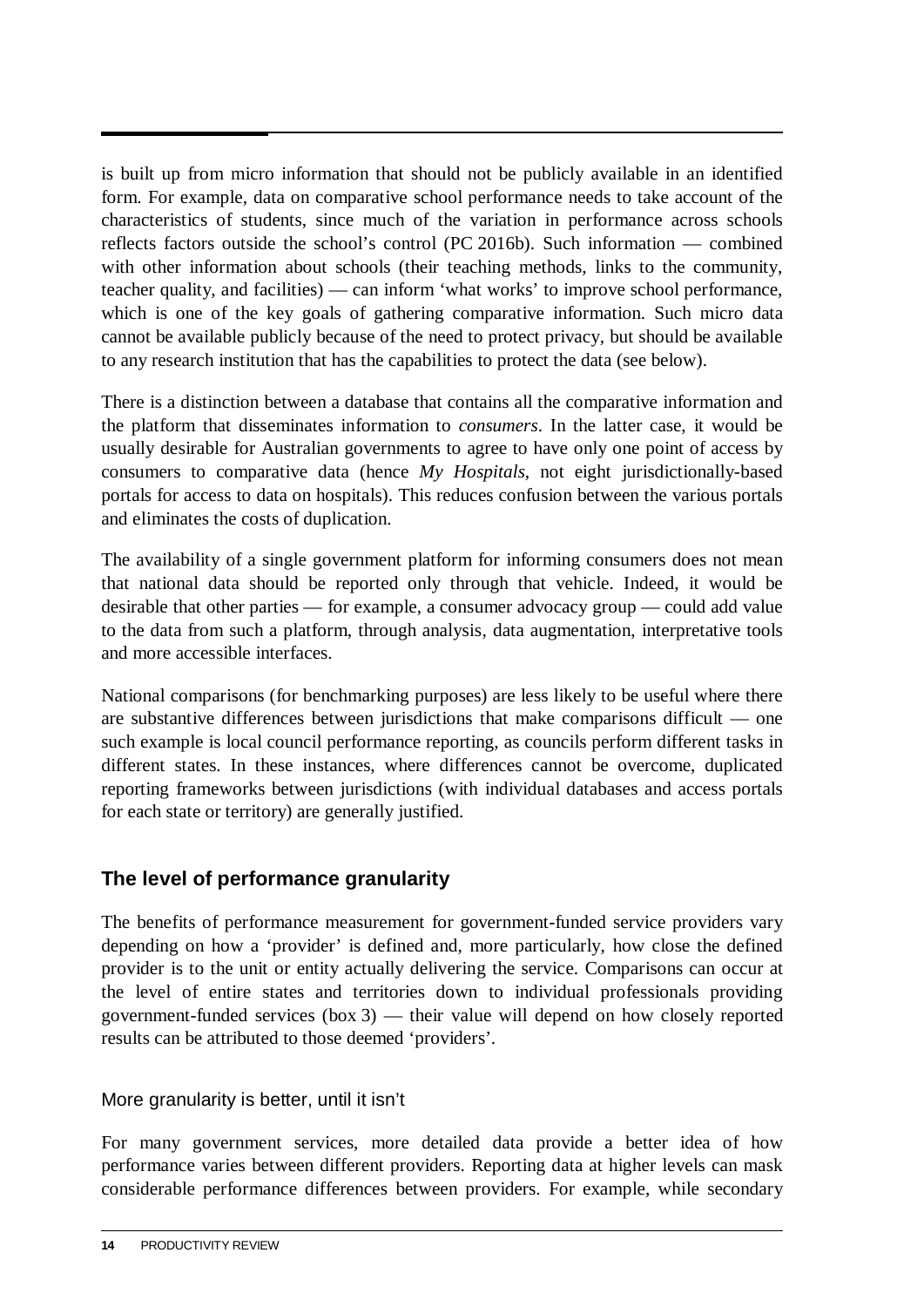schools in Queensland may perform at a similar level to other states *on average*, this may be hiding considerable differences between the comparatively wealthy Brisbane and Gold Coast communities and the remote areas of Far North Queensland. Even within the Brisbane area, there are likely significant differences between the performance of individual schools, while individuals teachers at a given school can also vary greatly in their comparative performance.

#### Box 3 **Different levels of performance reporting**

**State and territory level reporting** — One way to compare performance is at the level of entire states and territories — comparing, for example, the overall performance of Victoria's correctional facilities with those of South Australia. This is the approach taken in the Productivity Commission's Reports on Government Services. At this level, the provider of the services is taken to be the entire state or territory, which is most useful when there are monopoly or largely undifferentiated oligopoly providers and the actions of these providers can reasonably be viewed as those of the jurisdiction's as a whole — such as some public transport and utility service providers.

**Local level reporting** — Some jurisdiction-wide services report indicators by local geographic area. As an example, this already occurs for much of the health care sector on the *My Healthy Communities* website, which compares performance data between local areas (from Primary Health Networks down to individual postcodes). This level of performance granularity is most appropriate where there are monopoly providers for specific areas, such as individual police precincts or Centrelink offices.

**Facility level reporting** — Reporting at the level of individual facilities, organisations or firms depending on what is appropriate for the relevant sector — can provide a further detailed picture of how government-funded services are performing. Existing examples include the *My School* and *My Hospitals* websites. Facility-level reporting can extend to particular teams or units working within a particular facility, where that team's work is sufficiently separate from others.

**Individual level reporting** — The most granular picture of performance possible defines a 'provider' as the individuals providing government-funded services (such as specific surgeons, GPs or teachers), rather than the facilities or institutions they work for. Public performance reporting at such a detailed level does not currently occur in Australia, but has existed for many years in some fields in the United Kingdom and United States, including to assess individual surgeon performance (PC 2016a).

Higher-level performance reporting can thus lead to distorted or dulled incentives, as good providers may know that the national- or state-level statistics do not apply to them, while bad providers know that their performance is camouflaged and not identifiable (Dunleavy 2016).

Although this would imply that individual level performance reporting is the ideal goal of comparative performance reporting, different reporting levels have different uses. As such, higher-level performance reporting is not mutually exclusive with lower-level reporting there is often space for reporting at a variety of different levels through a range of different mechanisms. Higher-level monitoring (such as the annual ROGS reports compiled by the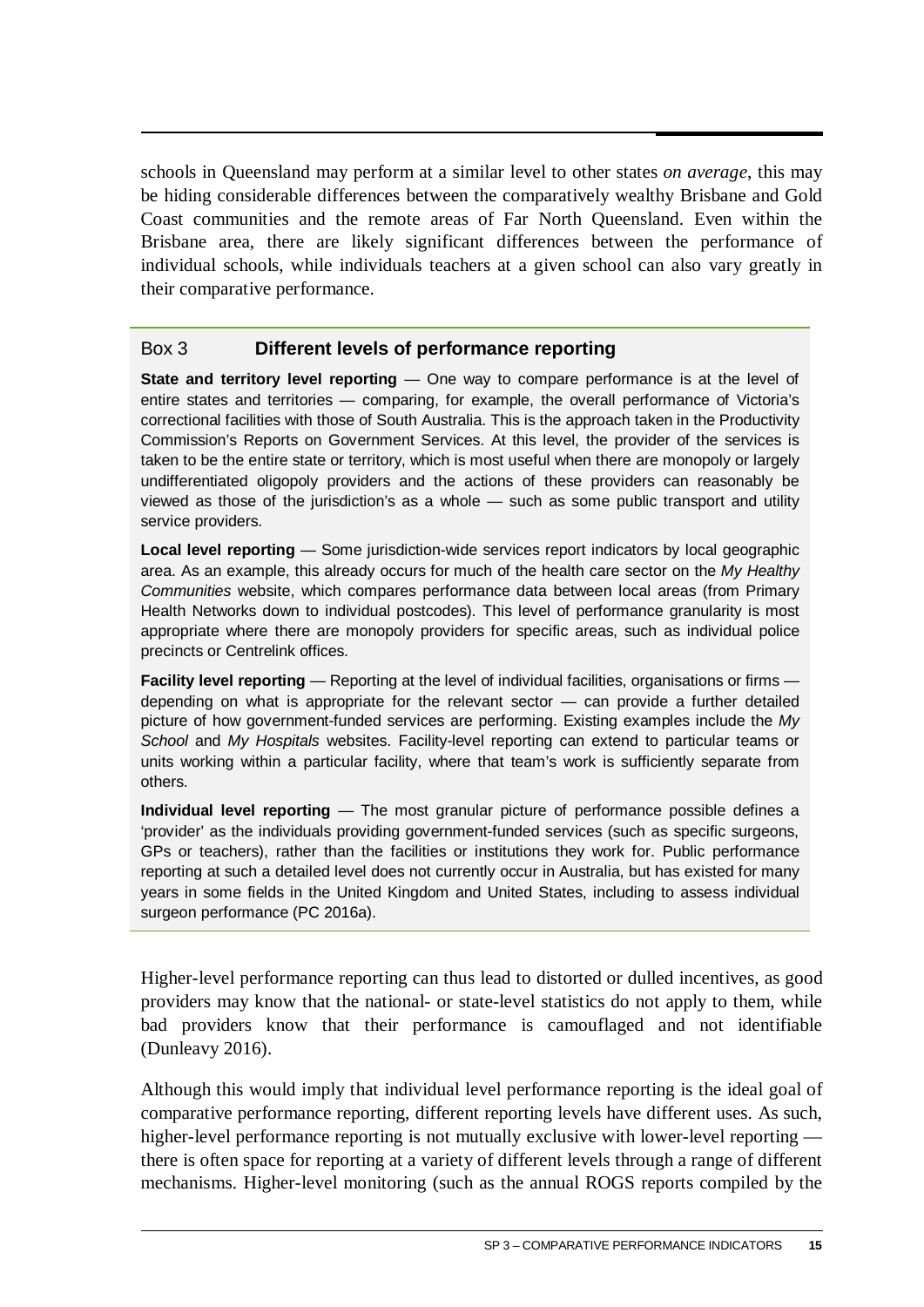Commission) can still hold governments and service providers to account, as well as improve transparency in performance.

In addition, higher-level indicators (such as comparisons between states and territories) have generally also been a first step towards more detailed future comparisons. For instance, the ROGS reports have been around for 22 years (although it took many years to achieve widespread recognition of their inherent value, given concerns and misgivings about how the data could be misused), whereas the *My School* and *My Hospitals* websites were not launched until 2010. Higher-level performance reporting can be particularly valuable through encouraging better and more timely data collection from different jurisdictions and service providers, prior to lower levels of granularity being developed.

Indeed, no Australian performance data are currently reported at the individual level (such as by individual surgeons, GPs or teachers). This is due in part to the significant challenges involved, including the cost of the additional data collection, the technical difficulties of ensuring comparisons are valid (discussed below) and concerns about the privacy of the individuals (also discussed below).

Individual-level performance indicators are also not practical for many professions, particularly where the outputs and outcomes of the individual are highly dependent on the performance of a team (fire and rescue workers being an obvious example). In these circumstances, performance measurement at the team level may therefore be more appropriate — as argued by RACS (2016) — although the existence of *any* team-related work should not be used as an excuse to avoid *all* individual reporting.

It is also sometimes claimed that public reporting at the individual professional level is unreliable due to typically small caseloads and the variations in the characteristics of customers. For instance, a recent New Zealand Government review concluded that the typical caseload of medical specialists is too small to have enough statistical power to identify poorer performers (HQSCNZ 2016). Some professional associations accordingly object to the publication of such data (RACS 2015). Clinician comparison websites, such as *Physician Compare* in the United States, has been met with considerable concern by physicians (Lowes 2015).

However, data at the clinician level may be more reliable for some areas of health — such as cardiologists or GPs — where the casemix is less variable. This is especially true where the data are combined over several years. Nor does the data necessarily need to relate to mortality or complications, but can also apply to the practices of physicians — such as their use of evidence-based diagnostics, like screening for osteoporosis for women aged 65 years and older (CMS 2016).

#### **Warts and all? — reporting publicly**

Unless there are strong counter-arguments, the default for disclosure of performance data should be full public transparency. When combined with consumer capabilities,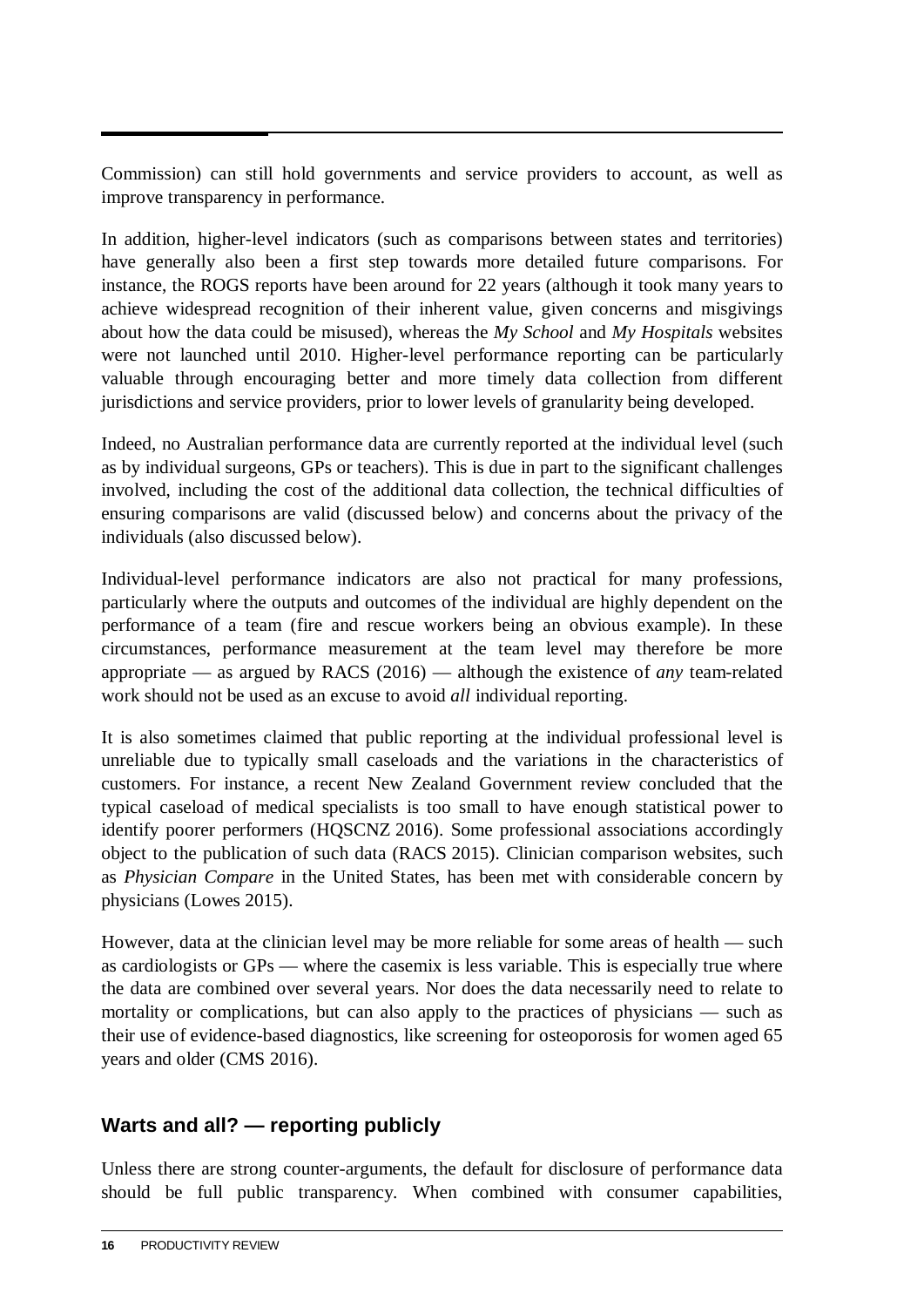transparency allows informed choice. Regardless, sunlight has a cleaning effect because most parties do not want to be publicly exposed as poor performers.

#### If full public reporting is not possible, then other reporting should still take place

Where full public disclosure is not feasible for all data, this should not preclude its availability to some parties. Other parts of government, trusted third-party researchers and intermediaries often have a capacity to analyse the data, link it to other available information, experiment with it and discover new and valuable relationships between outcomes — all at little cost to government. Limits on access thus undermine any potential improvements to the diffusion of best-practice service delivery. In the health care sector for example, this can mean that patients receive ineffective (or even harmful) care, adverse effects of drugs go undetected, or significant money is spent on interventions that do not improve health outcomes (PC 2010a, 2015).

Where sensitive data are provided to third parties, there are a series of now well-known methods for ensuring that access is not abused, since trust is an important aspect of making data available. De-identification, perturbation of data, secured data storage, agreements about the scope of use, secure server access and 'trusted user' arrangements are all part of the repertoire of methods (PC 2017).

#### *The power of private feedback*

The incentives for improvement created by public disclosure could also be partially achieved if service providers or facilities were simply told of their own comparative performance, without public disclosure — for example, allowing an individual police station to know how its performance compared with that of similar stations over several time periods. Similarly, in health care, information provided to a clinician that indicated that they had the highest rate of post-operative complications among their peers allows the clinician to assess whether this reflected chance, the riskiness of their client base, or deficiencies in their practices. Many suppliers — as organisations or individuals — want to improve because of a strong belief in the public good goals of their activities or through a competitive spirit (both of these being cited as factors affecting the behaviour of clinicians in some of the Commission's consultations).

Similarly, intermediaries (particularly funders) have strong interests in using individual performance metrics to improve consumer outcomes because these often also reduce costs.

Limited disclosure before full public disclosure can also be employed to ensure that new measures provide meaningful performance measures, as well as winning support from the entities or individuals concerned.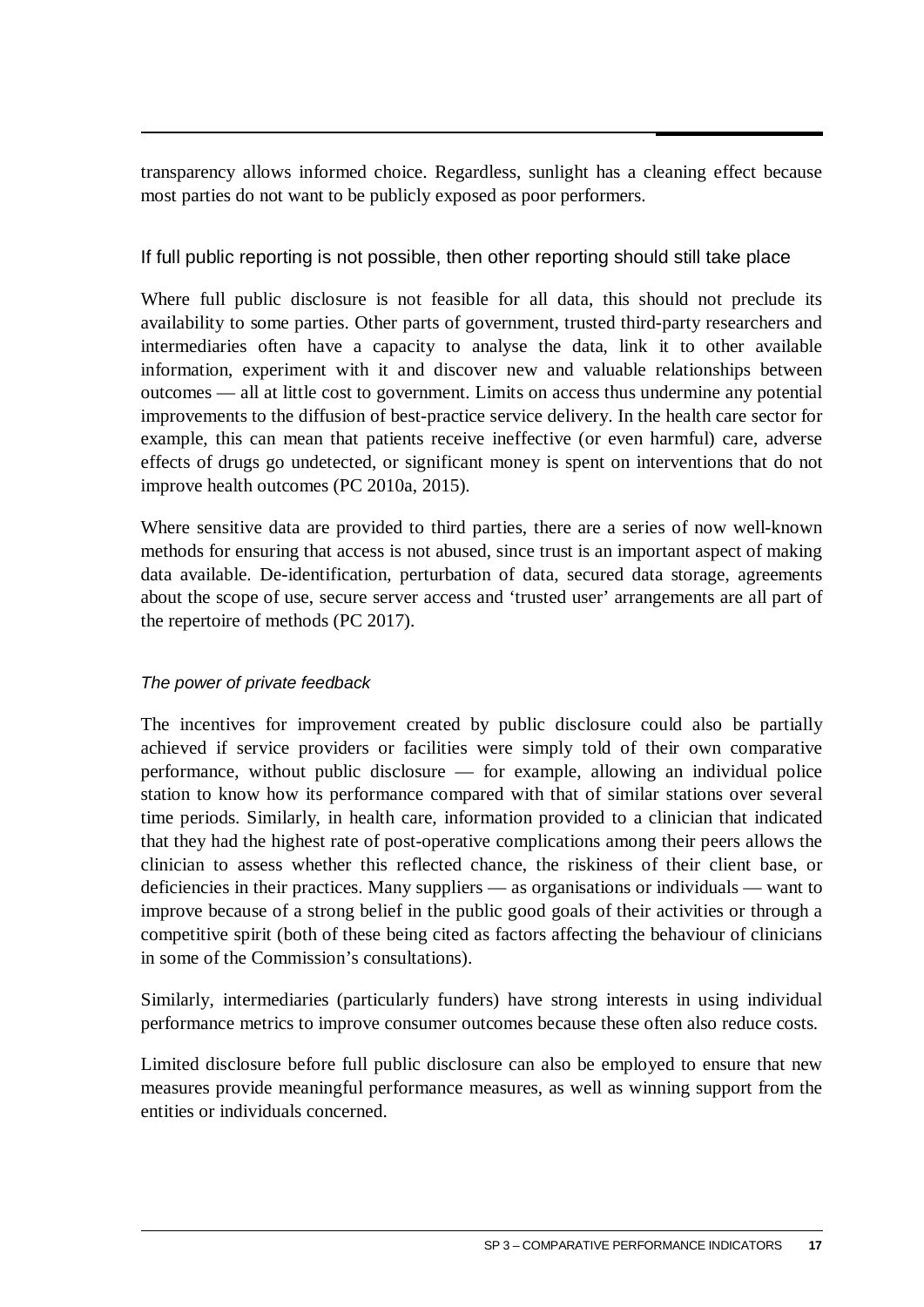#### **Measuring performance comprehensively**

Similar to the quality-adjustment issues that exist for measures of productivity in the national accounts (see SP 2), there are many aspects of a provider's services that affect their performance, some of which are more difficult to measure and quantify. In particular, fuzzier notions of the *quality* of services provided can often not lend themselves to easy measurement. For example, in the education sector, although the nature of what makes a particular teacher 'better' can be difficult to identify, most people would recognise that it involves more than maximisation of test results, but also the development of students' broader analytical capabilities, non-cognitive skills and a positive ethos of learning (PC 2016b).

Given the difficulties of measuring these more intangible aspects, some comparative performance indicators may simply not include aspects of service quality, or may use imperfect proxies that are quantifiable instead. Where quality is not measured or proxy measures are poorly chosen, a focus on a narrow range of quantifiable indicators can create a risk that some providers will neglect unreported aspects of care or try to 'game' the metrics that are reported.

More broadly, some measures of performance can also mask considerable variation between providers — for example, the use of quality indicators based only on whether a provider is meeting required service standards does not allow for differentiating between providers who excel and those who only just achieve the standard.

To mitigate these issues, governments creating and administering platforms for indicators of comparative performance should also incorporate consumer views of service quality into the performance measures (including through surveys or feedback mechanisms that account for consumer experiences with individual service providers). There is hostility to consumer feedback in some settings — exemplified by the mixed views about the value of student evaluations of teacher performance.<sup>[6](#page-19-0)</sup> However, opposition in some quarters should not imply that consumer feedback mechanisms are wrong-headed. Context matters in many studies (is it a school or a university, how many students filled in the survey and over what period, what is the nature of student assessment questionnaire, what is the goal of the assessment, what is the subject?). More might need to be done to refine and interpret the tools in their various settings, but the notion that feedback from students has no value should not be accepted uncritically. The same applies to the feedback from the customers of other government services. Similarly, contextual information from service providers on significant extraordinary factors that have skewed performance is also important for interpretation.

<span id="page-19-0"></span><sup>6</sup> The literature on student evaluations ranges from negative (Stroebe 2016; Uttl, White and Gonzalez 2017), to positive (Benton and Ryalls 2016; Hativa 2014; Marsh and Roche 1997), with many in between, depending on context and settings (Kelly 2012; Kornell and Hausman 2016; Ottoboni, Boring and Stark 2016; Spooren, Brockx and Mortelmans 2013; Stark and Freishtat 2014).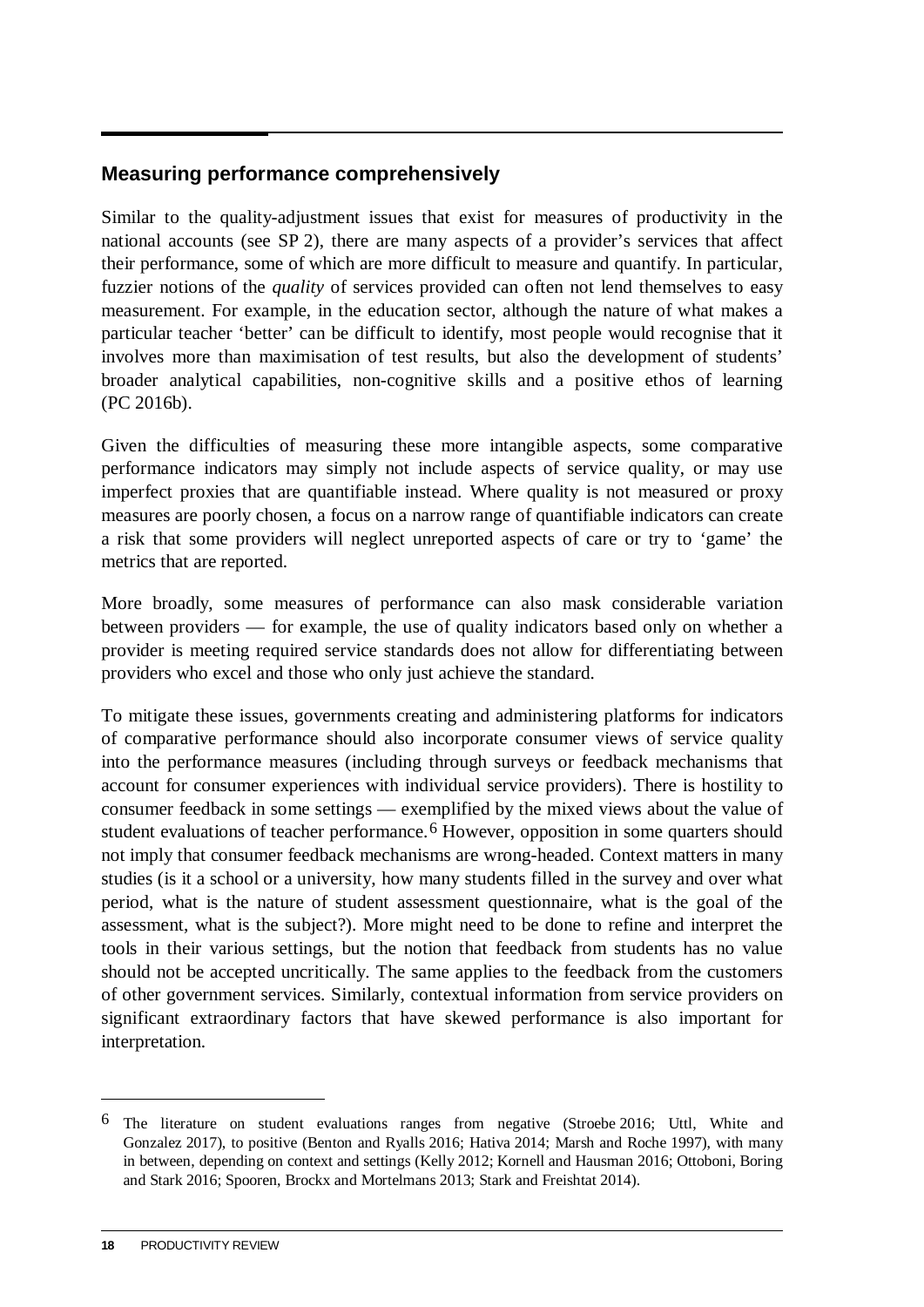#### Valid comparisons — risk-adjusted and value-added measures

Comparisons between providers also need to be valid. For example, students in selective schools perform on average better than non-selective schools, which might suggest that high-ability students should move to selective schools. However, the empirical evidence suggests that high-ability students actually perform worse than they would have, had they not moved (Marsh and Hau 2003). The key problem is selection bias — schools perform differently, but much of it is due to the different traits of their students, which are outside the control of the school. A similar concern applies to the interpretation of the differences in outcomes for, say the crude exam scores of a wealthy, private metropolitan school with a remote school in a disadvantaged region — the two facilities have large disparities in their available resources and the inherent characteristics of their students and families.

One partial remedy is to adjust performance indicators to remove the key factors that affect performance, but that are outside the control of any given provider. These 'risk-adjusted' measures aim to control the part of the different outcomes explained by the underlying risk characteristics of the client group (for example, people receiving treatment for disease Y who also have disease X, compared with those with disease Y and no co-morbidity). In essence, risk-adjustment measures the effectiveness of any provider in achieving an outcome after controlling for the different characteristics of the population.

While mostly used in contexts outside health care — particularly in schooling — the concept of 'value-added' adjustment is very similar, but with adjustments for expected outcomes and growth over time. In particular, value-added analysis focuses on the value that a provider has given to consumers, over and above what would be expected given their backgrounds and prior circumstances. For schooling, value-added outcomes are most commonly measured through the equivalent years of education achieved each school year — thus students who achieve more than one year's worth of learning in a given year are likely being taught well, even if their overall test scores are comparably worse (Kim and Lalancette 2013; PC 2016b).

Risk-adjusted or value-added measures are intended to simulate the outcome of randomised-control trials, assessing the impacts of any given service provider (school, hospital, physician and so on) as if customers were randomly assigned to them. Without proper risk-adjustment in published performance data, providers may have perverse incentives to 'cherry-pick' the easiest customers in order to influence their results. For example, surgeons may choose to avoid treating more complex cases (Fung et al. 2008; PC 2015; Totten et al. 2012). Examples of how risk-adjustment occurs on the *My Hospitals* and *My School* websites are in box 4.

However, such adjustment is imperfect for many reasons. First, some of the factors that affect performance are not easily observable. Second, a 'like with like' comparison only relates to average performance outcomes, whereas many customers want to know how a particular service will perform for them. For instance, the fact that school A produces better outcomes on average than school B after controlling for the influences of the characteristics of the students, does not answer the question relevant to a parent: 'How well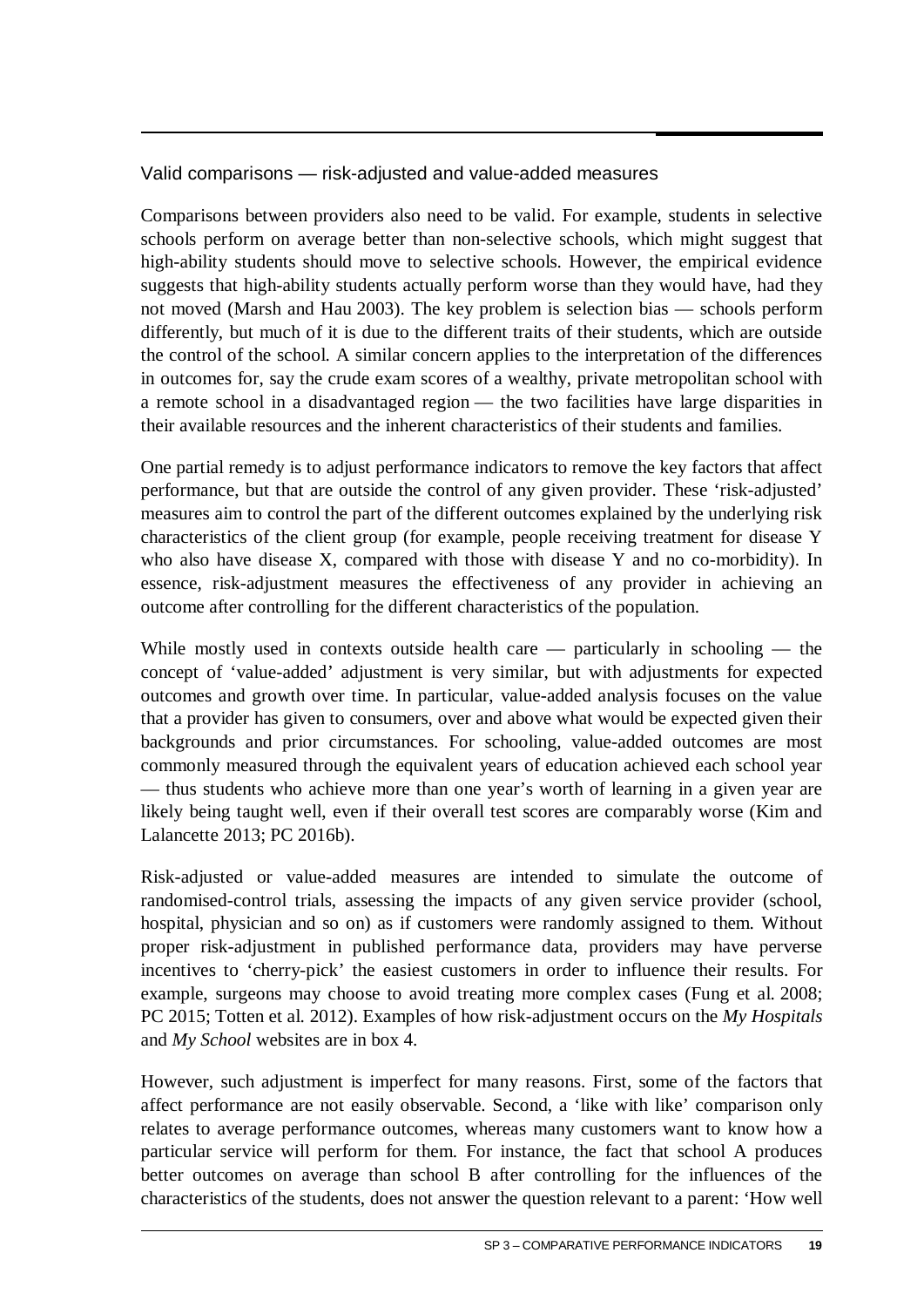will *my* child do at this school rather than that one?' Sophisticated performance measures would take into account the nature of the customer, producing bespoke comparisons. It may be that the application of data analytics will ultimately head in this direction, but such an approach is still a way off for those services where it is most likely to apply (such as education or career advice). In the meantime, imperfect risk adjustment, appropriately interpreted, is probably the best that can be done.

#### Box 4 **Risk-adjustment in practice**

For schools, some risk-adjustment already occurs on the *My School* website through the use of the index of community socio-educational advantage (ICSEA). The index, developed by Australian Curriculum, Assessment and Reporting Authority (ACARA), accounts for characteristics such as the geographic location of the school, and the occupations and education of students' parents. The average value of ICSEA scores is set at 1000, with lower scores denoting greater disadvantage. Test results on the *My School* website are then typically compared with the group of 60 schools that have the closest ICSEA values.

For hospitals, the New South Wales Bureau of Health Information (BHI) has developed a 30-day Risk-Standardised Mortality Ratio (RSMR) indicator to highlight outlier hospitals in the state. The measure calculates a ratio of expected deaths (based on condition specific indicators, including gender, age and co-morbidities) to the deaths that were actually observed in the 30-days following hospital admission for selected conditions (including acute myocardial infarction, ischaemic stroke, haemorrhagic stroke, pneumonia, and hip fracture surgery).

In health care more broadly, a hospital's performance can also be adjusted for differences in the mix of patients treated (including their demographics, procedure type, length of stay and other factors, known as the 'casemix') in order for results to be comparable across providers and across time. As a basic example of this adjustment, the Australian Institute of Health and Welfare (AIHW) publishes rates of cancer incidence and mortality that are age-standardised over time (rather than just crude rates) to reflect Australia's ageing population and that cancer incidence and mortality strongly depend on age.

*Sources*: ACARA (2015); AIHW (2016a); NSW BHI (2013).

#### Measure things that matter for people

Outcomes often lie on a continuum. Hip replacements provide an illustration. Reporting only the complete restoration of mobility following a hip replacement would conceal many other outcomes that people regard as worthwhile, such as improved mobility or the ability to undertake an especially valued activity (such as walking upstairs). Although the ability to deliver complete restoration of mobility may be correlated with other good outcomes, such a relationship is not perfect and likely overlooks many partial, yet beneficial, outcomes. In addition, other measures of the impact of service delivery (such as haemoglobin A1C in the case of a diabetes patient) might not correspond to a person's assessment of their own health status, but both are equally relevant for their ongoing treatment (Chen 2016, p. 17).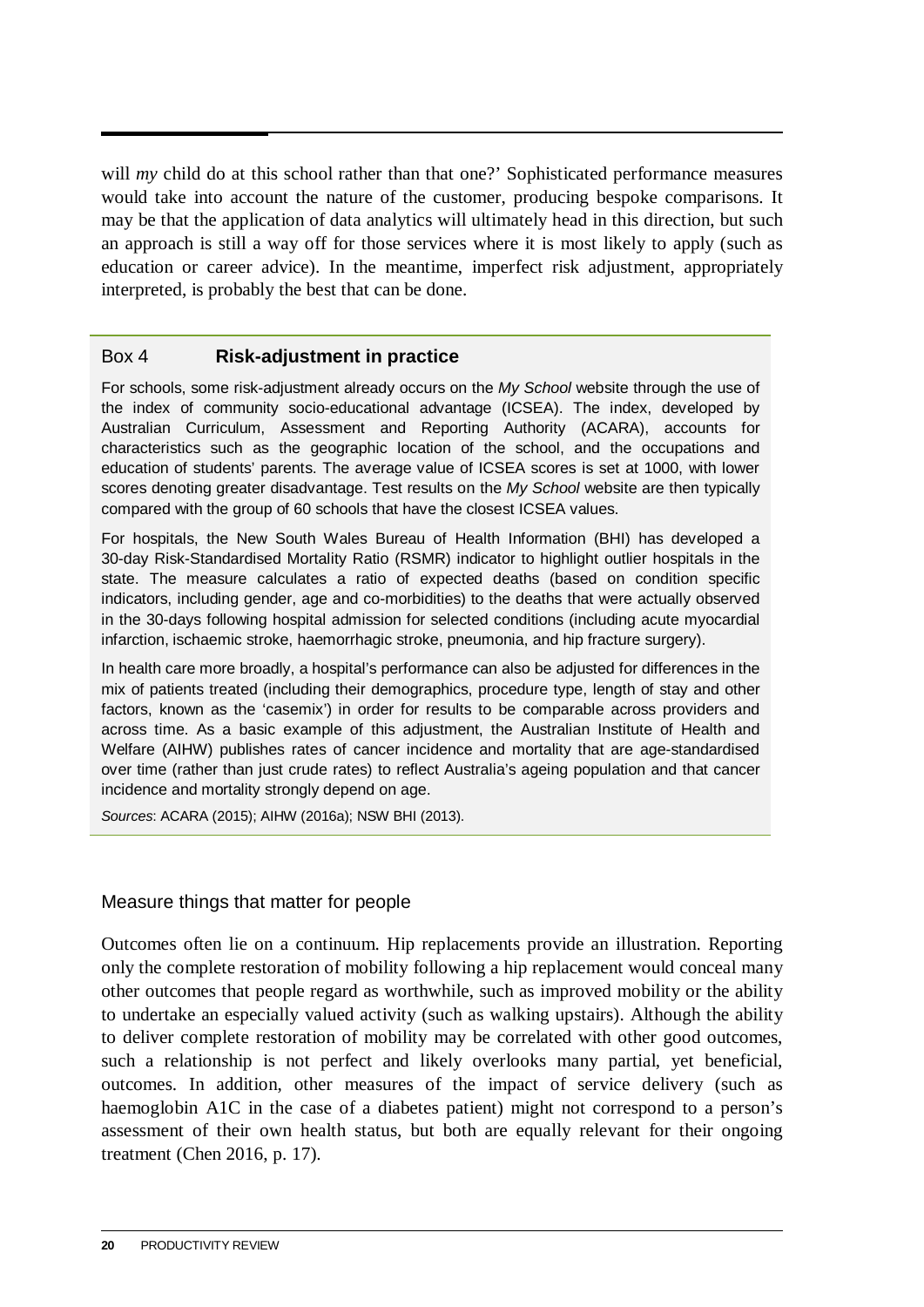Accordingly, performance measures should take account of people's own appraisals of the impacts associated with service delivery, including their experiences of that delivery. The concept is most advanced in health care, where Patient-Reported Outcome Measures (PROMs) and Patient-Reported Experience Measures (PREMs) are now commonplace, including in England, the Netherlands and Sweden (Williams et al. 2016). PROMS ask patients for their assessment of how interventions have affected their quality of life, capacity to undertake activities, symptoms of pain, distress levels, and other aspect of their health (for which there already well-developed instruments, such as WHODAS 2.0). PREMS relate to people's perceptions of their health care — such as waiting times, involvement in decision-making, the quality of communication, and the support they receive to manage a long-term condition (Verma 2015).

Not only can PREMs and PROMs serve to provide better information on performance, but they can also involve the patient as a more active participant in their own health care. However, Australia has largely not adopted PREMs or PROMs. This is likely to change, as the NSW and Victorian Governments are currently running pilot programs to collect this data (see SP 5).

#### The balance between too many and too few indicators

There can often also be a balance between reporting too many indicators and reporting too few. Providing consumers and users with too many indicators can greatly increase compliance costs for providers and potentially make it difficult for consumers to determine (on balance) which provider is better or worse across an array of different performance measures.

On the other hand, however, limiting performance reporting to only one or two indicators for a given sector can be problematic if the measured areas do not provide an adequate sense of performance. This can also create incentives for service providers to focus unduly on those aspects of service delivery where performance is measured, resulting in perverse and unintended outcomes. For instance, hospitals may discharge patients too early to free up hospital beds as a way to improve performance against narrow waiting-time criteria, while neglecting the effect this has on patient outcomes (Dunleavy 2016; PC 2015).

Ideally, well-designed performance measures would be few enough in number to be comprehensible to consumers, but also broad enough to cover every important aspect of performance. Ongoing consultation with the providers and the trial and testing of new data variables can be useful in discovering the key factors relevant to judgements about performance.

#### **Make prices as well as performance indicators visible**

Providing performance metrics to consumers so they can exercise informed choice loses some of its potency if consumers are ex ante unaware of the magnitude of any payments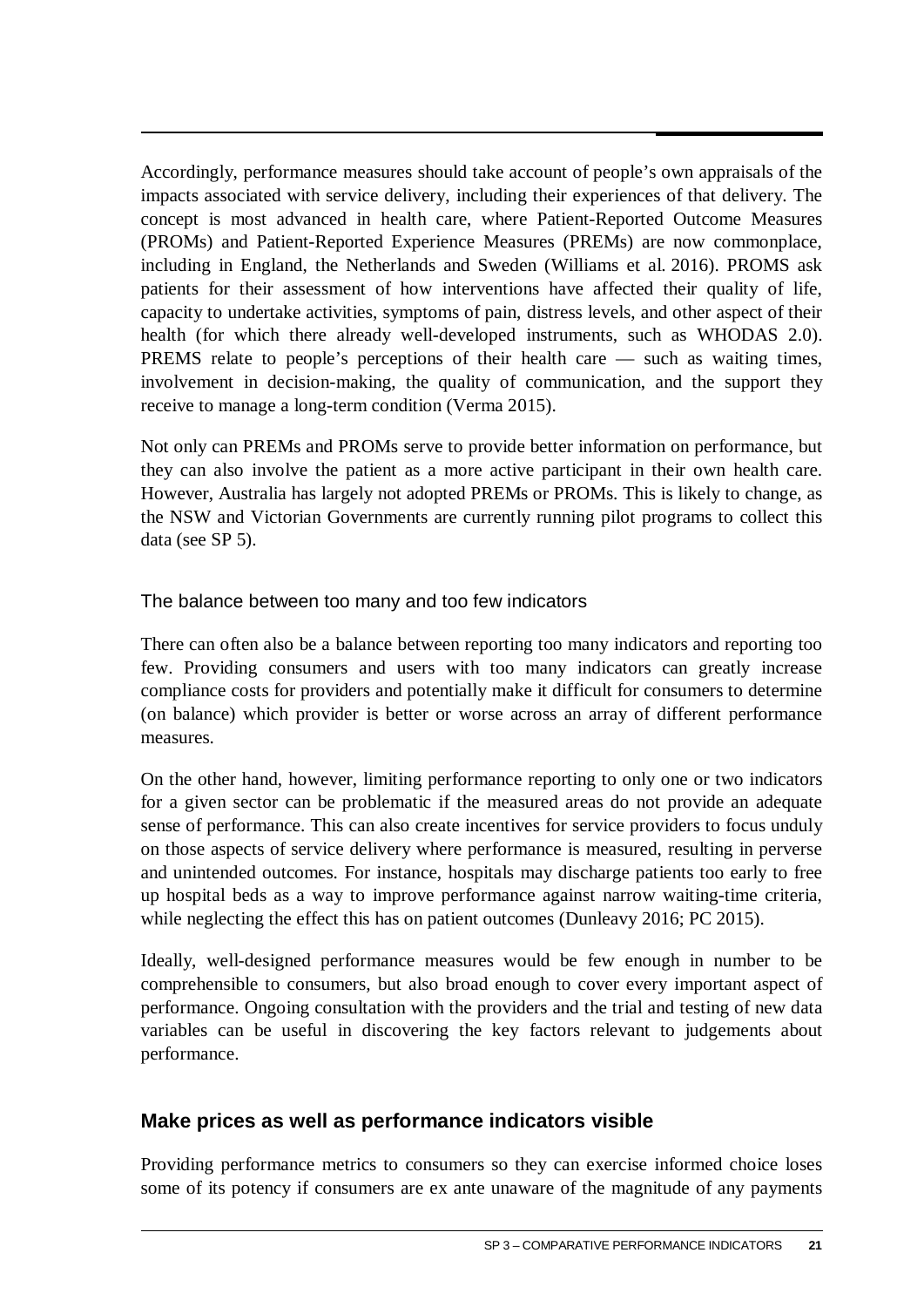they may need to make when choosing between the various service providers. This reflects that, like all goods and services, people have trade-offs between prices and quality. To put it simply, a consumer choosing between a '5 star' provider and a '4 star' provider based on some performance metric would not necessarily choose the former if their cost was several times that of the latter. For instance, in the United Kingdom, the National Institute for Health and Care Experience provides advice on treatment options covered by the NHS, based on incremental cost effectiveness ratios (which are quality-adjusted life years obtained from a treatment — a performance metric — *per dollar)* and not just on QALYs alone.

For some government-funded services, pricing uncertainty for consumers is minimal or unlikely to present many problems:

- parents make co-contributions to private schools, but the prices are clearly posted
- where a person goes to a GP who does not bulk bill, patients may not know the fee charged beforehand. However, as GP services are usually repeat services, prices for standard consultations (the most common service) are revealed over time. In most Australian locations, competition in general practice is also relatively strong (as suggested by high bulk billing rates), which helps to limit premiums above the scheduled fee.

However, there are likely to be significantly greater problems associated with consumer uncertainty about co-payments for medical specialists (Sivey 2016). Most people do not see the same specialists frequently or for the same service, so there is little scope for learning about prices. Moreover, GPs are often the gatekeepers for specialist services and may not know the co-payments that patients will face with different specialists, and neither patients nor GPs may want to discuss this as part of clinical consultations. This could affect the genuine exercise of choice and, because uncertainty itself acts as a cost, may deter people from undergoing diagnostics or treatments. Further difficulties also arise because the specialist market is not as competitive as the GP market and the share of services with an out-of-pocket cost are much higher (Hillis et al. 2017).[7](#page-23-0) Further, the variations between out-of-pocket costs are very large and generally vary by specialty (see figure 1).

There are no websites that compare prices, as there are for many other consumer goods, a gap that some have recommended filling (McRae and Gool 2017; Sivey 2016; Taylor 2015). An editorial in the Medical Journal of Australia argued that:

Easier access to information may induce greater competition. Patients have little opportunity to verify claims of higher quality care by medical specialists, and it is difficult to shop around to find the best price. Unverified quality claims can lead to extensive price variation, despite there being little evidence that quality is correlated with price. (McRae and Gool 2017, p. 162)

<span id="page-23-0"></span><sup>&</sup>lt;u>.</u> <sup>7</sup> The Australian Medical Association reports that in 2012-13, while only 18.9 per cent of GP attendances involved an out-of-pocket cost, this was 71.3 per cent for specialist attendances and 90.8 per cent for anaesthesia (AMA 2014).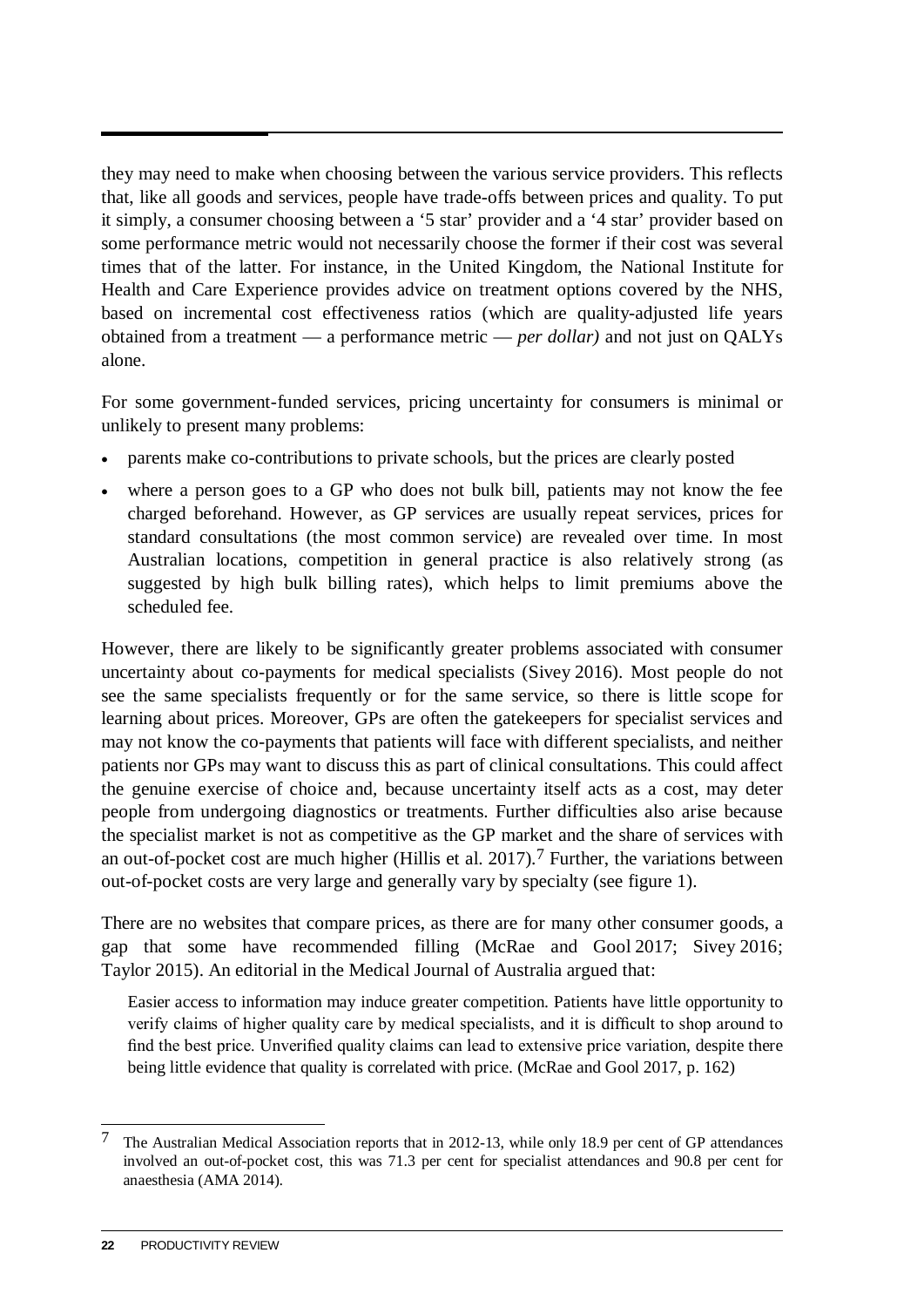<span id="page-24-0"></span>While the analysis above applies to health care specialists, the general principle is that the public availability of performance indicators should be accompanied by transparency in pricing in any government-subsidised service where payments are expected from consumers and pricing variation between providers is significant.



## **3 Data availability and accessibility**

The development of comparative performance indicators for individual government-funded service providers is a data-intensive task, requiring a range of different variables to be reported, collated, cleaned and published for each of thousands of service providers around Australia. As such, issues with the data sources underlying the performance indicators affect the quality of the indicators themselves.

Generally, issues with the underlying data fall in two camps: insufficient access to existing sources of data to determine specific indicators; and inadequate existing data sources (because they are not collected, are of low quality or are not comparable across suppliers or jurisdictions).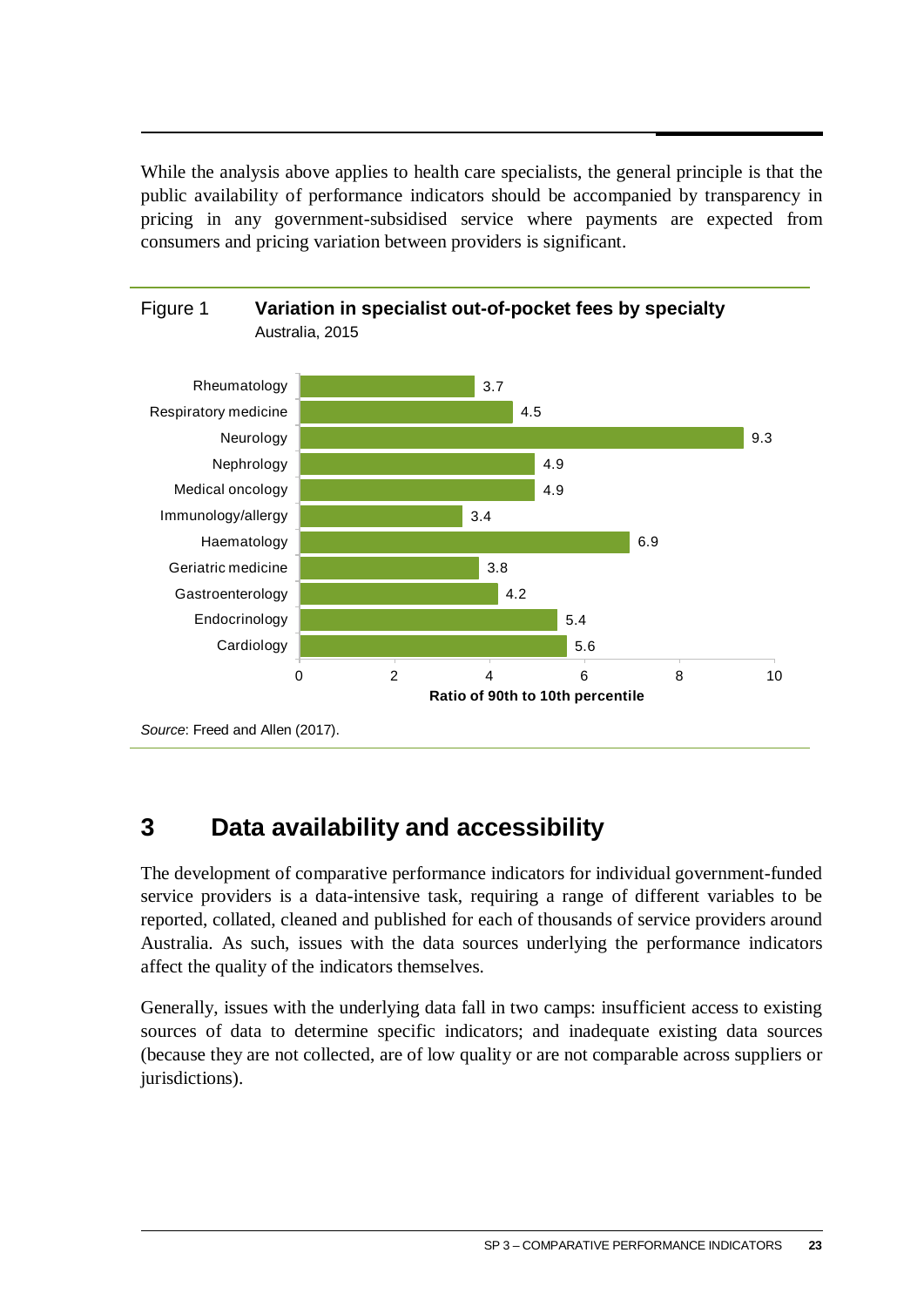#### **Making greater use of existing administrative data sources …**

Commonwealth, State and Territory Governments already collect vast quantities of information as by-products of its administrative functions. These data are collected for regulatory requirements (such as financial information for vocational education and training providers), program administration (for example, Centrelink and Medicare payments, school, university and vocational enrolments and completions, and hospital admissions) or as a byproduct of transactions (such as a purchase of health care services or fines and fees in the public administration system) (PC 2013, 2017).

Administrative data can be a rich vein of information because it is typically longitudinal and generally covers the full population of service-users instead of a sample, as well as largely avoiding non-response rates for individuals, participant attrition over time and many forms of under-reporting.<sup>[8](#page-25-0)</sup> Automated systems and routine collection also lower the cost of administrative data collection compared with standard labour-intensive survey methods (PC 2013).

There remain problems with such data for the development of performance indicators, mainly reflecting that the data are collected for administrative rather than evaluative purposes. Respondents and data collecting agencies make errors — so data requires cleaning to be usable. Data collections vary over time as policies and programs change. Variables are not always well-defined or documented (PC 2015). Administrative data also suffers from an inability for researchers to specify the scope of data that are collected in advance, as many crucial datasets for government-funded services are designed for purposes other than performance analysis. Their usefulness is therefore a welcome byproduct, but not always a planned outcome (PC 2015; Schreyer 2010).[9](#page-25-1)

Further, different jurisdictions (particularly the states and territories) frequently have different definitions and collection standards, making the development of comparable performance indicators difficult — for example, there is considerable variation in the way hospitals code information about patient deaths (NHPA 2016).

Nevertheless, such data are a promising source of evidence on performance, and becomes more so if linked (by client or provider) across datasets. Arguably, the most significant barrier to the use of administrative data are accessibility — an issue that was a central concern of the Productivity Commission's inquiry into Data Availability and Use. While there is a need to meet privacy and confidentiality expectations of the community, Australian governments have tended to be overly risk-averse in providing access to administrative data, even on a private basis between government agencies or trusted users.

<span id="page-25-0"></span><sup>8</sup> However, non-service-users are generally not included in administrative data (for example, the consumers of GP services are probably going to be less healthy than the general population), possibly limiting the usefulness for policy evaluations.

<span id="page-25-1"></span><sup>9</sup> As discussed below, for example, MBS payments do not necessarily say much about the purpose of the visit to the GP.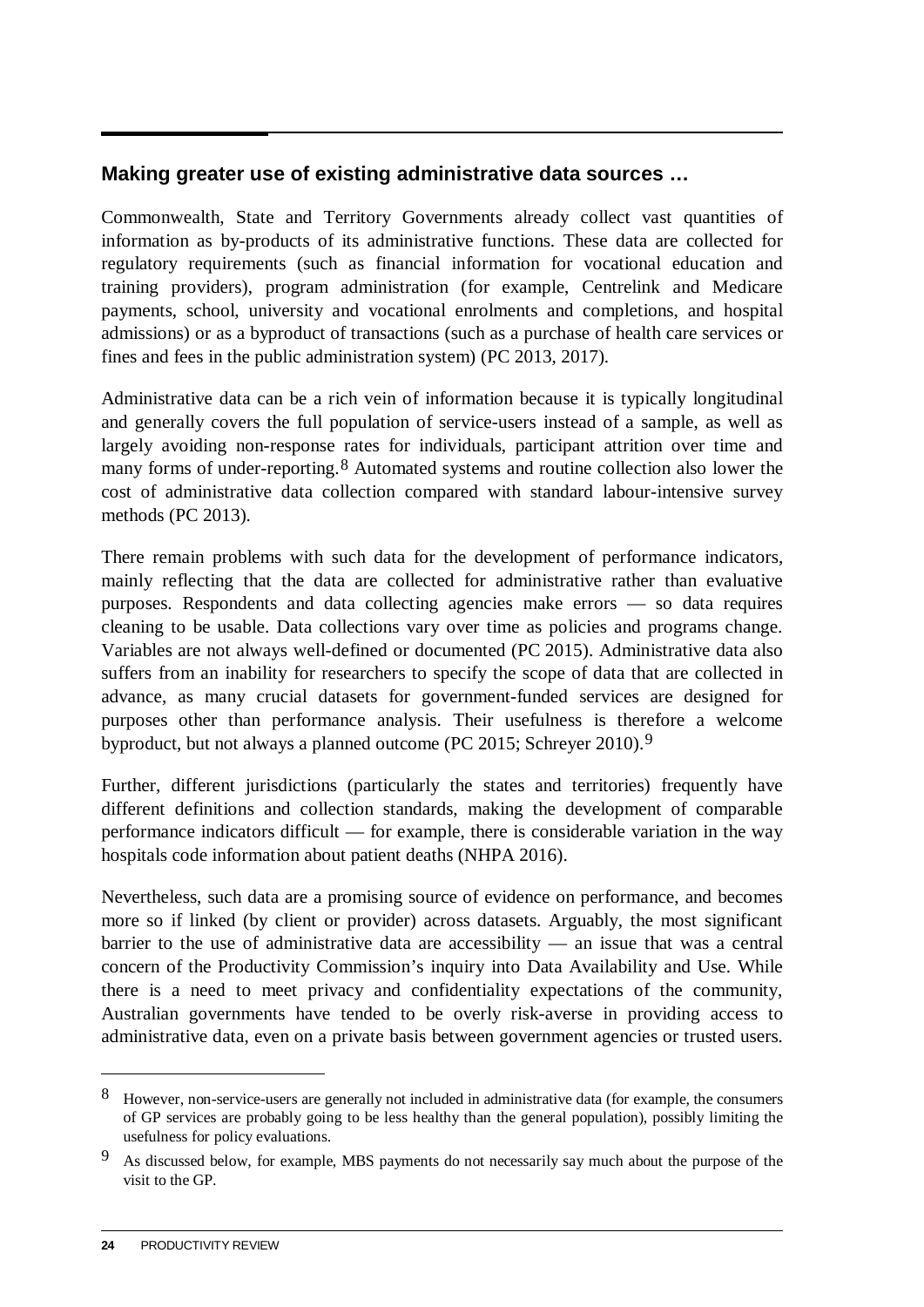Under one measure of accessibility, Australia's provision of open access data lags that of comparable countries with similar governance structures — such as the United States, the United Kingdom and Canada. All outperform Australia in collecting and releasing health care data, including performance data on hospitals and administrative data on the use of health services (PC 2010a, 2013, 2015, 2016b, 2017). The United States government currently releases datasets containing over 100 measures of performance for over 4000 hospitals, ranging from operational measures to patient survey information, with nothing comparable existing in Australia (PC 2017).

Despite these challenges, there have been some improvements in utilising existing data sources. In particular, governments have gotten marginally better at ensuring that data collected by third-party, private providers of government-funded services are passed back to the regulating or contracting agency for further analysis (PC 2017). This largely occurs through standardised data sharing arrangements in contracts (such as under the guidelines published by TfNSW, noted in section 1).

However, further progress could be made, as agencies frequently collect large amounts of performance-related information from contractors, but only make use of a small portion when assessing performance and providing feedback. As this data collection can create considerable reporting burdens for contractors, there is room to improve through more accurate targeting of performance reporting requirements — collecting less data overall, but making better use of what is collected (PC 2010b). There are also concerns that excessive measurement and reporting requirements are hindering the benefits of social impact bonds (Edmiston and Nicholls 2017).

#### **… while also covering gaps in data collections**

There are also a range of areas where performance-related data either do not exist or the quality of what is collected is too low to be of any value. In health care, one such area is the nature of patient encounters in the primary health care sector (such as during GP consultations — box 5). For the education sector, there is also a lack of information about the characteristics of the education workforce and the student-level learning outcomes from early childhood education and the first year of primary school (PC 2016b).

Although additional data across the non-market sector would be useful, a key constraint of greater data collection is cost. To publish performance-related data for each individual service provider across the sector requires data to be collected from all of them. Often, doing this will not be practical or cost-effective — this is especially true for the collection of large-scale, time-consuming survey data to measure quality outcomes. Additional data collection requirements can also be seen as disruptive to the core activities of the service providers themselves, such as preventing doctors from attending to their patients or teachers from educating their students (PC 2017).

However, while governments often perceive additional data collection activities to be expendable relative to other functions, the savings can prove illusory when weighed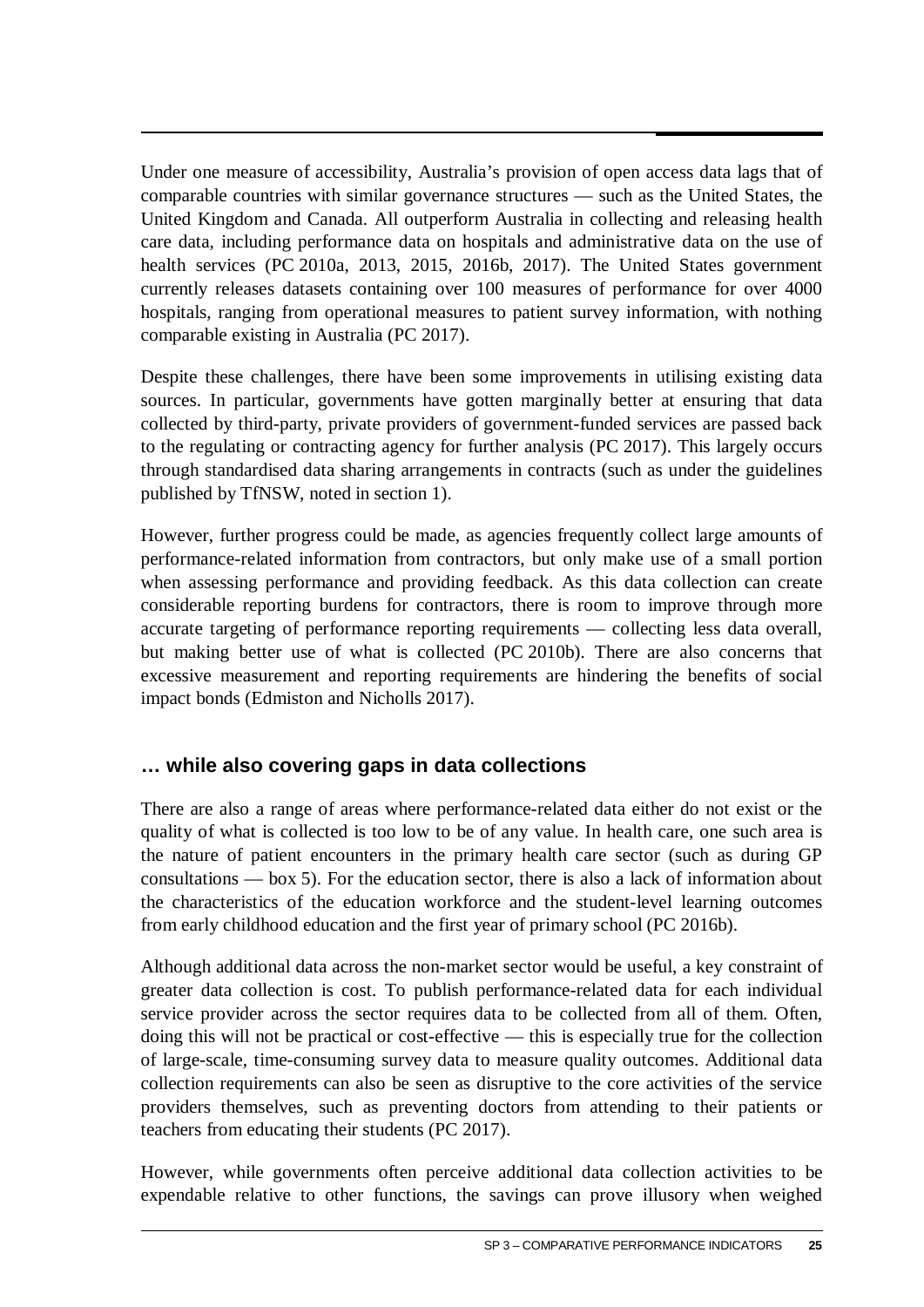against the gains through better outcomes for consumers and greater cost-effectiveness for taxpayers. As such, increasing data collection may still be worthwhile in select, high-priority areas where the gains are likely to be large and outweigh the costs of collection, even if those costs may be considerable (PC 2010a). These cost constraints also mean that there is a need for careful consideration as to what sorts of information will be most useful for improving service delivery to customers, including what is most likely to inform policy design or prompt behavioural change.

#### Box 5 **The black box of primary health care**

In primary health care (such as visits to GPs and specialist clinics), there is very limited information available on the treatment and diagnostic details of individual patient encounters. This includes details of why an individual was visiting their primary health care professional, what their symptoms and diagnoses were, what treatment was prescribed, what the outcome was and whether follow-up treatments were needed. In 2008, the AIHW concluded that existing data sources in primary health care were severely limited and there was a pressing need for additional data collection to build a more comprehensive picture of activity to drive outcome improvements.

Although the Australian Government generally provides Medicare benefits for most patient encounters, there is no information collected on the contents of the encounter. Other data sources mostly rely on limited survey samples that are not broad enough to provide a comprehensive picture of primary health care activity and develop performance indicators for individual providers.

While there are genuine patient confidentiality concerns to be considered, many of the issues instead relate to individual health care providers maintaining their own siloed record-keeping arrangements and not sharing data. Historically, this has been exacerbated by the slow take-up of computerised patient records by the health care sector.

Further, since July 2016 one of the major datasets that shone a light on activities in the primary health care sector — the BEACH (Bettering the Evaluation and Care of Health) program — was discontinued after 18 years. The BEACH program randomly surveyed 1000 GPs a year on the details of 100 patient encounters, resulting in a dataset of 100 000 GP-patient encounters each year. Although not comprehensive enough to cover all GP encounters (about 127 million occur each year) and enable the development of robust performance indicators, the program nonetheless provided a sizable database of evidence in an otherwise largely unreported sector.

Despite these challenges, one area of recent progress for primary health care is the expansion of national eHealth records. Although adoption has been sporadic and there is not yet much existing research based on the data, the reinvigorated My Health Record system (see chapter 2 in the main report for further details) is likely to assist with providing additional details on primary health care treatments in coming years. In particular, as new patients sign up for the service and it becomes more widespread, it will become an increasingly useful source of data in the primary health care sector, as well as in hospitals and other health care areas more broadly.

*Sources*: AIHW (2008), Department of Health (2016a), FMRC (2016a, 2016b), PC (2017).

Use of technology can help to support the provision of credible information (as discussed in SP 13), particularly by minimising collection costs. For example, electronic online surveys are vastly cheaper to collect than paper ones (although response rates can be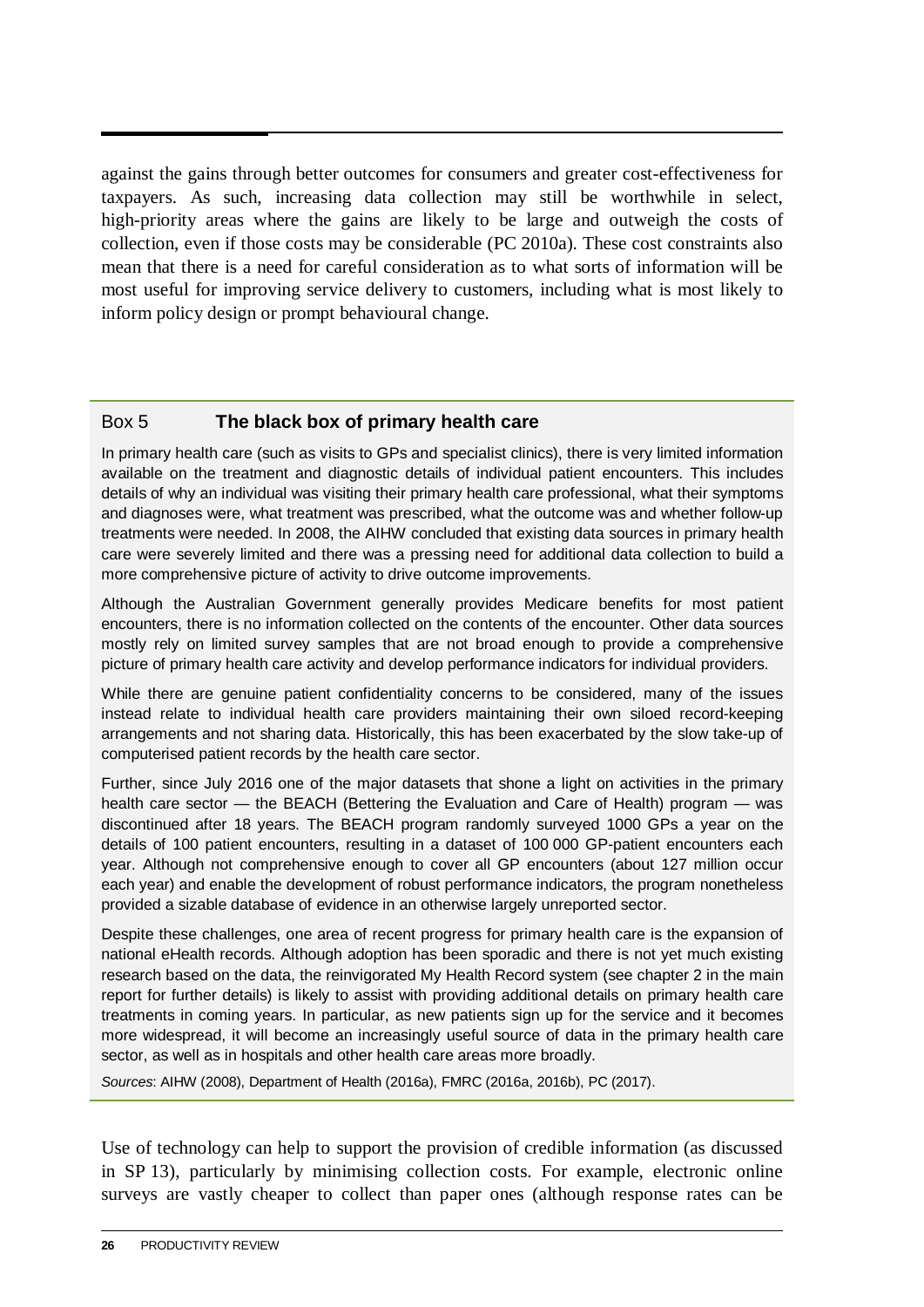lower), while automated email or text message notifications following interactions (such as through the MyGov portal once Medicare benefits are claimed for a GP appointment) can ensure low-cost delivery and notification (Couper 2011; Schuster and Perez Brito 2011). However, care is needed to ensure that such collection approaches do not result in a biased sample, that could led to inferences that were not applicable to segments of the population for whom these collection methods do not apply.

#### **Presentation and accessibility**

Comparative performance indicators for use by consumers should be easily accessible. Recent New Zealand work recommended that the context of performance indicator publications must be explained, while results should be presented in a range of different formats to ensure that the information is not misinterpreted due to a failure to address different levels of technical literacy (HQSCNZ 2016). The *NHS Choice*s website in the United Kingdom is an exemplar of a simple and accessible information source intended to provide informed choice (box 6).

As noted earlier, ready access to granular data should also be provided to third-party researchers (with the usual protections to ensure confidentially and ethical use) so as to enable them to test and form their own conclusions.

#### Box 6 **On Her Majesty's Surgical Service**

*NHS Choices* provides information on health care services in England, including a complete list of all NHS providers across the country. This enables users to search for facilities that offer particular services nearby, such as accident and emergency departments, GPs, hospitals, dentists, pharmacies, specialists and care homes.

Besides general information on the listed providers — including their contact details, opening hours, services offered at the facility, available amenities (such as disability access and nearby parking) and the name of staff members (for GP clinics) — the *NHS Choices* site also provides details on the provider's performance based on survey responses and other metrics. For example, GP clinics are rated on whether patients would recommend the clinic to others, using results from the biannual National GP Patient Survey. The survey results are reported as a percentage rate, alongside a comparative score indicator, where the bottom 25 per cent of clinics are rated as 'among the worst', while the top 25 per cent are rated 'among the best'.

Another survey reports the proportion of hospital staff who would recommend their own facility, while others report on waiting times and convenience at GP clinics. Hospital ratings include measures on a procedure-by-procedure basis, such as waiting times and the results from Care Quality Commission inspections.

*Source*: NHS (2016).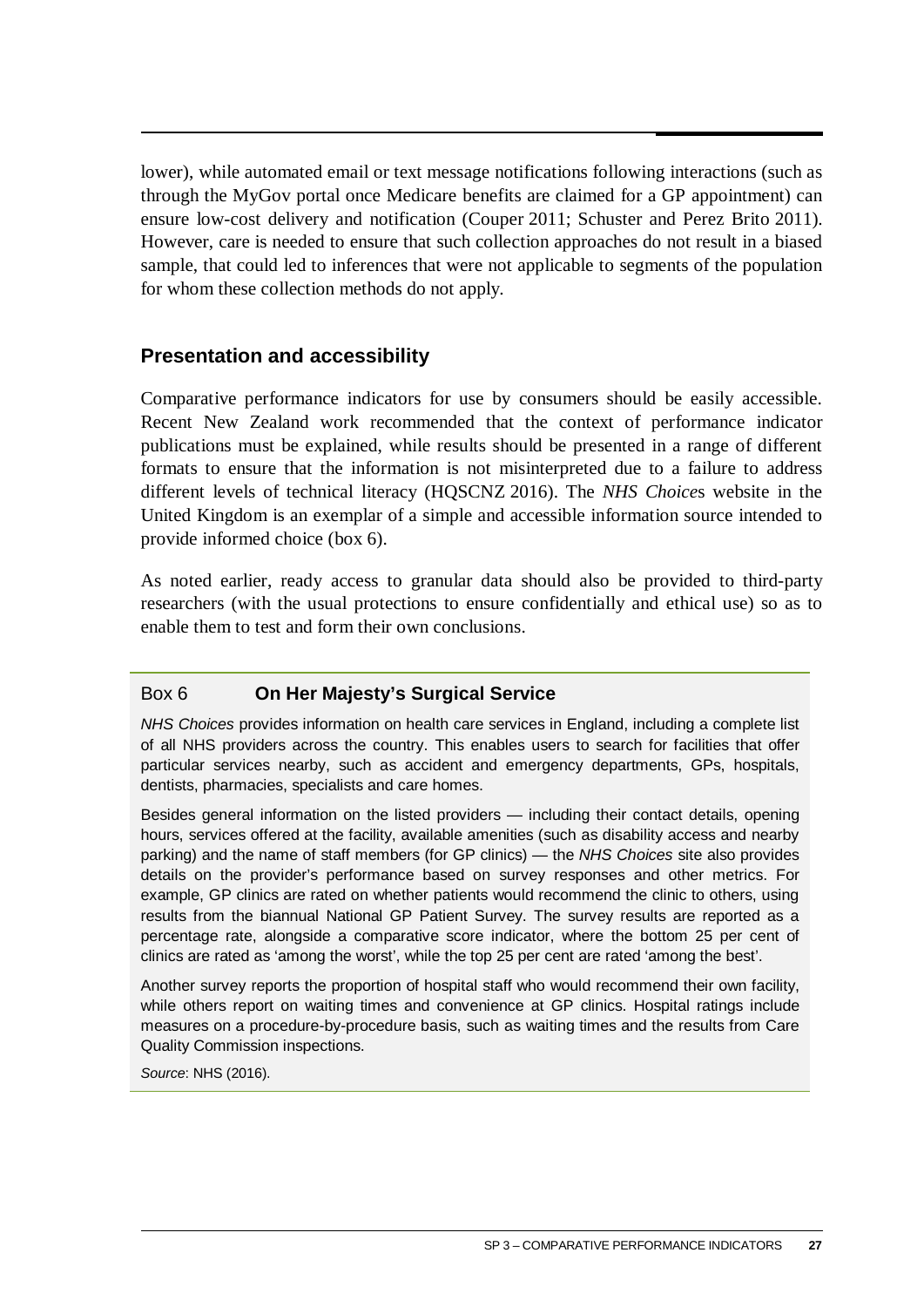### <span id="page-29-0"></span>**4 Links to financial incentives**

Adequate performance measures are a pre-requisite to payment-based incentives, such as financial rewards or penalties. The use of performance-based financial incentives has a long and chequered history, with a range of different types available, depending on the nature of the sector and the outcomes desired. Performance indicators linked to incentives do not necessarily have to be comparative indicators — creating financial incentives based on a provider's performance against a given benchmark, rather than against competitors, can be equally useful (although under a basic design this can lead to uncontrolled costs, as the number of providers receiving payments is unknown ex ante  $(10)$  $(10)$  $(10)$ .

Experience in linking performance measures with financial incentives has been mixed, with some positive results, some negative, and a lot depending on context and design.

A key issue in the use of financial incentives linked to performance is the extent to which providers are motivated by financial rewards or sanctions. Much of this depends on the nature of the 'business' and market, governance structures, and what the financial rewards can be used for (such as personal income, spending to improve the work environment, or reinvestment in the business?).

Further, many of the motivations created by financial incentives occur in their absence anyway, as non-pecuniary initiatives (such as shaming through disclosure) and indirect financial measures (such as when consumers choose between providers based on their reported performance) act as their own incentives. As noted above, many government-funded services are also delivered by professionals whose primary motive may not be financial rewards from their work — these individuals are unlikely to be driven by performance-related pay.

The following section draws on evidence in the government administration, health and education sectors to examine how financial incentives linked to performance indicators have worked in practice.

#### **Incentive regulations, capitation payments, activity-based funding and pay-for-performance**

For regulated or government-owned natural monopolies, regulators often use 'incentive regulation' in which cost recovery from consumers cannot exceed some efficient benchmark level (such benchmarks are performance indicators by another name). In principle, providers have incentives to improve their efficiency because they retain any (or at least a share of) profits achieved from costs being below the benchmark level, and make losses if they exceed the benchmark. Penalties for not achieving a certain quality of service

<span id="page-29-1"></span><sup>10</sup> For an example of how uncontrolled costs could occur, see SP 7 for discussion of performance-contingent funding for universities.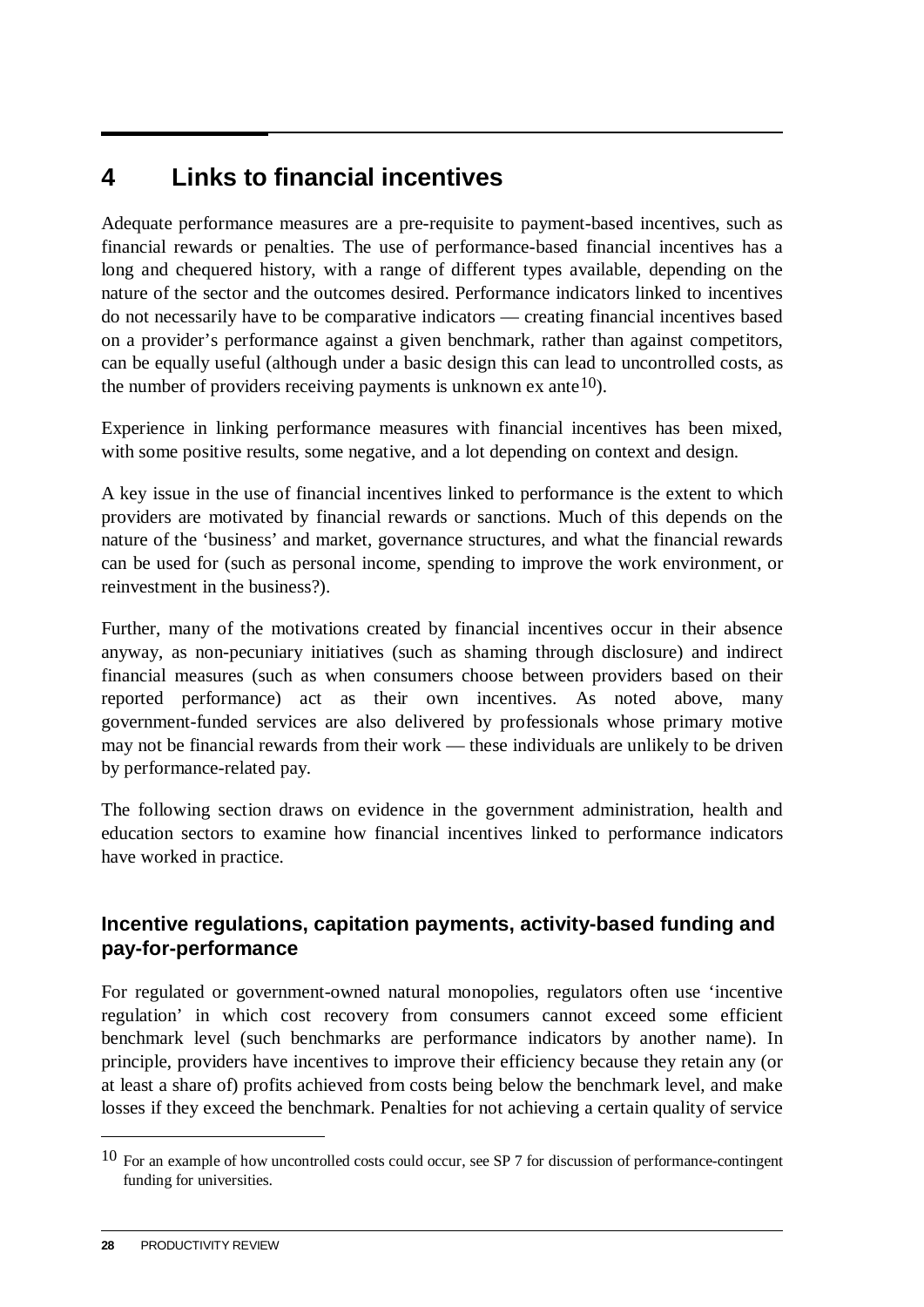outcomes are also common in utility regulation (for example, for prolonged electricity network outages). The overall impacts of such incentive regulation on the efficiency of providers has been mixed, and has hinged on the exact regulatory design, and the capacity (and willingness) of governments to bail out poorly performing businesses. Governments can also issue directives that compromise efficiency (such as procurement rules, social obligations or quality standards). The same compromises often do not exist for private entities in markets without natural monopolies.

Capitation systems for remunerating health care providers share many characteristics with utility regulation, although the parallel is often not drawn. Payments under capitation are (intended to be) based on the efficient costs of providing services to a population with given risk characteristics. Australian Health Care Homes include this feature, and they are widespread in the United States health care system, particularly through health maintenance organisations. As discussed in chapter 2 of the main report, the design of capitation arrangements and the performance metrics that underpin them are critical to outcomes.

Activity-based funding (ABF) of hospitals is similar to capitation, but relates to the efficient costs of particular hospital services. In Australia, the Independent Hospital Pricing Authority makes an annual National Efficient Price determination for public hospitals for the coming year, which is the basis for the payments to hospitals. As with any financial incentive arrangements based on performance measures, a critical issue is that the measures be objective, precise, strongly correlated with good outcomes and resistant to cost shifting (such as pushing difficult clients onto other providers) or gaming (also known as 'cherry picking', where adequate risk adjustment has not occurred). Research overseas has found mixed results from ABF, such as reduced lengths of stay, shifts from high-cost inpatient care to outpatient care (which may be desirable), and a possible increase in readmissions (CIHI 2013, p. 5; Palmer et al. 2014). The most thorough (indeed best practice) meta study found that strong claims in favour or against ABF were not supported by the evidence, but that ABF had positive effects in some settings and not in others (Palmer et al. 2014). Context therefore clearly matters.

No system for managing health care (or any other non-market services) will provide perfect incentives for efficiency, which is hard to do even in market services where there is a clearer indicator of outcomes in terms of profits. The key question is whether the overall effect is positive or can be made to be so through finessing the model. Given the widespread adoption of ABF in Australia, monitoring and finessing is likely to be appropriate. This will involve decisions about payment levels, governance arrangements and the scope of performance indicators.

#### Pay-for-performance in health care

The potential value of disincentives for poor clinical outcomes has long been presumed. More recently, health purchasers have turned to financial incentives to encourage better clinical outcomes for patients. In particular, pay-for-performance (P4P) incentives have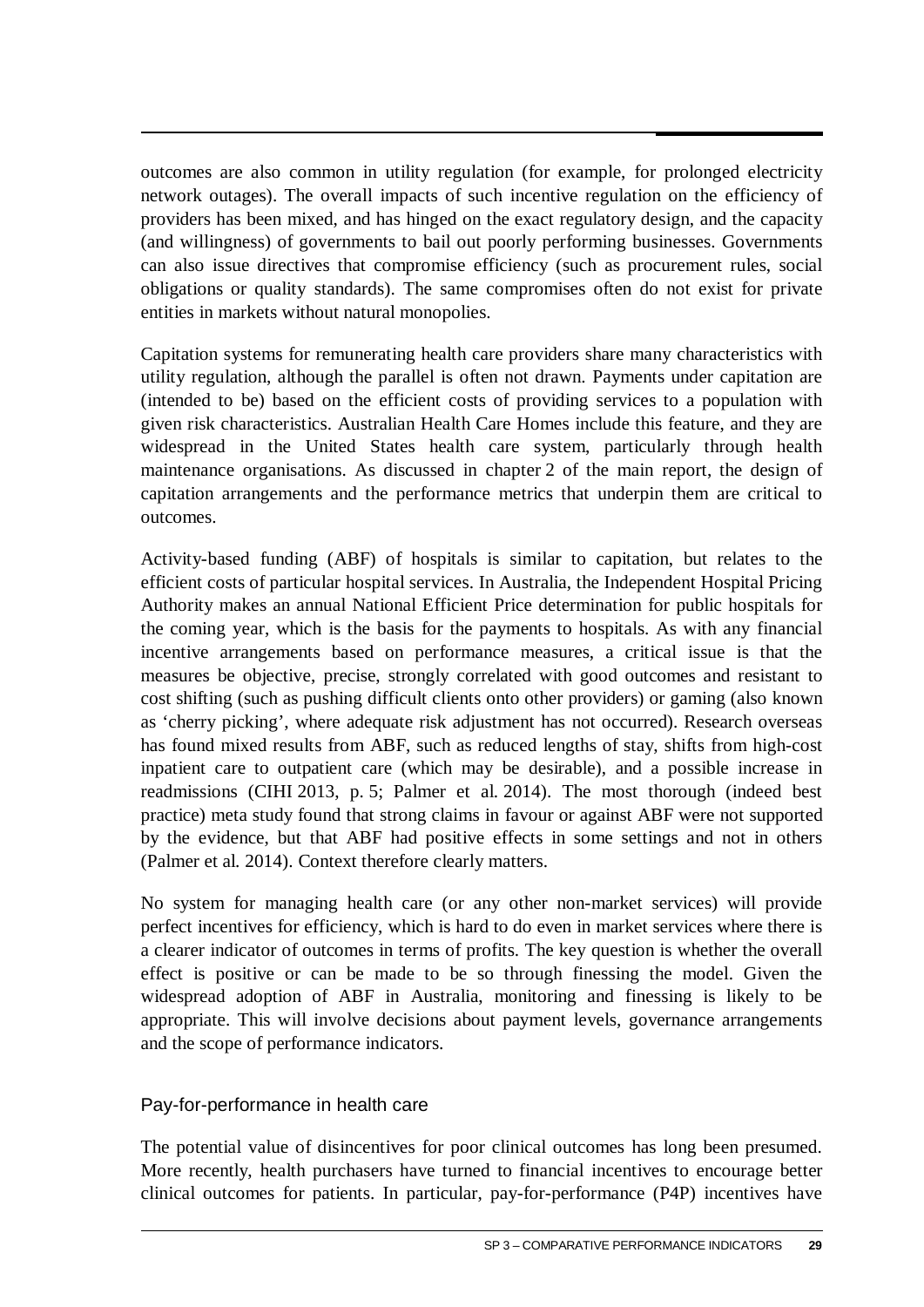been used to (ostensibly) encourage higher quality care in general practice — exemplified in Australia by the Australian Government's Practice Incentives Program (PIP). This program has generally involved 'performance' measures of desirable processes<sup>[11](#page-31-0)</sup> that the Government infers will enhance quality care, rather than measures of outcomes. The PIP has a range of deficiencies, being too complex, with high administrative costs and having inadequate data collection for the task. These problems have been recognised and it is currently subject to re-design (ANAO 2010; DoH 2016b). Nevertheless, there is some indication that it has influenced diabetes care (Oliver-Baxter et al. 2014). The international literature appears to suggest that P4P in health care 'works' or at least does not produce negative outcomes, but with the size of the effects dependent on context and the magnitude of the payment (Gee 2016; Ogundeji, Bland and Sheldon 2016; Partel 2014; Scott and Connelly 2011).

There also seems to be some promise for P4P in hospital settings, in which funders provide no payment for events that should never occur (sentinel events) and reduce payments for events that involve complications. Non-reimbursement for sentinel events in the United States appear to have been effective for some event types and no worse for others (Waters et al. 2015). The Council of Australian Governments (COAG) intends to introduce pricing incentives to reduce 16 Hospital Acquired Complications (HACs) in 2017, although stopping short of full non-reimbursement given that complications are often not fully avoidable (Gee 2016; Herkes 2016; IHPA 2016).

In a much more radical move, Medibank (Australia's largest private insurer) has introduced non-reimbursement for 165 hospital-acquired complications. This initiative has proved controversial because of the large number of non-compensable complications, the cost of implementation, the way in which HACs have been determined, and the risk that, where complication risks are high, private hospitals may attempt to divert patients to public hospitals. In this case, the claim is that the performance indicators have been selected more to reduce pressures on premiums than to reduce adverse events — a claim the Commission has not tested — but which, in principle, illustrates another element of the complexities of linking performance measures and financial incentives.

#### **Performance pay in teaching and the public service**

While performance-related incentives are widely used in health care and utilities, internationally, their genuine adoption in the public service and in teaching is patchy. Prima facie, the contention that they should be used appears sound, and reputable parties have urged their adoption (Jensen and Reichl 2011). The use of performance pay in the Australian and State and Territory Government public services has waxed and waned (for example, being axed in Queensland in 2015). The Australian Government has recently

<span id="page-31-0"></span><sup>11</sup> Examples are payments to GPs for screening women between 20-69 years who have not had a cervical screen within the past four years.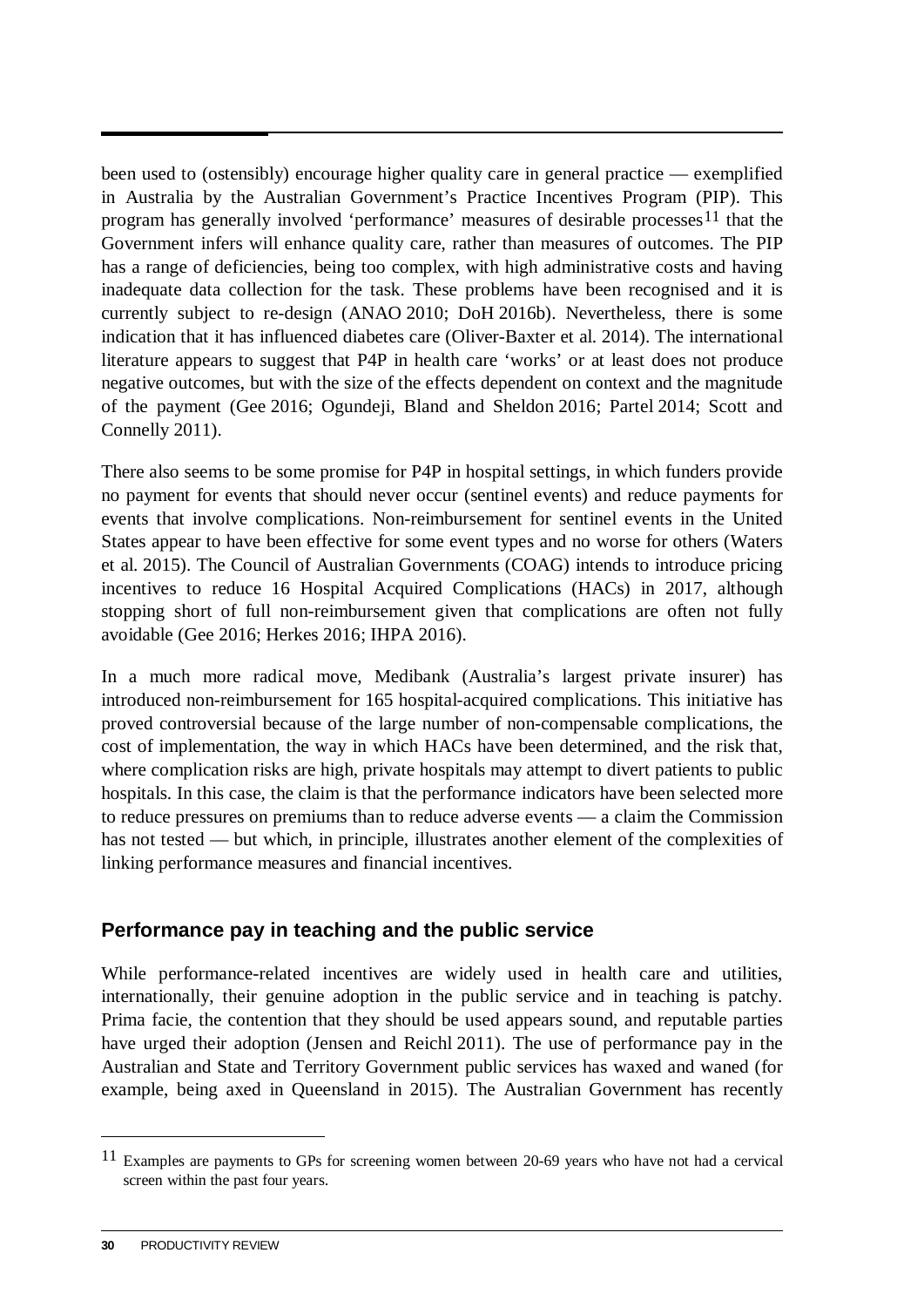announced plans to eventually provide funding to schools contingent on performance-based pay for teachers (Australian Government 2016).

Globally, the issue of performance pay for teachers and public servants is controversial, and accompanied by mixed and contested evidence about their benefits, sometimes infected with ideology. Most of the best (of a lot of bad) evidence relates to teachers. The results of performance pay depend on context, place and time. For example, in the United Kingdom, over a succession of studies, a researcher found that teacher performance pay in the United Kingdom appeared to produce positive results initially, which then subsided (Marsden 2009, 2015; Marsden and Belfield 2006). Teachers themselves have mixed views — with recent UK survey evidence suggesting that a (slight) majority supported some link between performance and pay (Ware et al. 2014).

The Organisation for Economic Cooperation and Development (OECD) found no average relationship between student performance on Programme for International Student Assessment (PISA) tests and the presence of performance pay. However, it did find a positive effect if teachers' base salaries were low and a negative effect if base salaries were high (OECD 2012). Australia falls into the latter category. Nevertheless, the result was based on very simple analytics for a single year of data, and ignored the possibility that countries that were concerned about their relative PISA standing might try to improve outcomes through performance pay. A recent comprehensive meta-study found a sufficient number of studies favourable to performance-based pay in teaching to warrant further trials and evaluations (Leigh 2013).

#### A lack of consensus

One of the key problems in appraising the impacts of pay for performance in teaching is that there is no consensus on:

- the form and size of financial incentive  $-$  such as a payment for high performance, variable bonuses for variable performance, progression in pay scales based on annual assessment, access to additional teaching resources, or providing non-personal financial rewards (such as additional school funding).
- the appropriate measure of performance for example, test results, truant rates, student and parent appraisal results, achievement of some agreed standard of teaching, engagement in processes linked to performance such as professional development, or some mixture of the above.
	- It cannot be said that there is no mechanism for assessing the 'art of teaching'. After all, students training to be teachers are assessed on a proficiency rather than a competency-based standard (see chapter 3 of the main report for a discussion of the differences). There have been advances in the development of recognised teaching standards that more accurately reflect the nature of teachers' work and which could be a basis for new performance pay initiatives.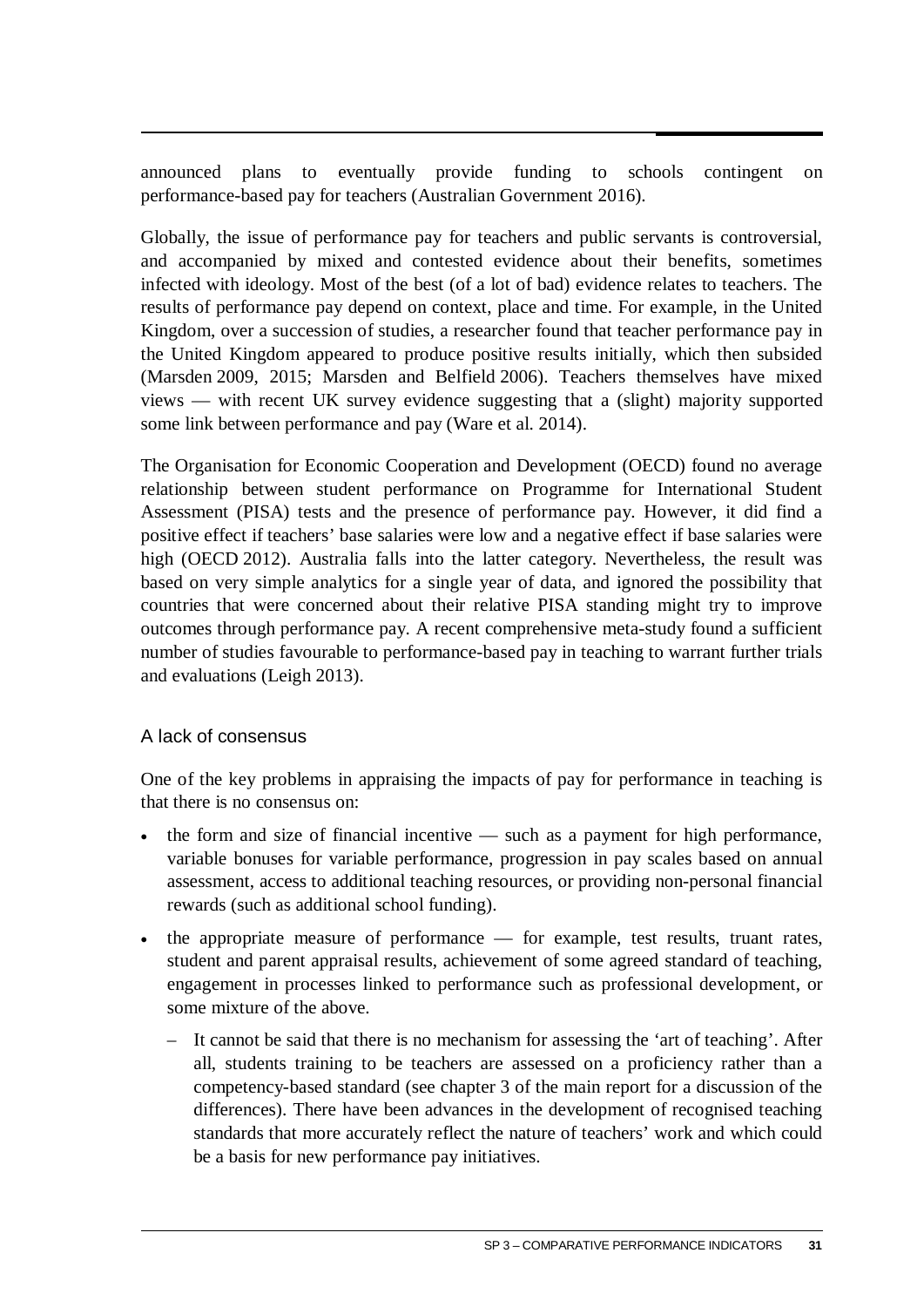- the appropriate parties who should make the assessments (external to the school, peers, the principal)
- the extent to which there needs to be agreement between the main actors in schools governments, school administrators, principals, teachers, school boards, parents and children — about the legitimacy and accuracy of the measures of quality. At least one authoritative study has attributed failure of performance pay on the absence of buy-in by teachers and school administrators (Ingvarson, Kleinhenz and Wilkinson 2007)
- the relative importance of performance-based pay compared with other initiatives that might improve student performance, bearing in mind that all school-based initiatives entail implementation and financial costs. Performance pay might produce a benefit, but it might be more or less than some other interventions.

Given the wide variety of outcomes from experiments in teacher pay performance around the world, any definitive declarations that they *do* or *do not* work are to be treated cautiously, as outcomes are highly contextual (that is, they depend on what incentives were used, for whom, and under what conditions).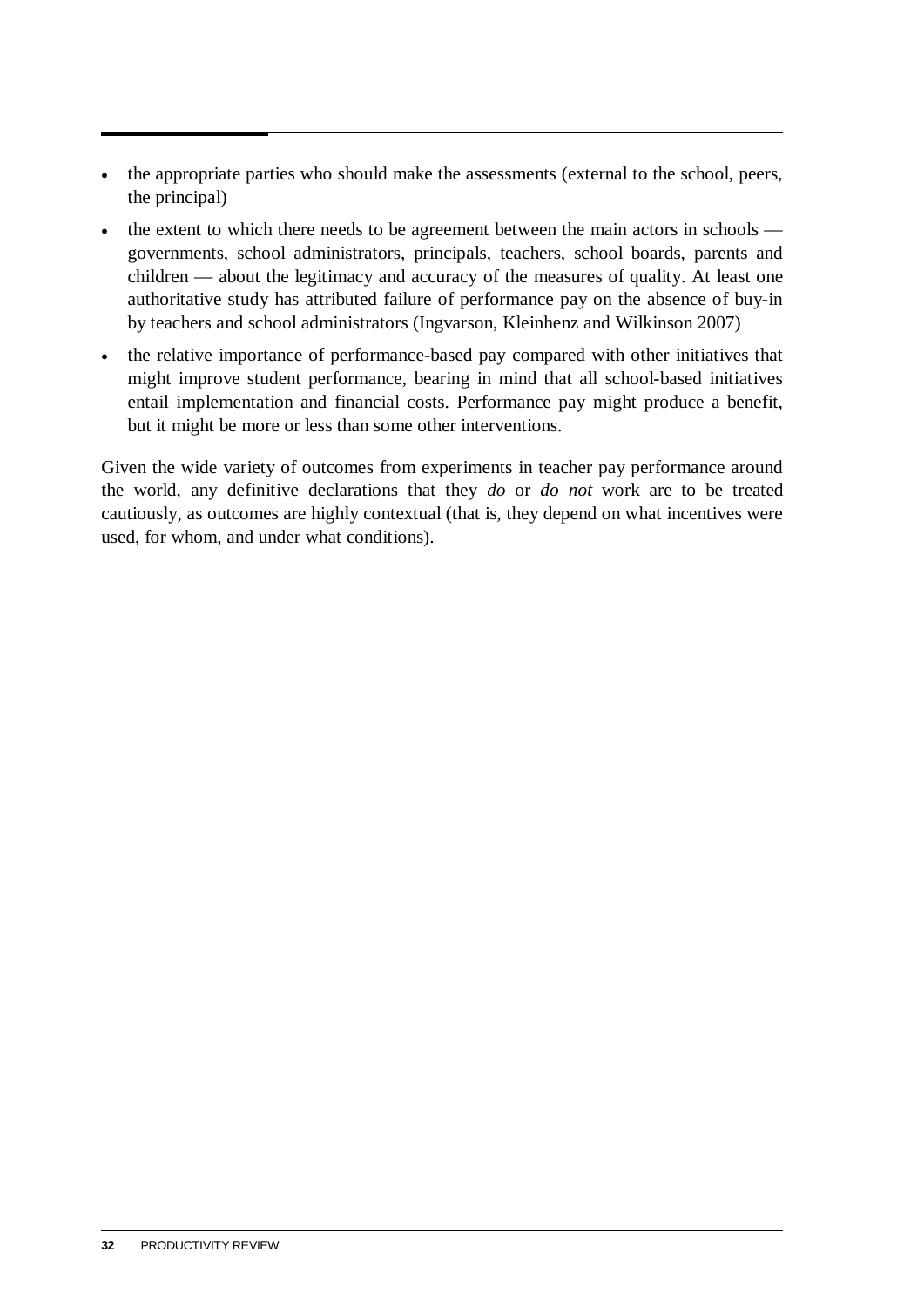# <span id="page-34-0"></span>References

- ACARA (Australian Curriculum, Assessment and Reporting Authority) 2015, *About ICSEA - fact sheet*.
- —— 2016, *My School*, www.myschool.edu.au (accessed 18 November 2016).
- ACSQHC (Australian Commission on Safety and Quality in Health Care) 2015, *Australian Atlas of Healthcare Variation*, November.
- AIHW (Australian Institute of Health and Welfare) 2008, *Review and Evaluation of Australian Information about Primary Health Care: A Focus on General Practice*, December.
- —— 2016a, *Australian Cancer Incidence and Mortality (ACIM) books*, January.
- —— 2016b, *MyHealthyCommunities*, www.myhealthycommunities.gov.au (accessed 1 November 2016).
- —— 2016c, *MyHospitals*, www.myhospitals.gov.au (accessed 16 November 2016).
- —— 2017, *Impacts of Local Level Public Reporting*, www.aihw.gov.au/healthperformance/impacts-of-local-level-public-reporting/ (accessed 19 January 2017).
- AMA (Australian Medical Association) 2014, *AMA Submission on Out-of-pocket Costs in Australian healthcare*, Submission to the Senate Community Affairs References Committee's inquiry into out-of-pocket costs.
- ANAO (Australian National Audit Office) 2010, *Practice Incentives Program*, Performance Audit, 5 of 2010-11.
- Andrews, D., Criscuolo, C. and Gal, P. 2015, *Frontier Firms, Technology Diffusion and Public Policy: Micro Evidence from OECD Countries*, Productivity Working Paper No. 2, November, OECD Publishing, Paris.
- Atkinson, T. 2005, *Atkinson Review: Final Report Measurement of Government Output and Productivity for the National Accounts*, United Kingdom.
- Australian Government 2015, *The National Quality Standard My Child*, www.mychild.gov.au/agenda/quality-framework/quality-standard (accessed 11 January 2017).
- —— 2016, *Quality Schools, Quality Outcomes*, May.
- Barratt, H. 2011, 'Increasing patient choice', *The Lancet UK Policy Matters*, 7 May.
- Benton, S. and Ryalls, K. 2016, 'Challenging misconceptions about student ratings of instruction', *IDEA*, vol. 58, April.
- Bergs, J., Hellings, J., Cleemput, I., Zurel, Ö., De Troyer, V., Van Hiel, M., Demeere, J., Claeys, D. and Vandijck, D. 2014, 'Systematic review and meta-analysis of the effect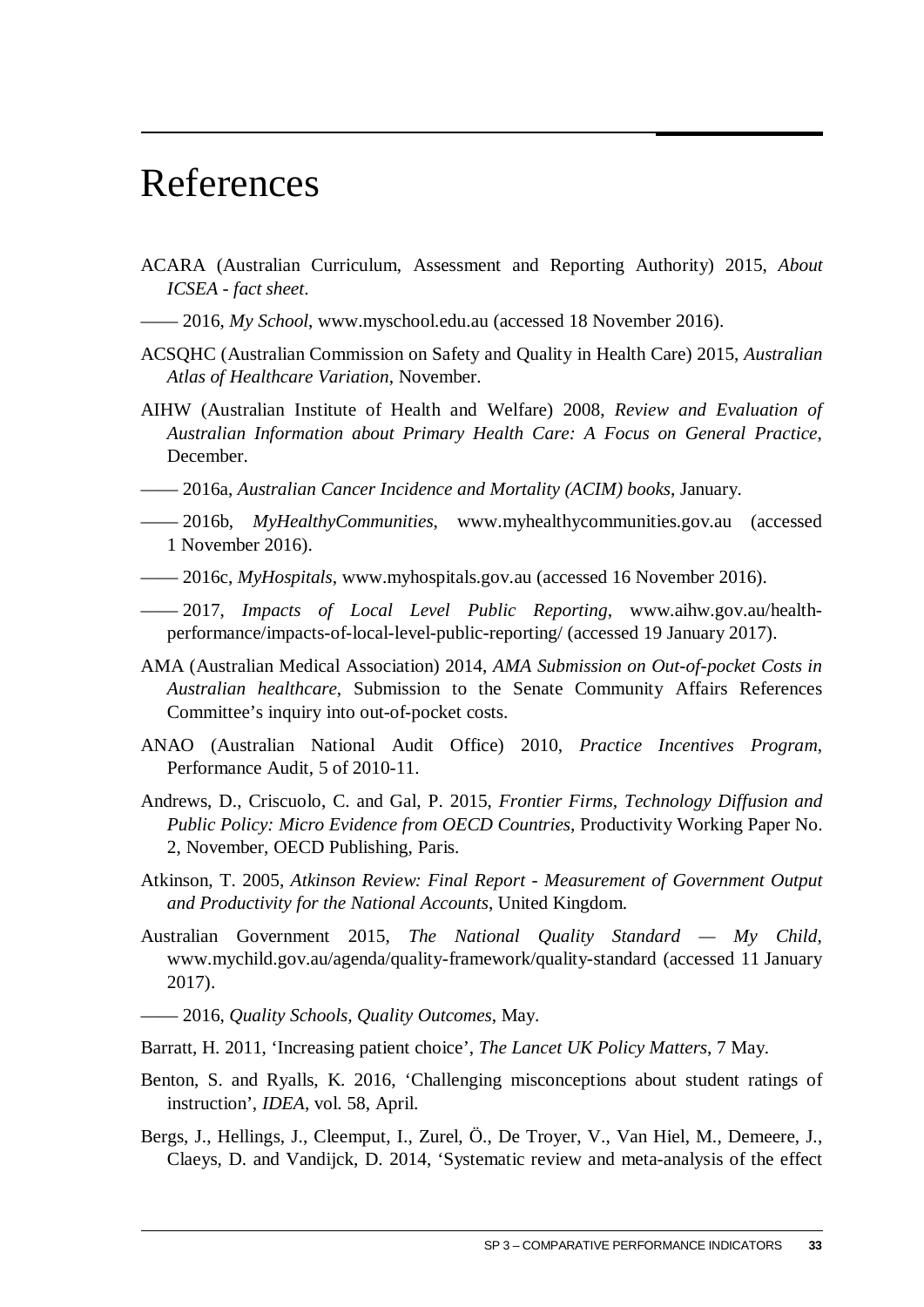of the World Health Organization surgical safety checklist on postoperative complications', *The British Journal of Surgery*, vol. 101, no. 3, pp. 150–158.

- Berwick, D., James, B. and Coye, M. 2003, 'Connections between quality measurement and improvement', *Medical Care*, vol. 41, no. 1, pp. 130–138.
- Carpenter, A., Elshaug, A., Turnbull, F., Wilson, A. and Jan, S. 2014, *Health policy, Administration and Expenditure*, Submission to the Senate Select Committee on Health.
- Chen, J. 2016, *Integrated Care: Patient-Reported Outcome Measures and Patient-Reported Experience Measures: A rapid scoping review*, NSW Agency for Clinical Innovation.
- CIHI (Canadian Institute for Health Information) 2013, *Evaluating the Impact of Activity-Based Funding on Health System Performance*.
- CMS (Centers for Medicare and Medicaid Services) 2016, *2015 Individual Clinician Measures*.
- Colvin, L., Slack-Smith, L., Stanley, F. and Bower, C. 2010, 'Linking a pharmaceutical claims database with a birth defects registry to investigate birth defect rates of suspected teratogens', *Pharmacoepidemiology and Drug Safety*, vol. 19, no. 11, pp. 1137–1150.
- Conway, P. 2016, *Achieving New Zealand's Productivity Potential*, New Zealand Productivity Commission.
- Coulter, A. 2010, 'Do patients want a choice and does it work?', *BMJ*, vol. 341.
- Couper, M. 2011, 'The future of modes of data collection', *Public Opinion Quarterly*, vol. 75, no. 5, p. 889.
- Deloitte Access Economics 2016, *A Practical Guide to Understanding Social Costs: Developing the Evidence Base for Informed Social Impact Investment*, February.
- DET (Department of Education and Training) 2015, *Upholding Quality Quality Indicators for Learning and Teaching*, www.education.gov.au/upholding-qualityquality-indicators-learning-and-teaching (accessed 11 January 2017).
- —— 2016a, *My School*, www.education.gov.au/my-school (accessed 11 January 2017).
- —— 2016b, *MyChild*, www.education.gov.au/mychild (accessed 11 January 2017).
- Dixon, A., Robertson, R., Appleby, J., Burge, P., Devlin, N. and Magee, H. 2010, *Patient choice*, Picker Institute Europe; The Office of Health Economics; RAND Europe (funded by the Kings Fund).
- DoF (Department of Finance) 2016, *Resource Management Guide No. 130: Overview of the Enhanced Commonwealth Performance Framework*, July.
- DoH (Department of Health) 2016a, *Annual Medicare Statistics*, August.
- —— 2016b, *Consultation Paper: Redesigning the Practice Incentives Program*.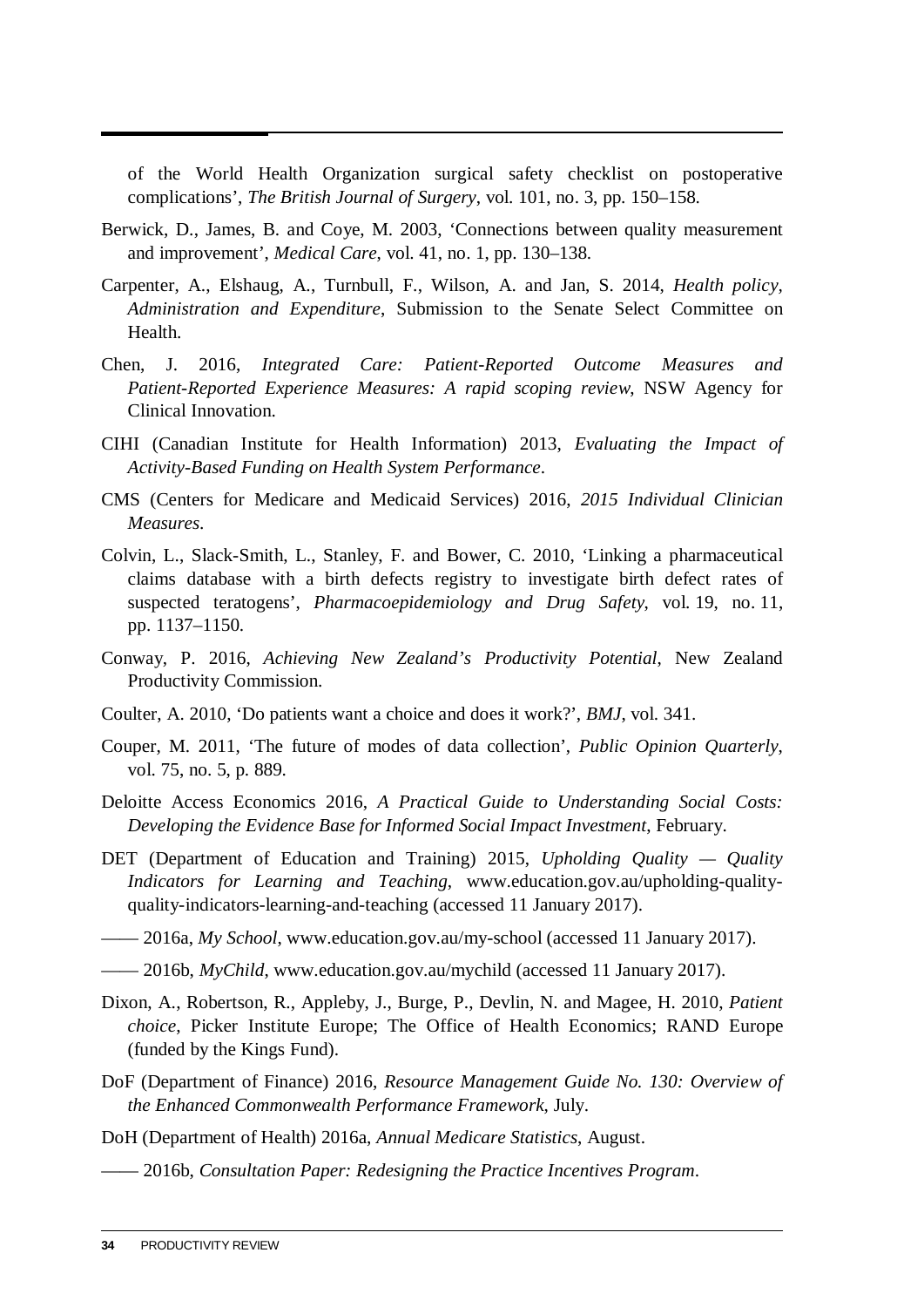- Dunleavy, P. 2016, Public sector productivity: Measurement challenges, performance information, and prospects for improvement, presented at The 12th Annual Meeting of the OECD Senior Budget Officials Performance and Results Network, Paris, November.
- Edmiston, D. and Nicholls, A. 2017, 'Social impact bonds: The role of private capital in outcome-based commissioning', *Journal of Social Policy*, pp. 1–20.
- Faber, M., Bosch, M., Wollersheim, H., Leatherman, S. and Grol, R. 2009, 'Public reporting in health care: how do consumers use quality-of-care information? A systematic review', *Medical Care*, vol. 47, no. 1, pp. 1–8.
- FMRC (Family Medicine Research Centre) 2016a, Closure of the BEACH program after 18 years, Media statement, www.sydney.edu.au/medicine/fmrc/media/BEACH-closure-2016-04.php (accessed 1 December 2016).
- —— 2016b, *General Practice Activity in Australia 2015-16*, September, University of Sydney.
- Freed, G. and Allen, A. 2017, 'Variation in outpatient consultant physician fees in Australia by specialty and State and Territory', *Medical Journal of Australia*, vol. 206, no. 4.
- Fung, C., Lim, Y., Mattke, S., Damberg, C. and Shekelle, P. 2008, 'Systematic review: The evidence that publishing patient care performance data improves quality of care', *Annals of Internal Medicine*, vol. 148, no. 2, pp. 111–123.
- Gee, C. 2016, Pay-for-performance: Lessons for Australia, presented at the *The Royal Australasian College of Medical Administrators Conference, 12-14 October*, The Royal Australasian College of Medical Administrators.
- Harding, A., Sanders, F., Lara, A., van Teijlingen, E., Wood, C., Galpin, D., Baron, S., Crowe, S. and Sharma, S. 2014, 'Patient choice for older people in English NHS primary care: Theory and practice', *ISRN Family Medicine*, vol. 2014.
- Hativa, N. 2014, *Student Ratings of Instruction: Recognizing Effective Teaching*, 2nd edn, Oron Publications.
- Haugen, A., Søfteland, E., Almeland, S., Sevdalis, N., Vonen, B., Eide, G., Nortvedt, M. and Harthug, S. 2015, 'Effect of the World Health Organization checklist on patient outcomes: A Stepped Wedge Cluster Randomized Controlled Trial', *Annals of Surgery*, vol. 261, no. 5.
- Herkes, R. 2016, 'Developing a set of hospital acquired complications: what's that got to do with Activity Based Funding?', presented at the *Developing a List of Hospital Acquired Complications*, Brisbane, 9 May.
- Hillis, D., Watters, D.A., Malisano, L., Bailey, N. and Rankin, D. 2017, 'Variation in the costs of surgery: seeking value', *Medical Journal of Australia*, vol. 206, no. 4.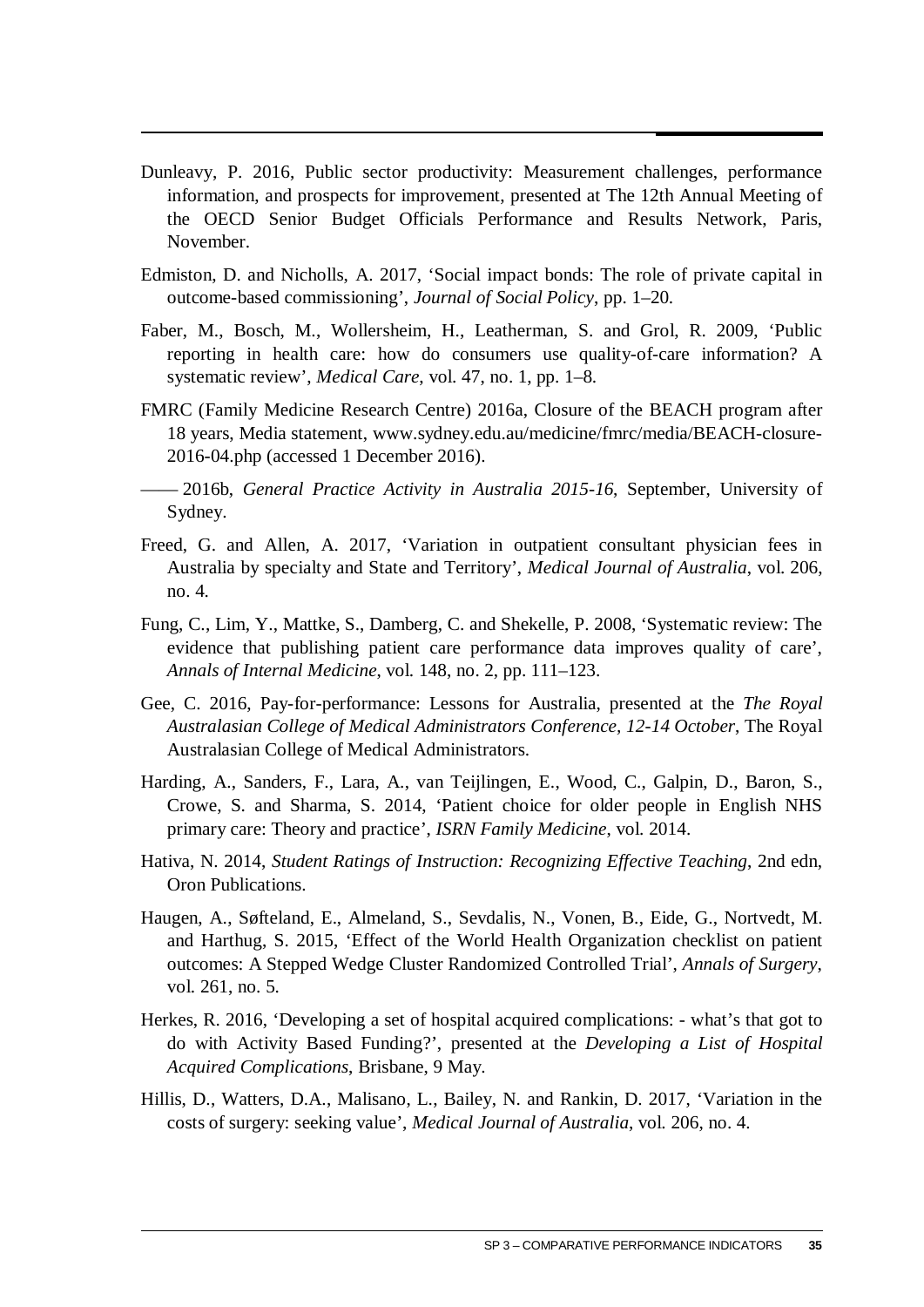- HQSCNZ (Health Quality and Safety Commission New Zealand) 2016, *Position paper on the Transparency of Information Related to Health Care Interventions*, Position paper, March, Wellington, New Zealand.
- IHPA (Independent Hospital Pricing Authority) 2016, *Consultation Paper on the Pricing Framework for Australian Public Hospital Services 2017-18*, September.
- Ingvarson, L., Kleinhenz, E. and Wilkinson, J. 2007, *Research on Performance Pay for Teachers*, 3–2007, Teaching and Leadership Research Program, Australian Council for Educational Research.
- Jensen, B. and Reichl, J. 2011, *Better Teacher Appraisal and Feedback: Improving Performance*, Grattan Institute.
- Jones, L. and Mays, N. 2009, *Systematic Review of the Impact of Patient Choice of Provider in the English NHS*, London School of Hygiene and Tropical Medicine, United Kingdom.
- Kelly, M. 2012, *Student Evaluations of Teaching Effectiveness: Considerations for Ontario Universities*, Wilfrid Laurier University, Waterloo, Ontario.
- Ketelaar, N., Faber, M., Flottorp, S., Rygh, L., Deane, K. and Eccles, M. 2011, 'Public release of performance data in changing the behaviour of healthcare consumers, professionals or organisations', *Cochrane Database of Systematic Reviews*, issue 11, no. CD004538.
- Kim, H. and Lalancette, D. 2013, *Literature Review on the Value-Added Measurement in Higher Education*, Organisation for Economic Co-operation and Development.
- Kornell, N. and Hausman, H. 2016, 'Do the best teachers get the best ratings?', *Frontiers in Psychology*, vol. 7.
- Leigh, A. 2013, 'The economics and politics of teacher merit pay', *CESifo Economic Studies*, vol. 59, no. 1, pp. 1–33.
- Local Government Victoria 2015, *About Know Your Council*, knowyourcouncil.vic.gov.au/about (accessed 11 January 2017).
- Lowes, R. 2015, 'Individual clinicians now get stars on Physician Compare Site', *Medscape*.
- Lyons, V. and Popejoy, L. 2014, 'Meta-analysis of surgical safety checklist effects on teamwork, communication, morbidity, mortality, and safety', *Western Journal of Nursing Research*, vol. 36, no. 2, pp. 245–261.
- Marsden, D. 2009, *The Paradox of Performance Related Pay Systems: 'Why Do We Keep Adopting Them in the Face of Evidence that they Fail to Motivate?'*, August, #946, CEP Discussion Paper, Centre for Economic Performance LSE, United Kingdom.
- —— 2015, *Teachers and Performance Pay in 2014: First Results of a Survey*, February, #1332, CEP Discussion Paper, Centre for Economic Performance LSE, United Kingdom.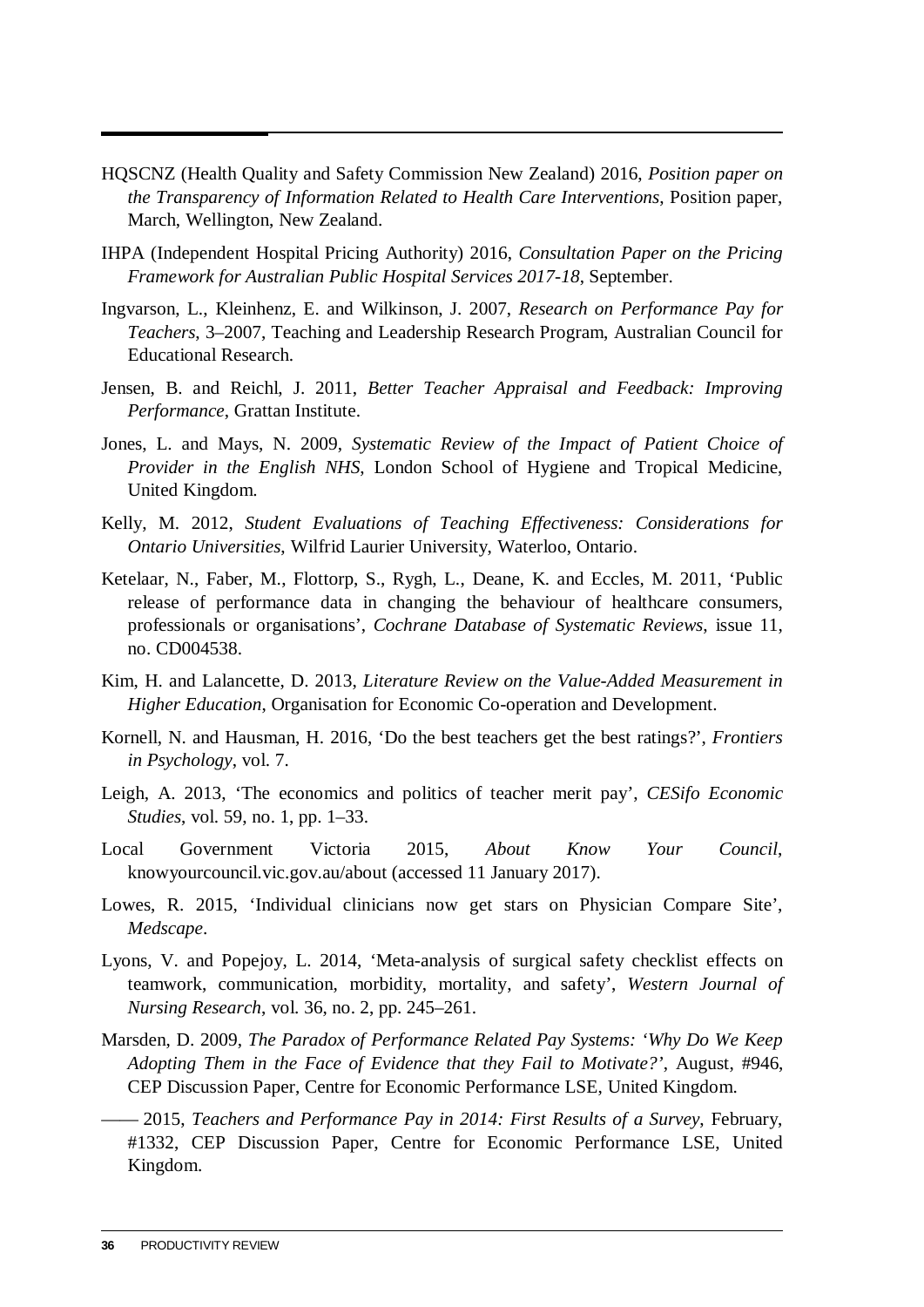—— and Belfield, R. 2006, *Pay for Performance Where Output is Hard to Measure: the Case of Performance Pay for School Teachers*, August, #747, CEP Discussion Paper, Centre for Economic Performance LSE, United Kingdom.

- Marsh, H. and Hau, K. 2003, 'Big-fish-little-pond effect on academic self-concept: A cross-cultural (26 country) test of the negative effects of academically selective schools', *American Psychologist*, vol. 58, no. 5, pp. 364–376.
- —— and Roche, L. 1997, 'Making students' evaluations of teaching effectiveness effective: The critical issues of validity, bias, and utility', *American Psychologist*, vol. 52, no. 11, pp. 1187–1197.
- McGowan, M., Andrews, D. and Millot, V. 2017, *The Walking Dead? Zombie Firms and Productivity Performance in OECD Countries*, OECD Publishing.
- McRae, I. and Gool, K. van 2017, 'Variation in the fees of medical specialists: problems, causes, solutions', *Medical Journal of Australia*, vol. 206, no. 4.
- NHPA (National Health Performance Authority) 2016, *Towards public reporting of standardised hospital mortality in Australia*, Progress report, February.
- NHS (National Health Service) 2016, *NHS Choices*, www.nhs.uk (accessed 25 November 2016).
- NICS (National Institute of Clinical Studies) 2003, *Evidence-Practice Gaps Report*, 1.
- —— 2005, *Evidence-Practice Gaps Report*, 2.
- NSW BHI (NSW Bureau of Health Information) 2013, *Spotlight on Measurement: 30-day Mortality Following Hospitalisation, Five Clinical Conditions, NSW, July 2009 – June 2012*, December, NSW Government.
- OECD (Organisation for Economic Co-operation and Development) 2012, *Does Performance-based Pay Improve Teaching?*, #16, PISA in Focus, Paris.
- —— 2017, *Ineffective Spending and Waste in Health Care Systems: Framework and Findings*, Paris.
- Ogundeji, Y., Bland, J. and Sheldon, T. 2016, 'The effectiveness of payment for performance in health care: A meta-analysis and exploration of variation in outcomes', *Health Policy*, vol. 120, no. 10, pp. 1141–1150.
- Oliver-Baxter, J., Brown, L., Raven, M. and Bywood, P. 2014, *Quality Improvement Financial Incentives for General Practitioners*, PHCRIS Policy Issue Review, May, Primary Health Care Research & Information Service (PHCRIS).
- Ottoboni, K., Boring, A. and Stark, P. 2016, 'Student evaluations of teaching (mostly) do not measure teaching effectiveness', *ScienceOpen Research*.
- Palmer et al. 2014, 'Activity-based funding of hospitals and its impact on mortality, readmission, discharge destination, severity of illness, and volume of care: A systematic review and meta-analysis', *PLOS ONE*, vol. 9, no. 10.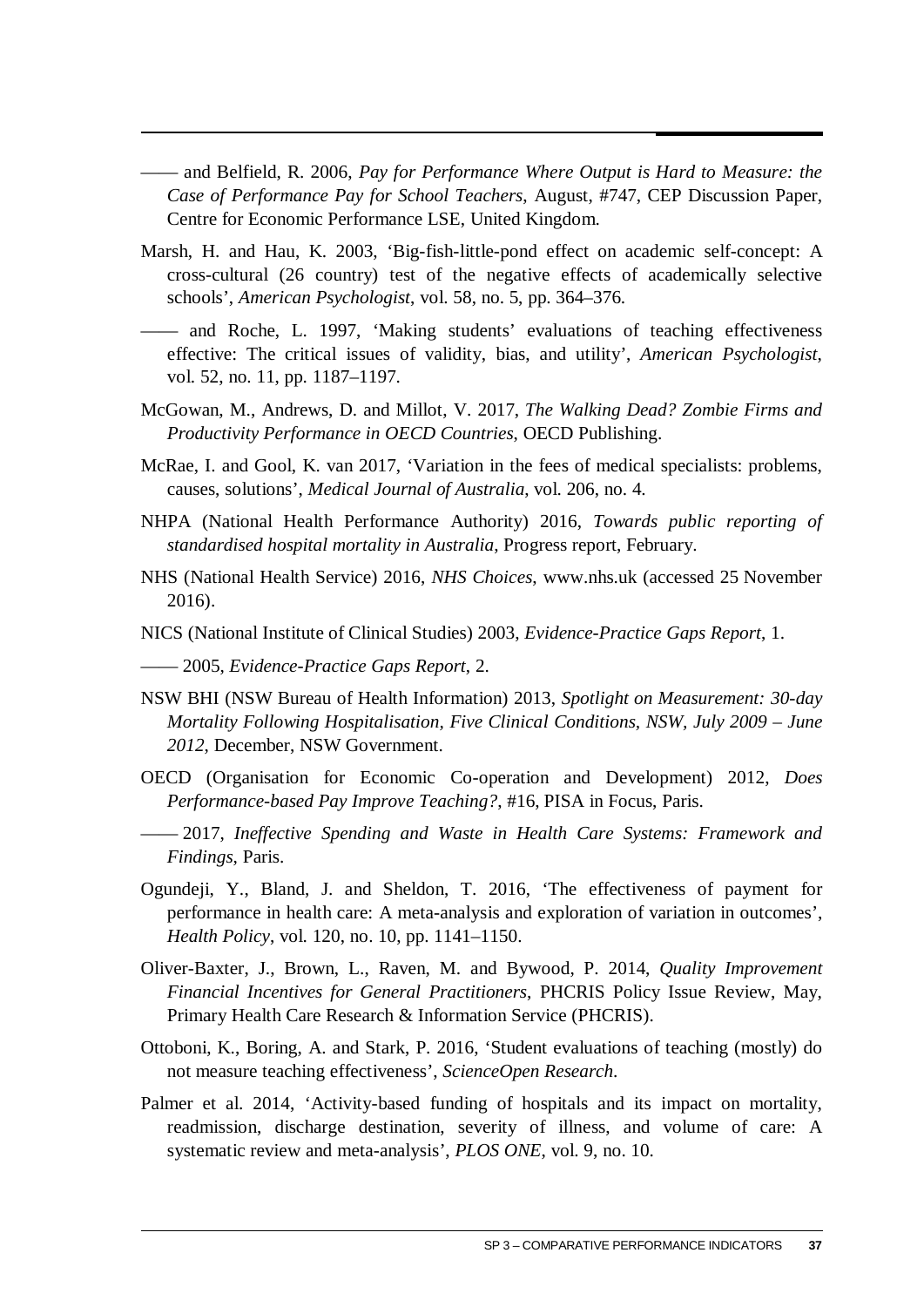- Panesar, S., Cleary, K., Sheikh, A. and Donaldson, L. 2009, 'The WHO checklist: a global tool to prevent errors in surgery', *Patient Safety in Surgery*, vol. 3, p. 9.
- Partel, K. 2014, *Can We Improve the Health System with Pay-for-performance?*, Deeble Issues Brief, May, 5, Australian Healthcare & Hospitals Association.
- PC (Productivity Commission) 2010a, *Annual Report 2009-10*, Annual Report.
- —— 2010b, *Contribution of the Not for Profit Sector*, Research Report.
- —— 2013, *Annual Report 2012-13*, Annual Report.
- —— 2015, *Efficiency in Health*, Research Paper.
- —— 2016a, *Introducing Competition and Informed User Choice into Human Services: Identifying Sectors for Reform*, Research Report.
- —— 2016b, *National Education Evidence Base*, Inquiry Report.
- —— 2017, *Data Availability and Use*, Inquiry Report.
- RACS (Royal Australasian College of Surgeons) 2015, *Public Reports on Surgical Outcomes and Performance*, Position paper, FES-PST-056.
- —— 2016, *Submission to Productivity Commission inquiry into Introducing Competition and Informed User Choice into Human Services: Identifying Sectors for Reform - Preliminary Findings Report*, November.
- Ragusa, P.S., Bitterman, A., Auerbach, B. and Iii, W.A.H. 2016, 'Effectiveness of surgical safety checklists in improving patient safety', *Orthopedics*, vol. 39, no. 2, pp. 307–310.
- Rajendram, R. 2016, *Refusing Access to Surgery Recovery Area at a UK Hospital Unless WHO Safe Surgery Checklist is Fully Complete*, May, European Society of Anaesthesiology.
- Ringard, Å. and Hagen, T. 2011, 'Are waiting times for hospital admissions affected by patients' choices and mobility?', *BMC health services research*, vol. 11, p. 170.
- ——, Saunes, I. and Sagan, A. 2016, 'The 2015 hospital treatment choice reform in Norway: Continuity or change?', *Health Policy*, vol. 120, no. 4, pp. 350–355.
- Runciman, W., Hunt, T., Hannaford, N., Hibbert, P., Westbrook, J., Coiera, E., Day, R., Hindmarsh, D., McGlynn, E. and Braithwaite, J. 2012, 'CareTrack: assessing the appropriateness of health care delivery in Australia', *Medical Journal of Australia*, vol. 197, no. 2, pp. 100–105.
- Russell, L. and Doggett, J. 2015, *Tackling Out-of-pocket Heathcare Costs*, Discussion Paper, January, Menzies Centre for Health Policy.
- Schreyer, P. 2010, *Towards Measuring the Volume Output of Education and Health Services: A Handbook*, OECD Statistics Working Papers, 2010/02, OECD Publishing, Paris.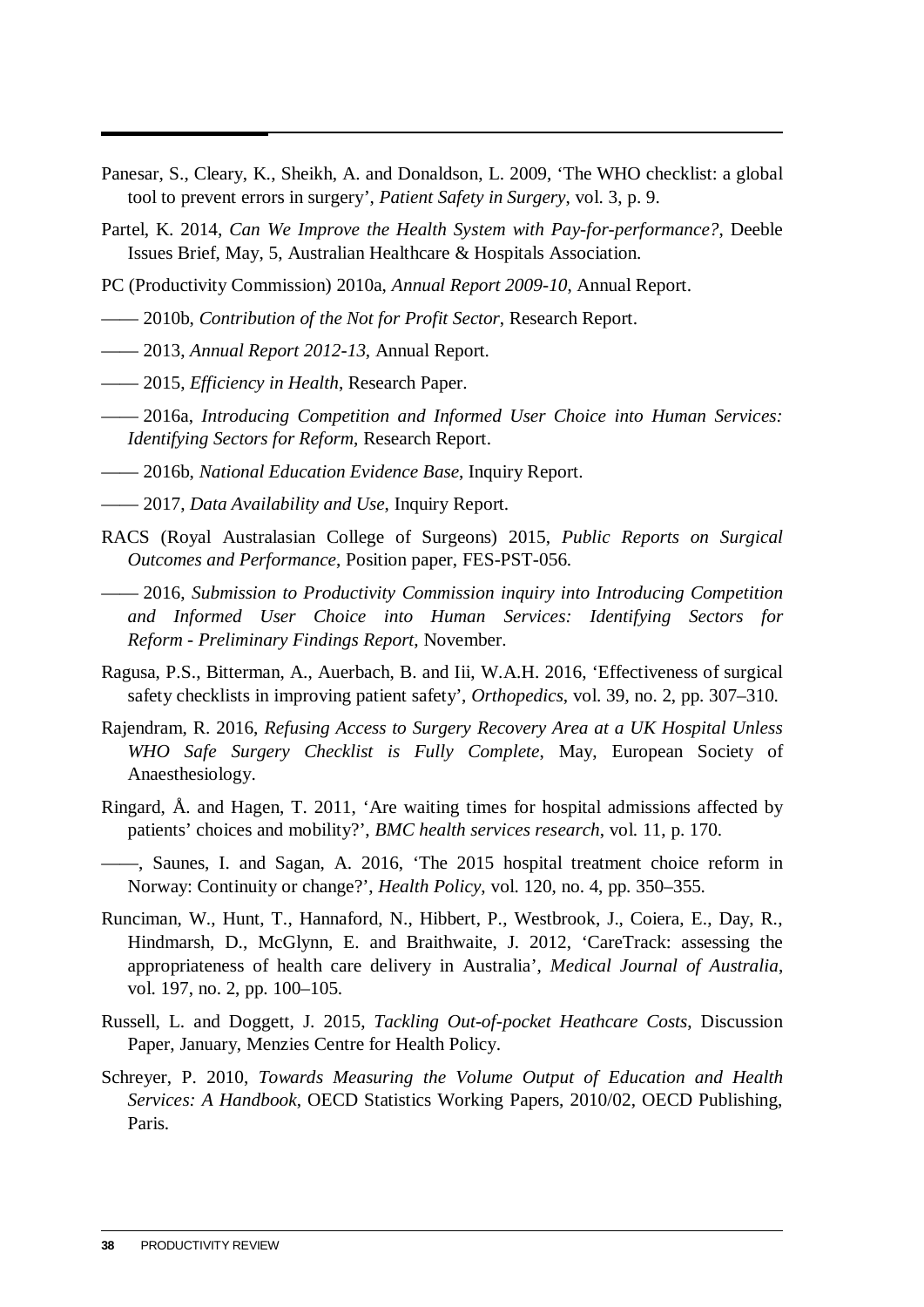- Schuster, C. and Perez Brito, C. 2011, *Lessons from a Cell Phone-Based Beneficiary Survey to Strengthen Guatemala's Conditional Cash Transfer Program*, En Breve, February, 166, World Bank.
- Scott, A. and Connelly, L. 2011, 'Financial incentives and the health workforce', *Australian Health Review*, vol. 35, no. 3, pp. 273–277.
- SCRGSP (Steering Committee for the Review of Government Service Provision) 2015, *Report on Government Services 2015*, Productivity Commission.
- —— 2017, *Report on Government Services 2017*, Productivity Commission.
- Sivey, P. 2016, 'How much?! Seeing private specialists often costs more than you bargained for', *The Conversation*, www.theconversation.com/how-much-seeingprivate-specialists-often-costs-more-than-you-bargained-for-53445 (accessed 15 March 2017).
- Spooren, P., Brockx, B. and Mortelmans, D. 2013, 'On the validity of student evaluation of teaching: The state of the art', *Review of Educational Research*, vol. 83, no. 4, pp. 598– 642.
- SRC (Social Research Centre) 2016, About this site quality indicators for learning and teaching, www.qilt.edu.au/about-this-site (accessed 10 January 2017).
- Stark, P. and Freishtat, R. 2014, 'An evaluation of course evaluations', *ScienceOpen Research*.
- Stroebe, W. 2016, 'Why good teaching evaluations may reward bad teaching: On grade inflation and other unintended consequences of student evaluations', *Perspectives on Psychological Science: A Journal of the Association for Psychological Science*, vol. 11, no. 6, pp. 800–816.
- Swan, N. 2015, Many Australian surgeons not following international surgical checklist, 14 October, Health Report, ABC.
- Taylor, A. 2015, 'Time to empower patients in healthcare', *The Sydney Morning Herald*, 30 October.
- TfNSW (Transport for New South Wales) 2014, *Guideline for Construction Contractor Performance Reporting*.
- Totten, A., Wagner, J., Tiwari, A., O'Haire, C., Griffin, J. and Walker, M. 2012, *Public Reporting as a Quality Improvement Strategy, Closing the Quality Gap: Revisiting the State of the Science*, Evidence Reports/Technology Assessments, Evidence Report no. 208, Agency for Healthcare Research and Quality, United States.
- Uttl, B., White, C. and Gonzalez, D. 2017, 'Meta-analysis of faculty's teaching effectiveness: Student evaluation of teaching ratings and student learning are not related', *Studies in Educational Evaluation*, vol. 54, September, pp. 22-42.
- Verma, R.K. 2015, *Overview: What are PROMS and PREMs?*, NSW Agency for Clinical Innovation.